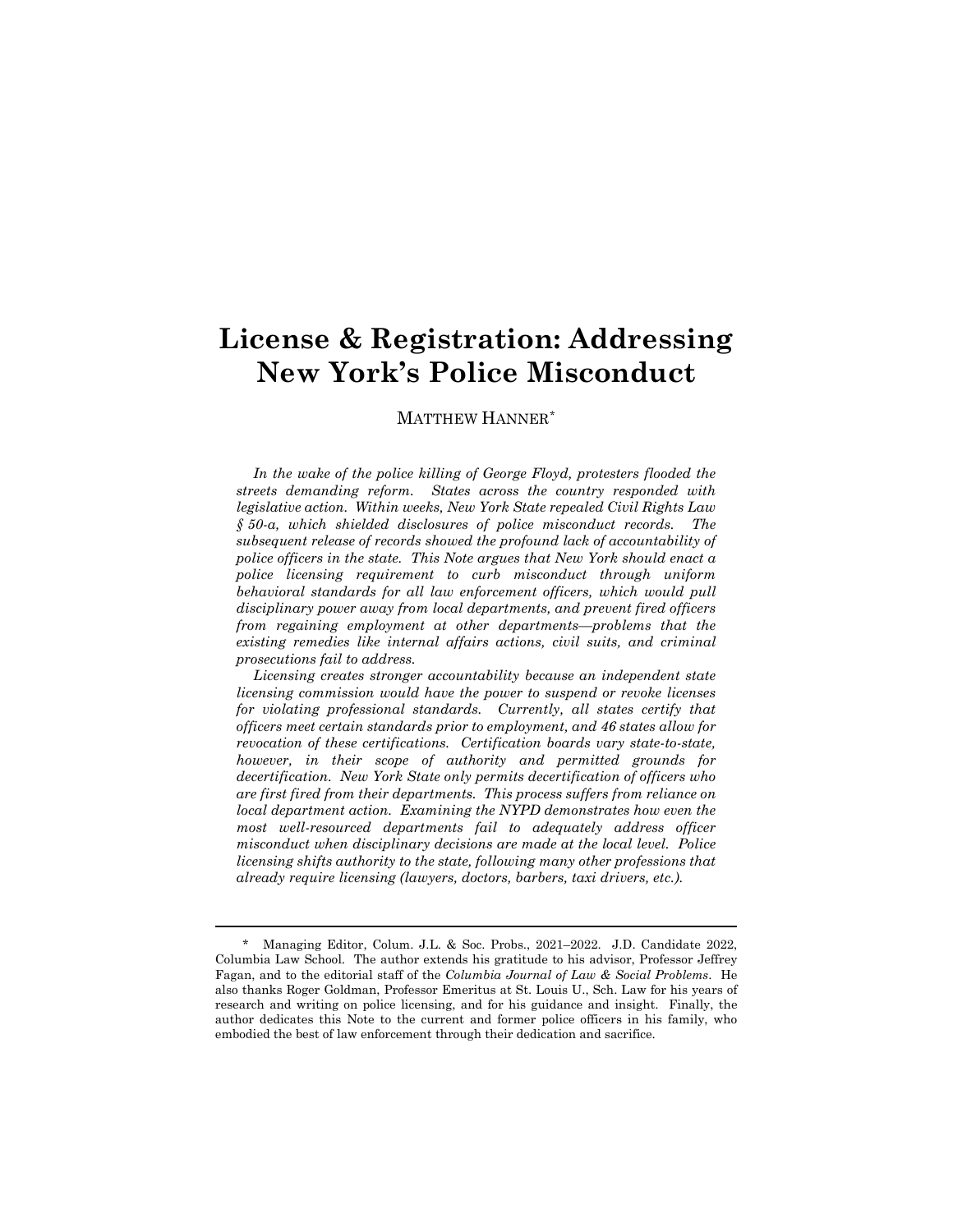## **INTRODUCTION**

In the summer of 2020, protestors filled the country's streets in response to lethal police violence.<sup>[1](#page-1-0)</sup> Although communities have protested police violence many times in the past,<sup>[2](#page-1-1)</sup> the response to George Floyd's murder was unique in its duration and global reach.[3](#page-1-2) After tragedies of this kind, the public typically demands reform to the policing system.[4](#page-1-3) Recommendations come with a range of proposed fixes. In recent years, the rallying cry to "defund the police" sparked international coverage.[5](#page-1-4) Despite continuous

<span id="page-1-2"></span>3. Damien Cave et al., *Huge Crowds Around the Globe March in Solidarity Against Police Brutality*, N.Y. TIMES (June 6, 2020), https://www.nytimes.com/2020/06/06/world/ george-floyd-global-protests.html [https://perma.cc/C8GC-CQYP] (reporting on protests in countries around the globe, including Australia, Britain, France, and Germany).

<span id="page-1-3"></span>4. *See, e.g.*, Conor Friedersdorf, *The Case for Police Reform Is Much Bigger Than Michael Brown*, ATLANTIC (Nov. 26, 2014), https://www.theatlantic.com/politics/archive/ 2014/11/the-case-for-police-reforms-is-much-bigger-than-michael-brown/383210/

<span id="page-1-4"></span>5. Sam Levin, *What Does "Defund the Police" Mean? The Rallying Cry Sweeping the US—Explained*, GUARDIAN (June 6, 2020), https://www.theguardian.com/us-news/2020/jun/

<span id="page-1-0"></span><sup>1.</sup> Dionne Searcey & David Zucchino, *Protests Swell Across America as George Floyd Is Mourned Near His Birthplace*, N.Y. TIMES (June 6, 2020), https://www.nytimes.com/2020/ 06/06/us/george-floyd-memorial-protests.html [https://perma.cc/6BZX-KCBT].

<span id="page-1-1"></span><sup>2.</sup> These protests occur in the midst of rampant police violence. In 2020 alone, police shot and killed over one thousand people in the United States. *Police Shootings Database 2015–2021*, WASH. POST (last visited Sept. 5, 2021), https://www.washingtonpost.com/ graphics/investigations/police-shootings-database/ [https://perma.cc/X936-CKR3]. Public response varies to these instances, but protests are frequent. As examples of some of the more significant protests, *see, e.g.*, Monica Davey & Julie Bosman, *Protests Flare After Ferguson Police Officer Is Not Indicted*, N.Y. TIMES (Nov. 24, 2014), https://www.nytimes.com/2014/11/25/us/ferguson-darren-wilson-shooting-michael-browngrand-jury.html [https://perma.cc/R73L-EUFM] (protesting in Ferguson, Missouri, in response to a grand jury not indicting Officer Darren Wilson for killing Michael Brown); J. David Goodman & Al Baker, *Wave of Protests After Grand Jury Doesn't Indict Officer in Eric Garner Chokehold Case*, N.Y. TIMES (Dec. 3, 2014), https://www.nytimes.com/2014/12/ 04/nyregion/grand-jury-said-to-bring-no-charges-in-staten-island-chokehold-death-of-ericgarner.html [https://perma.cc/SWF2-QJPA] (protesting in cities across the United States in response to a grand jury not indicting Officer Daniel Pantaleo for killing Eric Garner).

<sup>[</sup>https://perma.cc/8G6B-A44A] (arguing for, inter alia, body and dashboard cameras, the end militarization of police forces, and independent decision making on prosecutions); Paul Lewis, *Obama Resists Demands to Curtail Police Militarisation Calling Instead for Improved Officer Training*, GUARDIAN (Dec. 1, 2014), https://www.theguardian.com/usnews/2014/dec/01/obama-white-house-summit-ferguson [https://perma.cc/92GL-WNAV] (citing demands for the end of transfers of military equipment to police); Mara Gay et al., *Thousands Protest in Staten Island Over Eric Garner's Death*, WALL ST. J. (Aug. 23, 2014), https://www.wsj.com/articles/protesters-head-to-staten-island-for-al-sharptons-eric-garnerrally-1408807227 [https://perma.cc/4CTV-NZVH] (citing demands for a change in the NYPD's "broken windows" strategy of policing); Phil Helsel, *Protests Erupt After Cop in Eric Garner Chokehold Death Not Indicted*, NBC NEWS (Dec. 3, 2014) https://www.nbcnews.com/ news/us-news/protests-erupt-after-cop-eric-garner-chokehold-death-not-indicted-n261136 [https://perma.cc/DXA3-DNYQ] (noting calls to provide officers with better training in conflict resolution).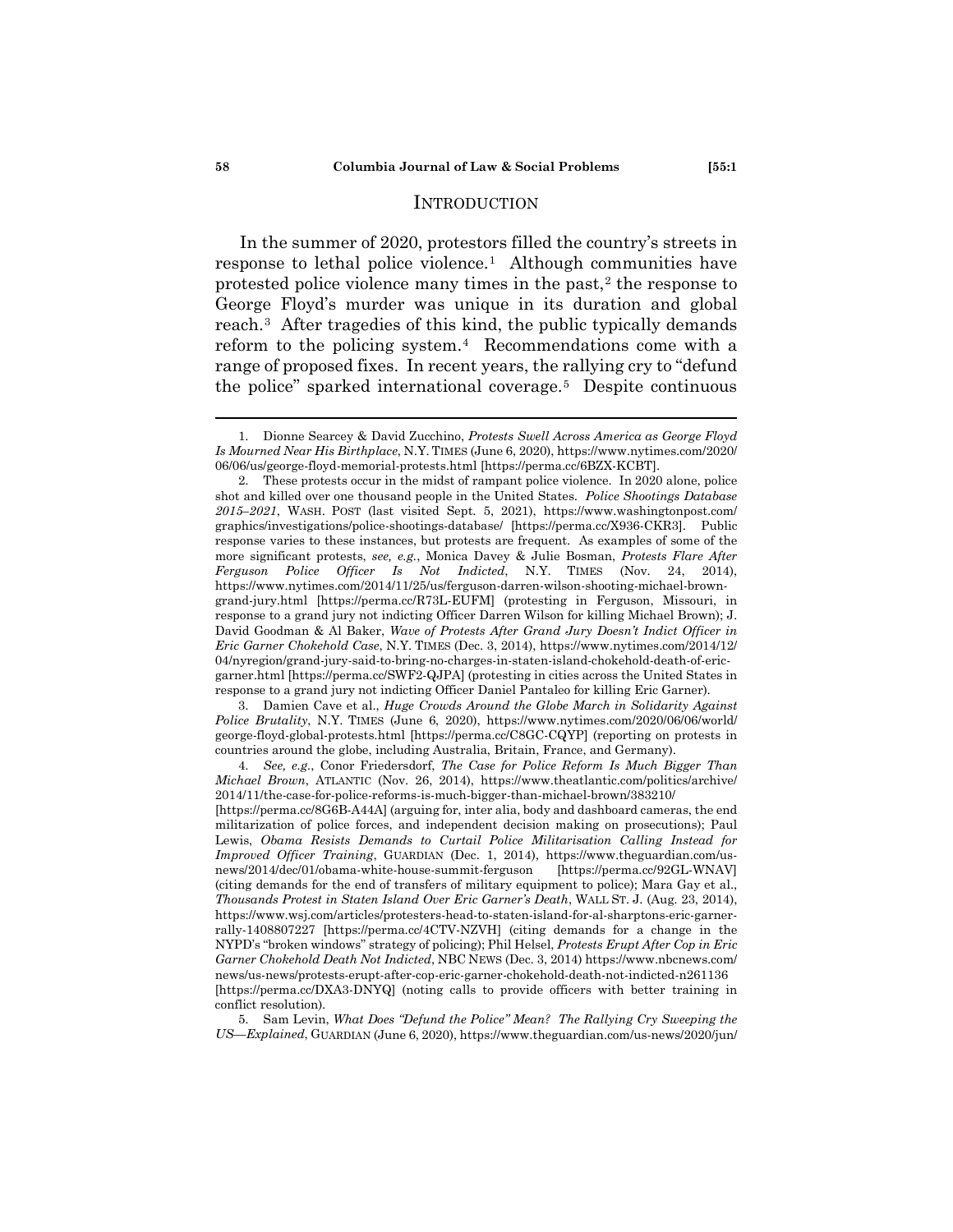calls for reform, police departments largely avoid accountability measures typical of government agencies.[6](#page-2-0) As the authors of *Democratic Policing* articulate:

Each time policing breaks into the public consciousness, some new approach or measure is adopted, some adjustment made. Most often the change is either philosophical—policing should be more "professional" or the police should engage in "community policing"—or it involves some form of ex post "oversight," such as court-ordered monitors, inspectors general, or civilian complaint review boards. What we have *not* done as a nation is insist that those who police us be treated as the executive officials they are, subject to the same basic requisites of democracy—namely, transparent, publicly accountable, ex ante regulation.[7](#page-2-1)

Police misconduct is traditionally handled at the local level, yet departments fail to keep misconduct in check. Although police department leadership is ultimately accountable to local officials, such as the mayor or city council, this oversight structure alone inadequately governs the daily activities of officers. Furthermore, politicians are not incentivized to exercise oversight of police departments as long as crime is low, due to the strong lobbying power of police officers and their unions.[8](#page-2-2) And while police departments have internal rules, such as policy and methods handbooks, these rules often leave out crucial activities susceptible to police misconduct, such as guidance for use of tasers, consent searches, informants, and other investigative strategies.<sup>9</sup> Disciplinary decisions for infractions of these guidelines are also largely left to local police department leadership. By contrast, a state oversight board would operate independent of police departments while also supervising "policing practices in ways that the department itself does not.["10](#page-2-4)

<sup>05/</sup>defunding-the-police-us-what-does-it-mean [https://perma.cc/3S4X-BVXX] (describing "defund the police" as an effort to redirect spending from police departments into other social services).

<span id="page-2-1"></span><span id="page-2-0"></span><sup>6.</sup> Barry Friedman & Maria Ponomarenko, *Democratic Policing*, 90 N.Y.U. L. REV. 1827, 1831 (2015).

<sup>7.</sup> *Id.* at 1833 (footnotes omitted).

<sup>8.</sup> *Id.* at 1831, 1879.

<sup>9.</sup> *Id.* at 1845.

<span id="page-2-4"></span><span id="page-2-3"></span><span id="page-2-2"></span><sup>10.</sup> Maria Ponomarenko, *Rethinking Police Rulemaking*, 114 NW. U. L. REV. 1, 51 (2019).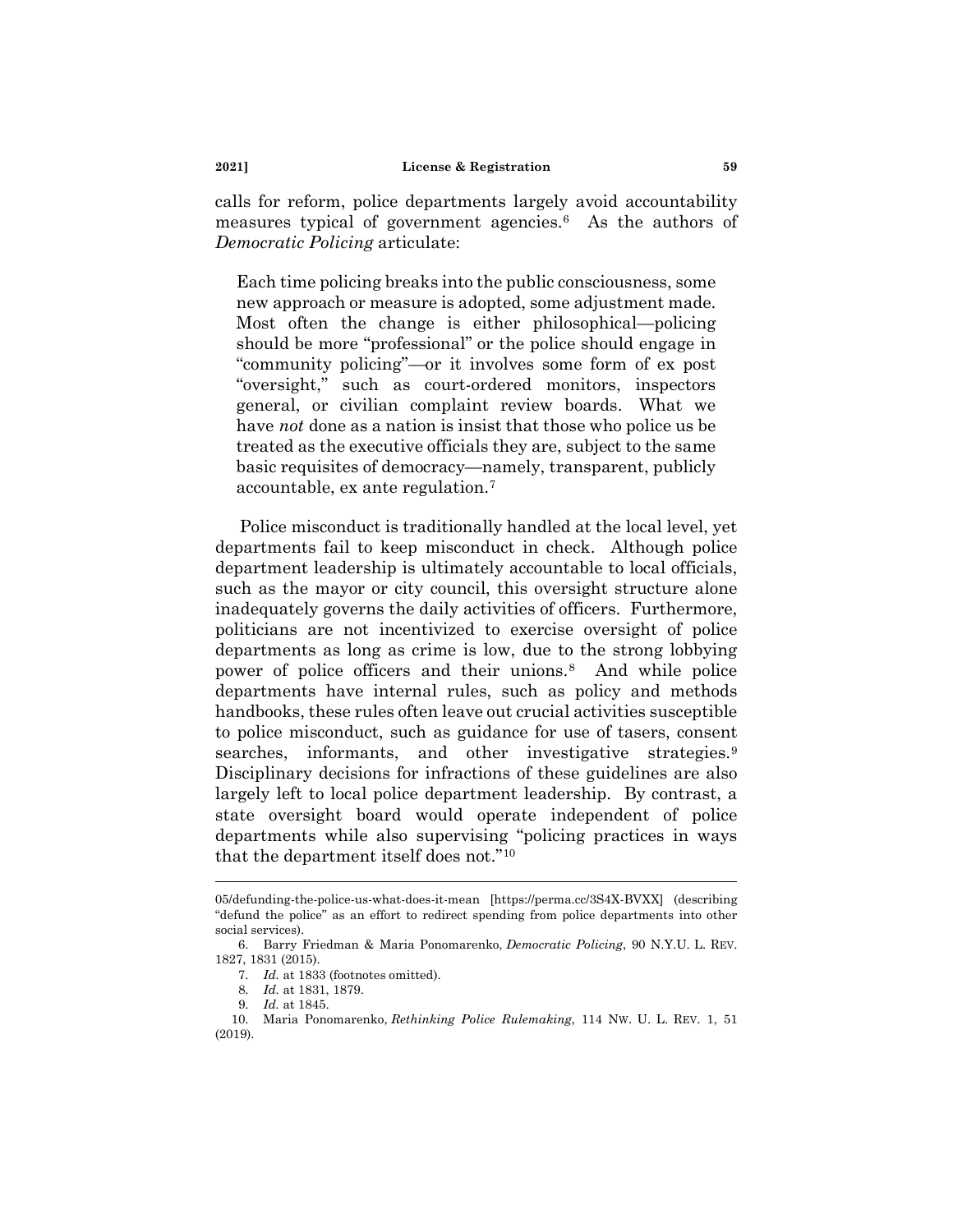One often overlooked regulatory measure for addressing police misconduct is licensing.[11](#page-3-0) New York currently licenses all types of professions, from doctors to barbers.[12](#page-3-1) Practicing lawyers require admission to the New York State Bar Association, which establishes its own code of conduct[.13](#page-3-2) A waxing professional can lose a state license for "untrustworthiness,"[14](#page-3-3) and a coin processor may lose a license for "incompetence."[15](#page-3-4) Yet, police officers can wrongfully shoot someone without losing a professional license because no such license exists. A police licensing regime would create an independent entity to oversee police departments and hold their officers to a unified standard of conduct. This type of regime is critical at a time when public trust in the police is dwindling, and repeated acts of misconduct go unaddressed.

Although New York currently requires police officer certification, and allows for decertification, the system is not a robust check on police misconduct because the current law only allows for decertification if a police officer is first removed for cause.[16](#page-3-5) A licensing framework with statutorily defined misconduct provisions and an independent board with the power to revoke licenses is essential for remedying police misconduct in New York State.

This Note proceeds in four parts: Part I discusses the inadequacies of New York's existing remedies to police misconduct through the lens of the New York City Police Department (NYPD). Part II explains what police licensing entails and how it works. Part III outlines a recommended licensing framework, and Part IV discusses the path and barriers to enacting this framework.

<span id="page-3-0"></span><sup>11.</sup> Roger L. Goldman & Steven Puro, *Revocation of Police Officer Certification: A Viable Remedy for Police Misconduct?*, 45 ST. LOUIS U. L.J. 541, 542 (2001).

<span id="page-3-1"></span><sup>12.</sup> N.Y. EDUC. LAW § 6524 (McKinney 2021) (doctors); N.Y. GEN. BUS. LAW § 432 (McKinney 2021) (barbers).

<span id="page-3-2"></span><sup>13.</sup> N.Y. STATE BAR ASS'N, NEW YORK LAWYER'S CODE OF PROFESSIONAL RESPONSIBILITY (Dec. 28, 2007), https://nysba.org/app/uploads/2020/01/LawyersCodeDec 2807.pdf [https://perma.cc/5EHU-29VE].

<sup>14.</sup> N.Y. GEN. BUS. LAW § 410(1)(c) (McKinney 2021).

<sup>15.</sup> N.Y. GEN. BUS. LAW § 424(1)(d) (McKinney 2021).

<span id="page-3-5"></span><span id="page-3-4"></span><span id="page-3-3"></span><sup>16.</sup> N.Y. COMP. CODES R. & REGS. tit. 9, § 6056.4(d) (2021) (stating that the required certificates for service as a police officer shall be immediately invalidated when an officer is removed for cause).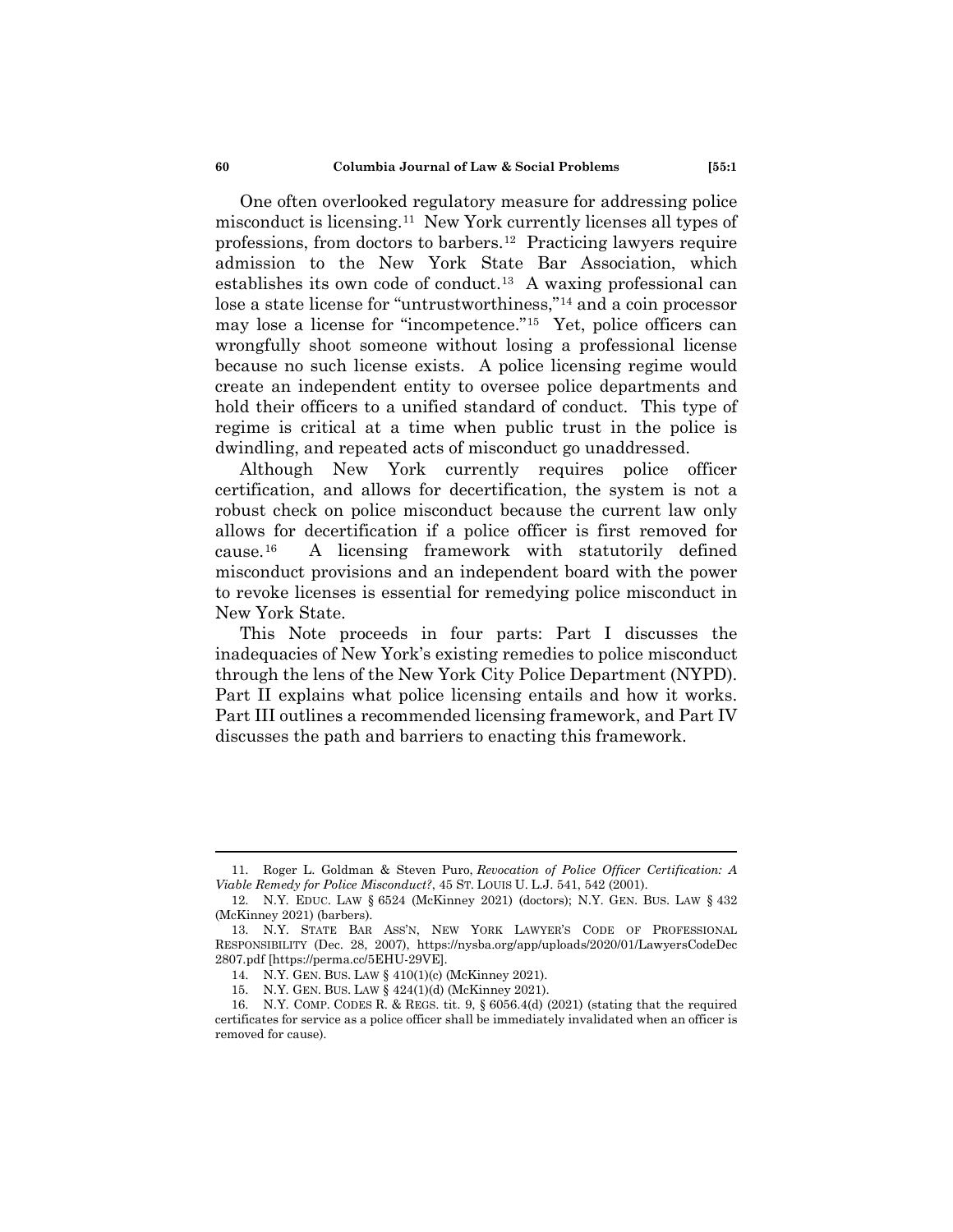# I. THE INADEQUACY OF NEW YORK'S POLICE MISCONDUCT **REMEDIES**

Current remedies for police misconduct may occur through (A) state regulatory processes, (B) local department or oversight board discipline, and (C) court actions. Each of these processes is addressed in the following sections. Despite the variety of remedies, the grim reality is that misbehaving officers often escape accountability.

In the summer of 2020, the New York State legislature responded to public demand and passed a package of bills reforming the state's police.[17](#page-4-0) Among other measures, the legislature repealed Civil Rights Law § 50-a, which permitted local departments to refuse disclosure of law enforcement officers' disciplinary records.[18](#page-4-1) The law originally came amidst police union lobbying during the 1970s at a time of high crime rates.<sup>19</sup> Although intended to protect reputable officers from being smeared, the law became a shield for officers committing misconduct.<sup>[20](#page-4-3)</sup> In recent years, the NYPD began interpreting the law broadly, in order to avoid disclosing the results of disciplinary hearings against officers[.21](#page-4-4) Police unions have recently fought efforts to repeal the law as well, as in the wake of Eric Garner's death, by arguing that repealing the law would be reckless and could cause reputational harm to the department.<sup>22</sup> In June 2020, however, the state responded to public demand and repealed the law.

The newly accessible records painted a clear picture of unchecked misconduct within the nation's largest police department. Of the NYPD's 36,000 officers, nearly 4,000 officers had at least one substantiated complaint.<sup>23</sup> The data also showed that the NYPD still employed seven officers with substantiated

<span id="page-4-0"></span><sup>17.</sup> Luis Ferré-Sadurní & Jesse McKinley, *N.Y. Bans Chokeholds and Approves Other Measures to Restrict Police*, N.Y. TIMES (June 12, 2020), https://www.nytimes.com/2020/06/ 12/nyregion/50a-repeal-police-floyd.html [https://perma.cc/LYK4-3CGE].

<span id="page-4-2"></span><span id="page-4-1"></span><sup>18.</sup> S. 8496, 2019–2020 Leg. Sess. (N.Y. 2020), https://legislation.nysenate.gov/pdf/ bills/2019/S8496 [https://perma.cc/V589-8D6J]; *see also* Ginia Bellafante, *Why Secrecy Laws Protecting Bad Officers Are Falling*, N.Y. TIMES (June 5, 2020), https://www.nytimes.com/ 2020/06/05/nyregion/police-records-50a.html [https://perma.cc/H4MB-2WBW].

<sup>19.</sup> Bellafante, *supra* note 18.

<sup>20.</sup> *Id.*

<sup>21.</sup> Ferré-Sadurní & McKinley, *supra* note 17.

<sup>22.</sup> *Id.*

<span id="page-4-6"></span><span id="page-4-5"></span><span id="page-4-4"></span><span id="page-4-3"></span><sup>23.</sup> Eric Umansky, *We're Publishing Thousands of Police Discipline Records That New York Kept Secret for Decades*, PROPUBLICA (July 26, 2020), https://www.propublica.org/ article/nypd-civilian-complaint-review-board-editors-note [https://perma.cc/J4UP-PBLM].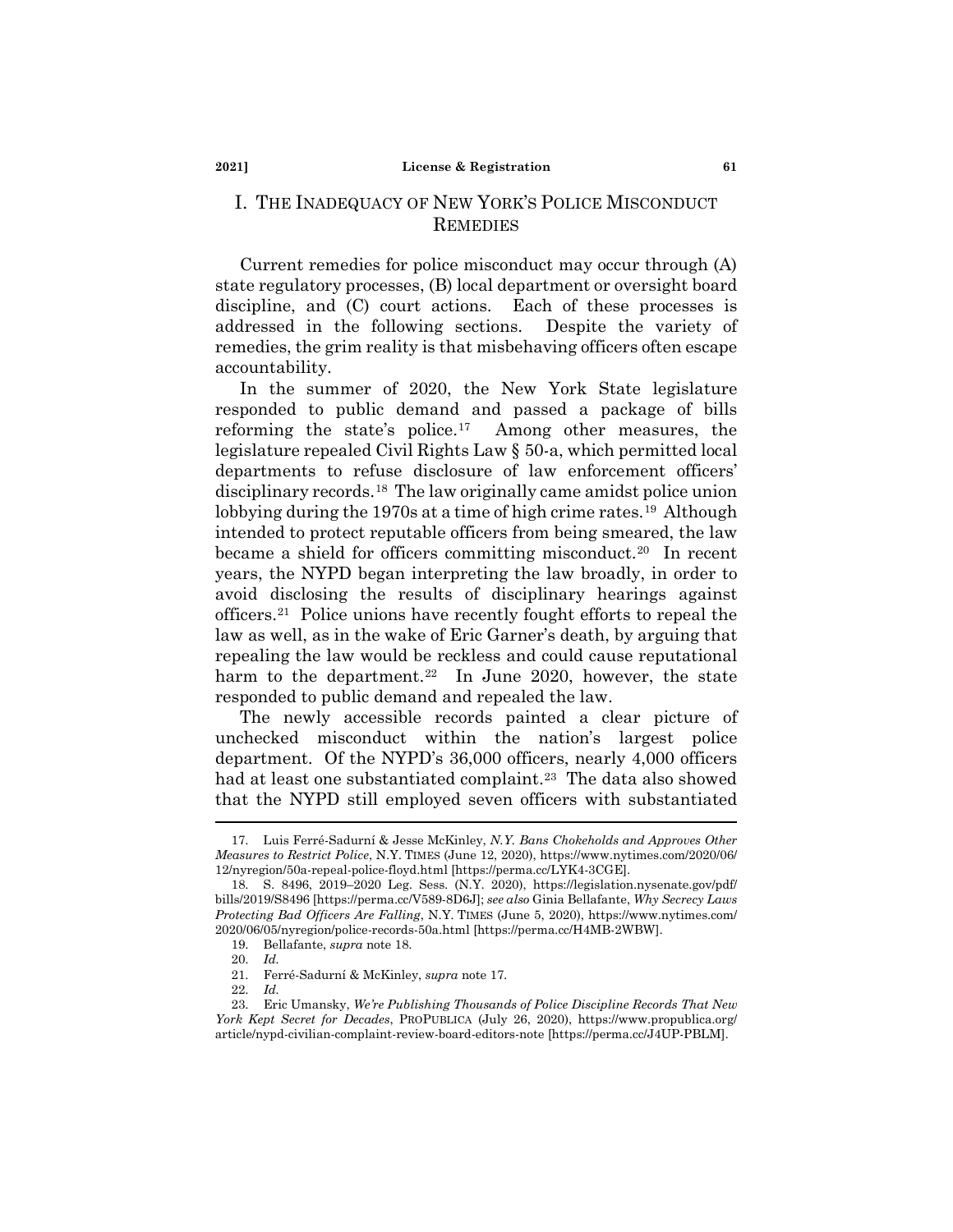allegations of misconduct stemming from at least six different complaints.[24](#page-5-0) In each instance, the officers continued to be promoted within the department and received pay increases.[25](#page-5-1)  Against one officer, the Civilian Complaint Review Board (CCRB) substantiated fourteen allegations from eight separate complaints, which mainly involved abuse during traffic stops.<sup>[26](#page-5-2)</sup> Despite the CCRB recommending charges, the officer received either no penalty or simply remedial instruction.[27](#page-5-3) This officer was also named in three civil suits, one of which resulted in a settlement of \$64,000.[28](#page-5-4) Another officer, who remains on the force despite his involvement in three civil suits for which the department paid \$875,000, received over \$188,000 in pay from the NYPD in 2018.[29](#page-5-5)

These disciplinary records tell the story of a department fully aware of the misconduct in its ranks but willing to turn a blind eye. Unfortunately, this information is not entirely new. In 2018, Buzzfeed News revealed that between 2011 and 2015, at least 319 NYPD employees committed offenses serious enough to warrant firing, but they all kept their jobs.<sup>30</sup> Misdeeds included lying, cheating, stealing, and assaulting residents.[31](#page-5-7) At a minimum, the NYPD is aware of serious misconduct within its ranks and has the power to take action, but frequently refuses to discipline misbehaving officers. Existing processes fail to remedy police misconduct.

<span id="page-5-7"></span>31. *Id.*

<span id="page-5-1"></span><span id="page-5-0"></span><sup>24.</sup> George Joseph et al., *Here Are the Current NYPD Officers with the Most Substantiated Misconduct Complaints*, GOTHAMIST (July 28, 2020), https://gothamist.com/ news/here-are-current-nypd-officers-most-substantiated-misconduct-complaints [https://perma.cc/26TU-RUQR].

<sup>25.</sup> *Id.*

<sup>26.</sup> *Id.*

<sup>27.</sup> *Id.*

<sup>28.</sup> *Id.*

<span id="page-5-5"></span><span id="page-5-4"></span><span id="page-5-3"></span><span id="page-5-2"></span><sup>29.</sup> CAPstat, *Information on Joseph R. Tallarine*, https://www.capstat.nyc/officer/ p99510/ [https://perma.cc/KP3Q-R3Q8] (last visited Sept. 5, 2021).

<span id="page-5-6"></span><sup>30.</sup> Kendall Taggart & Mike Hayes, *Secret NYPD Files: Officers Who Lie and Brutally Beat People Can Keep Their Jobs*, BUZZFEED NEWS (Mar. 5, 2018), https://www.buzzfeednews.com/article/kendalltaggart/secret-nypd-files-hundreds-of-officer s-committed-serious [https://perma.cc/K5R7-T9TJ] (referencing interviews with former NYPD officials with experience in police discipline who believed that the described misconduct typically justifies termination).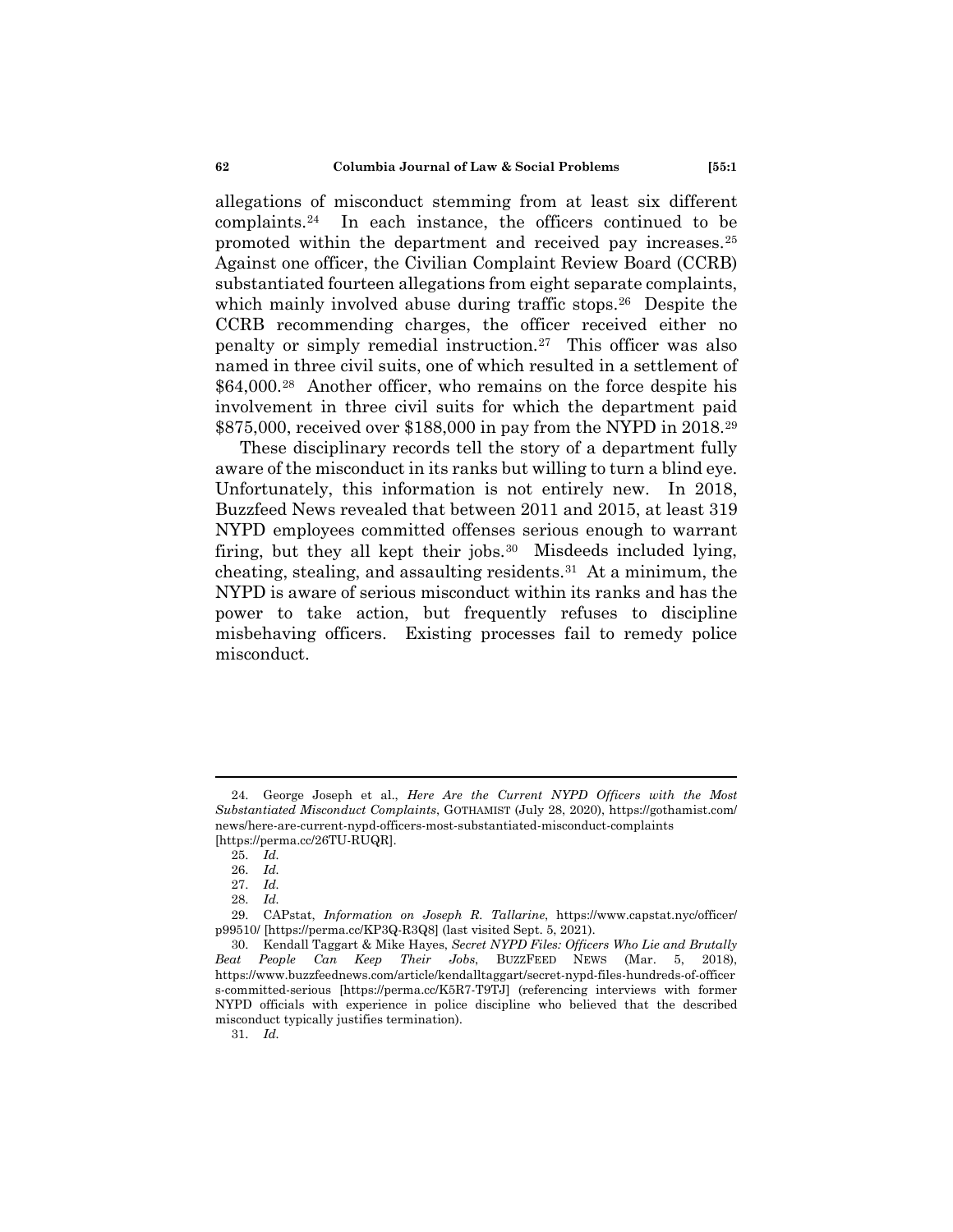# A. REGULATORY OVERSIGHT OF POLICE IN NEW YORK

In New York, the Department of Criminal Justice Services (DCJS) regulates law enforcement through a certification process. The DCJS was created to develop "policies, plans and programs for improving the coordination, administration and effectiveness of the criminal justice system."[32](#page-6-0) The Governor appoints a commissioner to oversee the division, with the advice and consent of the State Senate.[33](#page-6-1) The division provides a range of services including maintaining criminal and identification records, witness protection programs, and fingerprinting services.[34](#page-6-2) The Municipal Police Training Council (MPTC) also exists within DCJS, and is composed of ten members.[35](#page-6-3) The MPTC includes seven members from various law enforcement agencies or organizations, one academic faculty member, and two community representatives.<sup>36</sup> The MPTC establishes the standards and training requirements for municipal police officers in New York state.[37](#page-6-5) In addition to the in baseline training requirements, the state also established medical and physical standards for prospective officers.[38](#page-6-6) The DCJS certifies the officer candidates after successful completion of the necessary training and a demonstration that the candidate can physically perform the functions of the job.[39](#page-6-7) This certification process covers both "police officers" and "peace officers."[40](#page-6-8) Peace officers include personnel such as probation officers, investigators, parole officers, and correctional officers[.41](#page-6-9)

<span id="page-6-9"></span><span id="page-6-8"></span><sup>32.</sup> N.Y. EXEC. LAW § 837(1) (McKinney 2021).

<sup>33.</sup> N.Y. EXEC. LAW § 836(2) (McKinney 2021).

<sup>34.</sup> N.Y. EXEC. LAW § 837(4), (7), (17) (McKinney 2021).

<sup>35.</sup> N.Y. EXEC. LAW § 839(1) (McKinney 2021).

<span id="page-6-4"></span><span id="page-6-3"></span><span id="page-6-2"></span><span id="page-6-1"></span><span id="page-6-0"></span><sup>36.</sup> *Id.* Specifically, the MTPC is composed of one member nominated by the state sheriff's association, one nominee from the state association of chiefs of police, the NYPD commissioner or designee, the superintendent of the state police, one incumbent police chief from within the state, one incumbent sheriff from within the state, one incumbent executive from a peace officer employing agency, one full-time university or college faculty to member, one representative of "victims of crime," and one representative from a "community with high numbers of police and community interactions." *Id.*

<sup>37.</sup> N.Y. EXEC. LAW § 841(1) (McKinney 2021).

<sup>38.</sup> N.Y. COMP. CODES R. & REGS. tit. 9, § 6000.7 (2021).

<span id="page-6-7"></span><span id="page-6-6"></span><span id="page-6-5"></span><sup>39.</sup> Notably, the DCJS is required to grant training certificates upon successful completion of training. *See, e.g.*, N.Y. CRIM. PROC. LAW § 2.30(2) (McKinney 2021) (training and certification requirements for peace officers); N.Y. EXEC. LAW § 841(3) (McKinney 2021) (requiring the DCJS commissioner certify officers that satisfactorily completed training requirements). For medical standards, however, the "examining physician or practitioner must determine, based upon his/her medical judgment, whether the existence of such condition renders the candidate unable to perform the essential functions of an entry-level police officer." N.Y. COMP. CODES R. & REGS. Tit. 9, § 6007 (2021).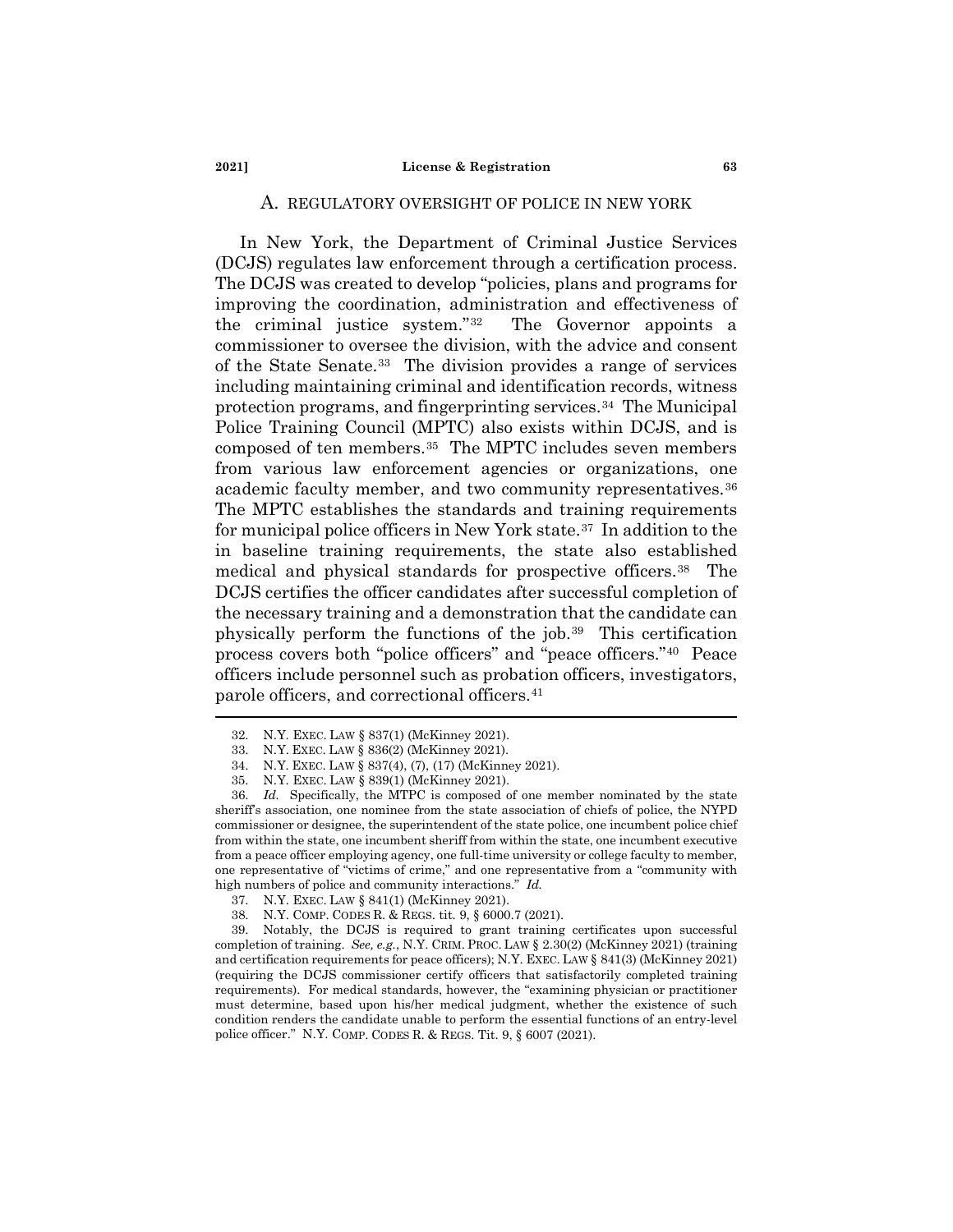The DCJS is also required to maintain a registry of all certified officers within the state.<sup>[42](#page-7-0)</sup> Each law enforcement agency must report to the DCJS whenever an officer is "newly appointed or ha[s] ceased to serve."[43](#page-7-1) These certificates remain valid during "the holder's continuous service as a police officer" and during specified durations of "interruption."[44](#page-7-2) An "interruption" is defined to mean "a period of separation from employment as a police officer . . . by reason of such officer's leave of absence, resignation or removal, *other than removal for cause*.["45](#page-7-3) When an officer is removed for cause, their certificate "*may* be permanently invalidated," and that officer "*may* be ineligible for any future certification."[46](#page-7-4)

DCJS also has statutory authority to "[a]dopt, amend or rescind such rules and regulations as may be necessary or convenient to the performance of the functions, powers and duties of the division."[47](#page-7-5) In 2016, DCJS promulgated regulations that defined "removal for cause."<sup>[48](#page-7-6)</sup> Per these regulations, "removal for cause" means "removal for incompetence or misconduct" pursuant to applicable law or "by an employee's resignation or retirement while a disciplinary process has commenced."[49](#page-7-7)

- <span id="page-7-4"></span>46. N.Y. GEN. MUN. LAW § 209-q(1)(b-1) (McKinney 2021) (emphasis added).
- <span id="page-7-5"></span>47. N.Y. EXEC. LAW § 837(13) (McKinney 2021).

*Id.*

<sup>40.</sup> N.Y. EXEC. LAW § 845 (McKinney 2021).

<sup>41.</sup> N.Y. CRIM. PROC. LAW § 2.10 (McKinney 2021).

<span id="page-7-1"></span><span id="page-7-0"></span><sup>42.</sup> N.Y. EXEC. LAW § 845(1) (McKinney 2021).

<sup>43.</sup> N.Y. EXEC. LAW § 845(2) (McKinney 2021).

<span id="page-7-2"></span><sup>44.</sup> N.Y. GEN. MUN. LAW § 209-q(1)(b) (McKinney 2021).

<span id="page-7-3"></span><sup>45.</sup> N.Y. GEN. MUN. LAW § 209-q(1)(c) (McKinney 2021) (emphasis added).

<span id="page-7-6"></span><sup>48.</sup> N.Y. COMP. CODES R. & REGS. tit. 9, § 6056.2(g) (2021).

<span id="page-7-7"></span><sup>49.</sup> *Id.* In full, the subsection states:

<sup>(</sup>g) Removal for cause of a full-time or part-time employee means removal for incompetence or misconduct:

<sup>(1)</sup> pursuant to:

<sup>(</sup>i) a hearing held under section 75 of the Civil Service Law;

<sup>(</sup>ii) a collective bargaining agreement, or any general, special or local law, or charter provision in accordance with section 76 of the Civil Service Law;

or

<sup>(</sup>iii) any other applicable law;

<sup>(2)</sup> by an employee's resignation or retirement while a disciplinary process has commenced pursuant to paragraph (1) of this subdivision which may result in removal; or

<sup>(3)</sup> after an employee's waiver of any rights available pursuant to one of the processes described in paragraph (1) of this subdivision which may result in removal.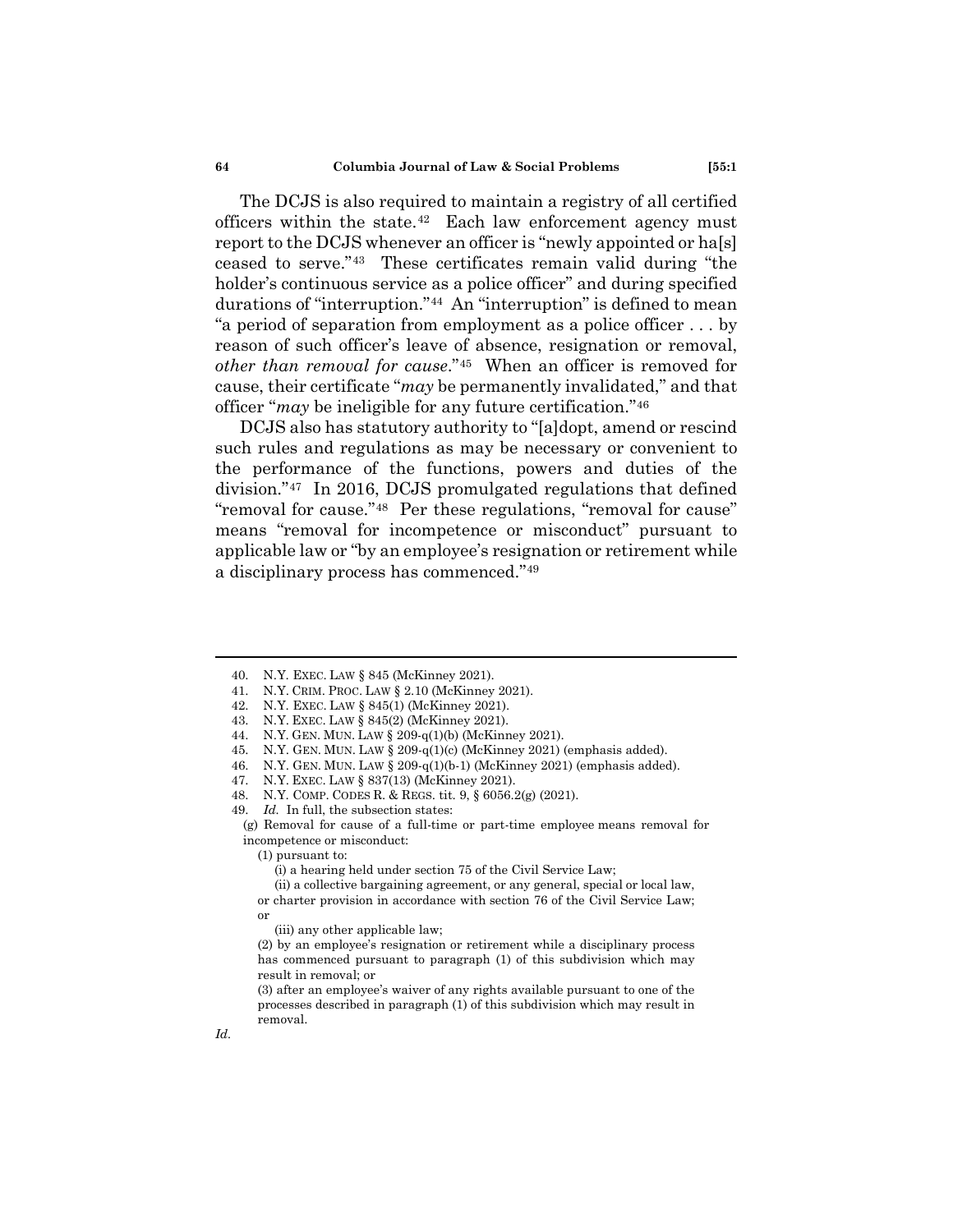Between 2016 and 2020, the DCJS decertified 340 police officers across the state.[50](#page-8-0) To date, these regulations have survived a challenge in court by decertified officers.<sup>51</sup> There, officers challenged the validity of the regulation[.52](#page-8-2) While not ruling on the merits, the court held the challenges to the regulations were time-barred.<sup>[53](#page-8-3)</sup>

The New York State process for decertifying officers is notably weak for two foundational reasons. First, revocation of a certification is only permitted after "removal for cause," which is fully dependent on local department action and typically only occurs in the narrowest of circumstances.[54](#page-8-4) Accordingly, the state does not retain any independent authority to discipline misbehaving officers except for when the officer was already fired from their local department. Second, while an officer's certification "may be permanently invalidated" after being removed for cause, neither the law nor regulations provide standards for when such invalidation should or must occur. The implications of these limitations are clear when considering the local disciplinary processes within the NYPD.

# B. DISCIPLINARY PROCESSES AND OVERSIGHT OF THE NYPD

To best understand local disciplinary and oversight processes, one must inspect the details of a specific department. Due to the department's considerable size and unique oversight resources, the NYPD is an ideal case study for evaluating the workings of local police discipline and oversight. As the country's largest police department, the NYPD possesses all of the resources necessary to provide oversight.[55](#page-8-5) In addition to its \$6 billion annual budget, the

<span id="page-8-0"></span><sup>50.</sup> New York State Div. of Crim. Just. Servs., Freedom of Information Law Response (Jan. 29, 2021) (on file with Columbia Journal of Law and Social Problems). The division decertified 12 officers in 2016, 80 officers in 2017, 88 officers in 2018, 109 officers in 2019, and 50 officers in 2020.

<span id="page-8-2"></span><span id="page-8-1"></span><sup>51.</sup> Aufiero v. New York State Div. of Crim. Just. Servs., 103 N.Y.S.3d 610 (App. Div. 2019).

<sup>52.</sup> *Id.* at 612.

<sup>53.</sup> *Id.* at 612–13 (finding the statute of limitations already passed).

<sup>54.</sup> N.Y. GEN. MUN. LAW § 209-q(1) (McKinney 2021).

<span id="page-8-5"></span><span id="page-8-4"></span><span id="page-8-3"></span><sup>55.</sup> Eric Umansky & Mollie Simon, *The NYPD is Withholding Evidence from Investigations into Police Abuse*, PROPUBLICA (Aug. 17, 2020), https://www.propublica.org/ article/the-nypd-is-withholding-evidence-from-investigations-into-police-abuse [https://per ma.cc/B486-5JWK]. *See also* NYPD, ABOUT NYPD, https://www1.nyc.gov/site/nypd/about/ about-nypd/about-nypd-landing.page [https://perma.cc/L5B4-CAV9] (last visited Sept. 13, 2021).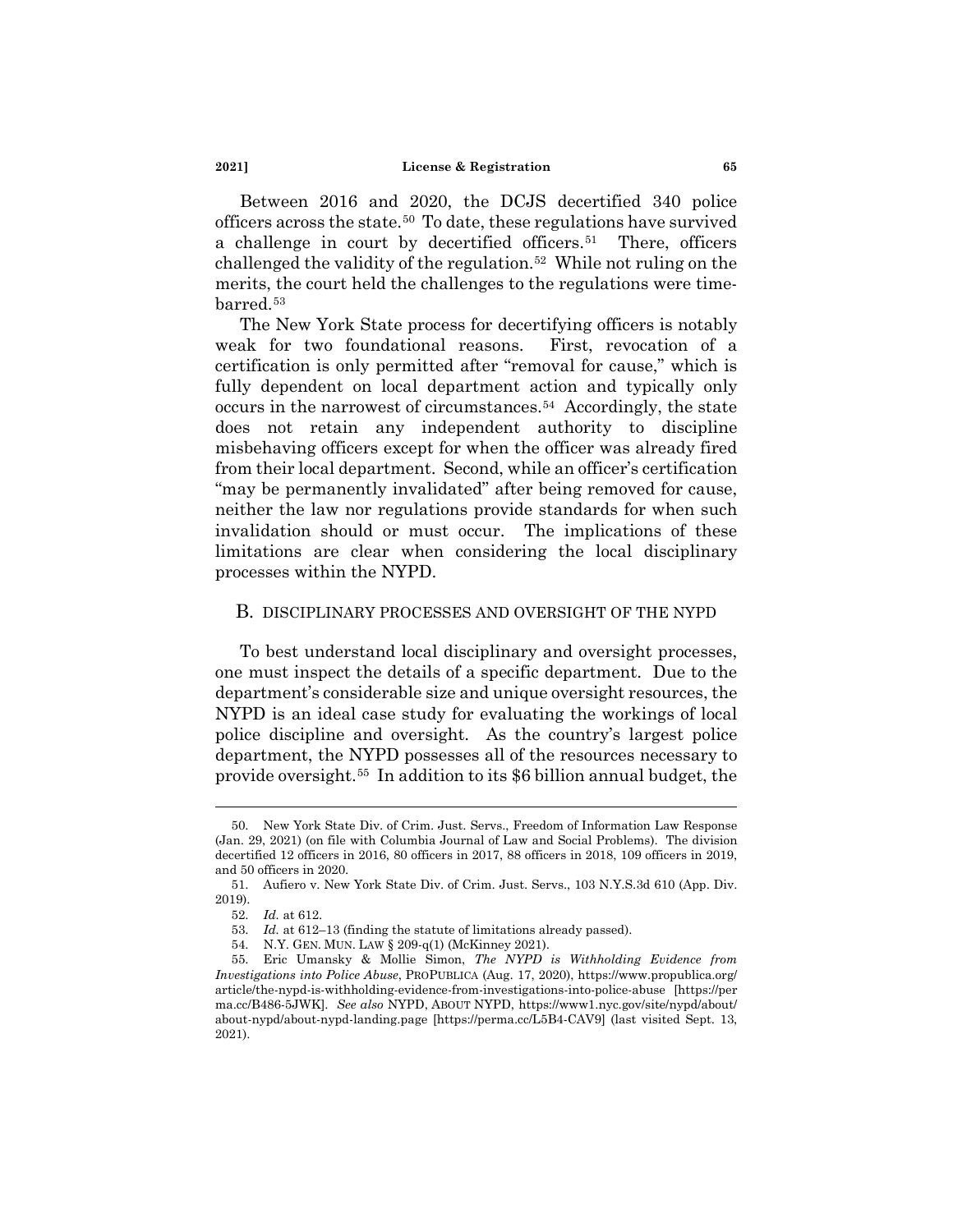City also boasts significant external police oversight authorities.<sup>56</sup> Unlike most cities, New York City staffs an Inspector General dedicated to overseeing the police.[57](#page-9-1) The CCRB, moreover, is the largest civilian oversight agency in the country.[58](#page-9-2) In addition, the City also created a Commission to Combat Police Corruption to investigate and report on corruption within the Department.[59](#page-9-3)  Finally, the NYPD maintains a large Internal Affairs Bureau  $(IAB)$  to internally review police misconduct.<sup>[60](#page-9-4)</sup> With its vast resources and large internal affairs bureau, the NYPD is ahead of many smaller police departments in its ability to address misconduct[.61](#page-9-5) Owing in part to the resources dedicated to oversight of the NYPD, a trove of information exists detailing the process for police discipline. And due to the size of the Department, more officers go through disciplinary proceedings each year than in smaller localities.[62](#page-9-6)

Despite these vast resources, the NYPD nonetheless continues to inadequately address misconduct within its ranks. Over a fouryear period alone, hundreds of officers committed offenses serious enough to be removed for cause, yet retained their positions.[63](#page-9-7) The victims of police misconduct are not the only individuals bearing the burden of unchecked misconduct. Between 2016 and 2020, the NYPD paid out over \$962 million in settlements and judgments.<sup>64</sup>

<sup>56.</sup> *Id.*

<span id="page-9-1"></span><span id="page-9-0"></span><sup>57.</sup> *Id.* The role of the Office of the Inspector General for the NYPD is to evaluate systemic issues within the Department and make recommendations for improvements. N.Y.C. DEP'T OF INVESTIGATION, INSPECTOR GENERAL FOR THE NYPD, https://www1.nyc.gov/site/doi/offices/oignypd.page [https://perma.cc/YBX7-LVAA] (last visited Sept. 6, 2021).

<sup>58.</sup> Umansky & Simon, *supra* note 55.

<span id="page-9-3"></span><span id="page-9-2"></span><sup>59.</sup> N.Y.C. COMM'N TO COMBAT POLICE CORRUPTION, COMMISSION MANDATE, https://www1.nyc.gov/site/ccpc/about/mandate.page [https://perma.cc/F5FG-VTK8] (last visited Sept. 6, 2021).

<span id="page-9-4"></span><sup>60.</sup> NYPD, INTERNAL AFFAIRS, https://www1.nyc.gov/site/nypd/bureaus/investigative/ internal-affairs.page [https://perma.cc/TV9X-NXJ3] (last visited Sept. 6, 2021).

<span id="page-9-5"></span><sup>61.</sup> *See* Ben Grunwald & John Rappaport, *The Wandering Officer*, 129 YALE L.J. 1676, 1748–49 (2020) ("What little has been written on the topic suggests that smaller agencies are less likely than their larger counterparts to have the resources and organizational apparatus to closely monitor and remediate particular officers.").

<span id="page-9-6"></span><sup>62.</sup> NYPD, REFORMS TO THE NYPD DISCIPLINARY SYSTEM, https://www1.nyc.gov/site/ nypd/about/about-nypd/policy/nypd-disciplinary-system-reforms.page [https://perma.cc/36 QB-SSR2] (last visited Sept. 13, 2021) (noting that in 2019 alone, disciplinary cases against 339 NYPD members were closed).

<sup>63.</sup> Taggart & Hayes, *supra* note 30.

<span id="page-9-8"></span><span id="page-9-7"></span><sup>64.</sup> NYPD, NYPD ALLEGED MISCONDUCT MATTERS COMMENCED IN FY 2016–2020 (July 31, 2020), https://www1.nyc.gov/assets/law/downloads/excel/NYPD%20Alleged%20Miscond uct%20%20Matters%20Commenced%20in%20FY%202016-2020.xls [https://perma.cc/72CS -9DZZ].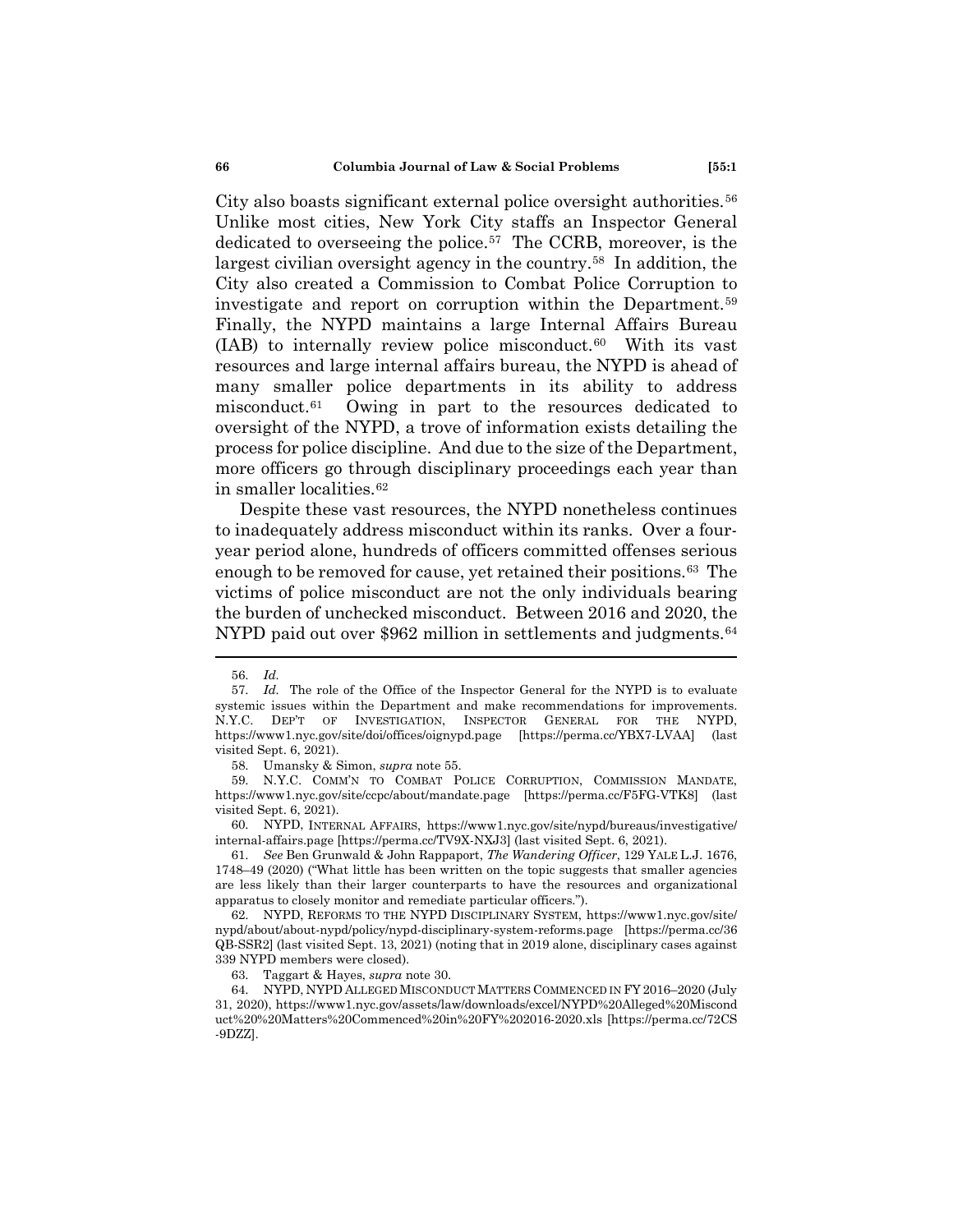Clearly, designated oversight agencies and significant financial support are not enough to address police misconduct.

For an NYPD officer, disciplinary actions are initiated by either the IAB or CCRB. The processes by which each entity initiates, investigates, and determines penalties are reviewed in turn below.

# 1. *The Internal Affairs Bureau*

Local police departments handle most misconduct through their own internal review and disciplinary processes, which are fraught with bias, inadequate investigative procedures, and lack meaningful oversight. Within the NYPD, the IAB investigates any matters of wrongdoing by officers, criminal or otherwise.<sup>65</sup> The IAB uses a range of techniques "including pattern analysis, surveillance, integrity tests, drug testing, confidential informants, and undercover officers" to identify and corroborate allegations of misconduct[.66](#page-10-1) If a misconduct claim is substantiated, the punishment ranges in severity. Less severe discipline may include "instruction," "reprimand," or "command discipline," which are all handled at the local precinct level and are not considered formal.<sup>67</sup> The most significant punishment available at this level is revocation of up to 10 days of vacation time.[68](#page-10-3)

Serious instances of misconduct must go through the NYPD's Department Advocate's Office (DAO).<sup>[69](#page-10-4)</sup> Civilian attorneys staff the DAO and recommend penalties, file charges against officers, and prosecute disciplinary cases at administrative court trials.[70](#page-10-5)  When the DAO files disciplinary charges, the accused officer may opt to enter a settlement agreement with the Department or proceed to a trial.[71](#page-10-6) Settlement agreements are negotiated between the NYPD and the officer's lawyer, and are subject to approval by the NYPD Commissioner. Trials are overseen by the Office of the Deputy Commissioner of Trials, who reports to the

<span id="page-10-2"></span><span id="page-10-1"></span><span id="page-10-0"></span><sup>65.</sup> NYPD, DISCIPLINARY SYSTEM PENALTY GUIDELINES 5 (2021), https://www1.nyc.gov/assets/nypd/downloads/pdf/public\_information/disciplinary-systempenalty-guidelines-effective-01-15-2021-compete-.pdf [https://perma.cc/XFD5-N7F6] [hereinafter NYPD DISCIPLINARY SYSTEM].

<span id="page-10-3"></span><sup>66.</sup> *Id.*

<sup>67.</sup> *Id.* at 3.

<sup>68.</sup> *Id.*

<sup>69.</sup> *Id.*

<span id="page-10-5"></span><span id="page-10-4"></span><sup>70.</sup> *Id.* at 3–4.

<span id="page-10-6"></span><sup>71.</sup> NYPD DISCIPLINARY SYSTEM, *supra* note 65, at 6.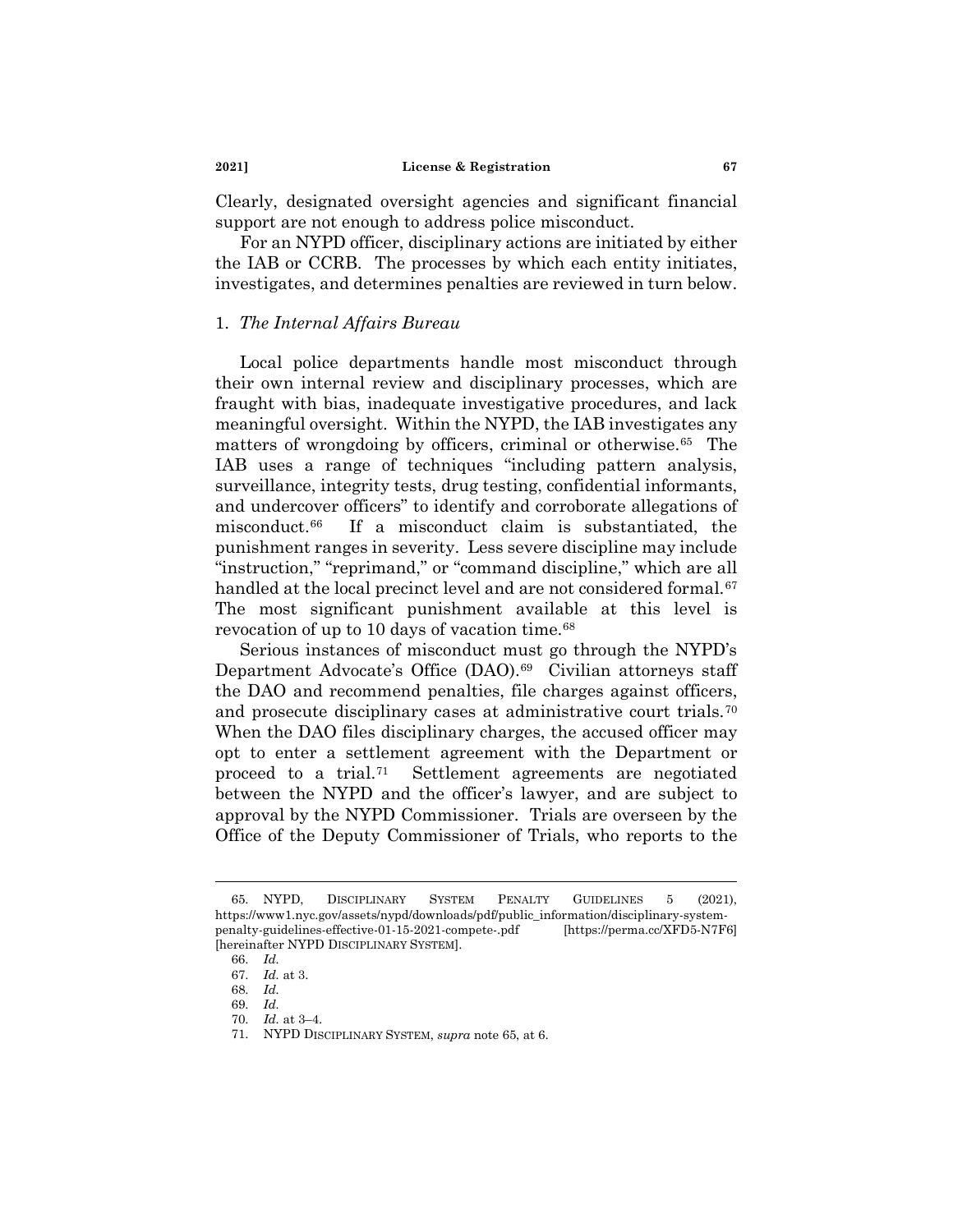NYPD Commissioner.[72](#page-11-0) At trial, the DAO has the burden of proving the charges by a preponderance of the evidence.[73](#page-11-1)  Although results of these trials used to be made public, the NYPD stopped publicizing these results after a lawsuit from the Legal Aid Society in 2016.[74](#page-11-2) And while the trials are open to the public, the schedule and location are not announced.[75](#page-11-3) As with settlements, trial outcomes are reviewed by the NYPD Commissioner and the ultimate penalty is determined at the Commissioner's discretion.[76](#page-11-4)

In August 2020, the NYPD published a draft disciplinary matrix for public comment on its website in an effort to bring greater clarity to their disciplinary process.[77](#page-11-5) The matrix came from a multi-year review by an independent panel of the NYPD's disciplinary process.[78](#page-11-6) The result is a fifty-four page document of recommended disciplinary measures for a range of specified conduct, organized into eleven categories.[79](#page-11-7) Additionally, the matrix spells out a slew of both mitigating and aggravating factors. Notably, however, the Police Commissioner retains power to ultimately determine discipline for any officer.<sup>80</sup> Police unions immediately opposed the new matrix, slamming the "mandatory minimums" for officers and claiming the matrix was simply a public relations play in response to the public outcry.[81](#page-11-9) At the same time, nonprofits criticized the new guidance for not going far

<sup>72.</sup> *Id. See also* Taggart & Hayes, *supra* note 30.

<sup>73.</sup> NYPD DISCIPLINARY SYSTEM, *supra* note 65, at 6.

<span id="page-11-2"></span><span id="page-11-1"></span><span id="page-11-0"></span><sup>74.</sup> Rick Rojas, *Suit Challenges Secrecy on New York Police Disciplinary Records*, N.Y. TIMES (Dec. 6, 2016), https://www.nytimes.com/2016/12/06/nyregion/nypd-disciplinaryrecords.html [https://perma.cc/NE5J-8LPH].

<sup>75.</sup> Taggart & Hayes, *supra* note 30.

<sup>76.</sup> NYPD DISCIPLINARY SYSTEM, *supra* note 66, at 7.

<span id="page-11-5"></span><span id="page-11-4"></span><span id="page-11-3"></span><sup>77.</sup> Michael R. Sisak, *NYPD to Adopt Guidelines for Disciplining Officer Misconduct*, WASH. POST (Aug. 31, 2020), https://www.washingtonpost.com/national/nypd-to-adoptguidelines-for-disciplining-officer-misconduct/2020/08/31/b613e6a4-eb8c-11ea-bd08- 1b10132b458f\_story.html [https://perma.cc/4NEG-KH3T].

<span id="page-11-6"></span><sup>78.</sup> NYPD, PROCESS OF DEVELOPING THE NYPD DISCIPLINARY SYSTEM PENALTY GUIDELINES AND RESPONSE TO PUBLIC COMMENTS, https://www1.nyc.gov/site/nypd/about/ about-nypd/policy/response-to-public-comments.page [https://perma.cc/NY96-RB5D] (last visited Sept. 16, 2021).

<span id="page-11-9"></span><span id="page-11-8"></span><span id="page-11-7"></span><sup>79.</sup> NYPD, DISCIPLINARY SYSTEM PENALTY GUIDELINES 8 (effective Jan. 15, 2021), https://www1.nyc.gov/assets/nypd/downloads/pdf/public\_information/disciplinary-systempenalty-guidelines-effective-01-15-2021-compete-.pdf [https://perma.cc/6WBL-NR4M] [hereinafter NYPD DISCIPLINARY MATRIX].

<sup>80.</sup> *Id.* at 6.

<sup>81.</sup> Sisak, *supra* note 77.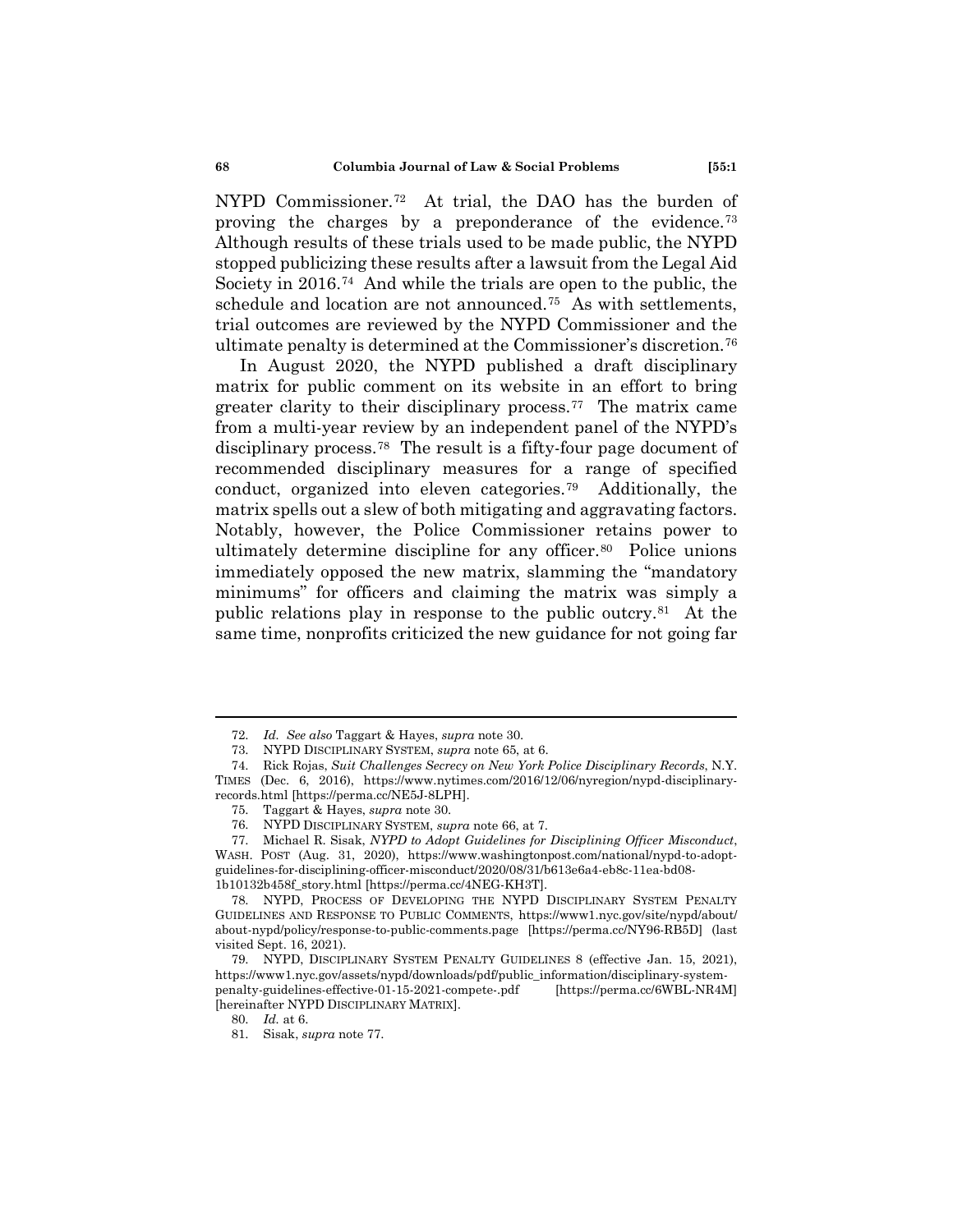enough.[82](#page-12-0) The Legal Aid Society applauded greater transparency, while emphasizing that control ultimately remains within the hands of the NYPD.<sup>[83](#page-12-1)</sup>

The NYPD's IAB suffers from a host of problems that scuttle its purpose of ensuring accountability for police misconduct. Foundationally, internal reviews come with inherent bias that affects all levels of the process. $84$  Beginning at the top, local department leaders often resist disciplining their officers, even in instances of glaring misconduct.[85](#page-12-3) Compounding this issue, internal affairs complaints often originate with a fellow officer. Officers are rarely willing to report misbehavior of their peers even in instances of serious misconduct. This unwritten rule is so well established to now be dubbed the "thin blue line."[86](#page-12-4) And even when investigations are conducted, officers are often cast in the "best light possible."[87](#page-12-5) The Commission to Combat Police Corruption reviewed the NYPD's internal affairs process in 2019 and found inadequate interviewing, "failures to adhere to best interview practices," "different interviewing skill levels among IAB's investigators," and a decrease in the quality of witness interviews.[88](#page-12-6)

Beyond investigations, the entire process suffers from bias or stonewalling. The combination of bias and self-protectionism leads to police departments rarely enforcing their own misconduct policies, even if the policies are excellent.[89](#page-12-7) The prosecutors at DAO are employed by the NYPD, the judges are employed by the NYPD, and the NYPD Commissioner has ultimate say. In this environment, a more detailed disciplinary matrix will do little to remedy misconduct as long as disciplinary decisions remain subject to the approval by the Police Commissioner and open for

<span id="page-12-1"></span><span id="page-12-0"></span><sup>82.</sup> Angi Gonzalez, *Criticism Mounts Over the NYPD's New Disciplinary Matrix*, SPECTRUM NEWS (Sept. 1, 2020), https://www.ny1.com/nyc/all-boroughs/news/2020/09/01/ criticism-mounts-over-the-nypd-s-new-disciplinary-matrix [https://perma.cc/9WK9-4VF6].

<sup>83.</sup> *Id.*

<sup>84.</sup> Rachel Moran, *Ending the Internal Affairs Farce*, 64 BUFF. L. REV. 837, 844 (2016). 85. *Id.* at 866.

<span id="page-12-4"></span><span id="page-12-3"></span><span id="page-12-2"></span><sup>86.</sup> Katherine J. Bies, *Let the Sunshine in: Illuminating the Powerful Role Police Unions Play in Shielding Officer Misconduct*, 28 STAN. L. & POL'Y REV. 109, 115–16 (2017). 87. Moran, *supra* note 84, at 859.

<span id="page-12-6"></span><span id="page-12-5"></span><sup>88.</sup> N.Y.C. COMM'N TO COMBAT POLICE VIOLENCE, NINETEENTH ANNUAL REPORT OF THE COMMISSION 33–34 (Dec. 2019), https://www1.nyc.gov/assets/ccpc/downloads/pdf/Annu al-Nineteen-Report.pdf [https://perma.cc/J5YB-2GQV].

<span id="page-12-7"></span><sup>89.</sup> Seth W. Stoughton et al., *How to Actually Fix America's Police*, ATLANTIC (June 3, 2020), https://www.theatlantic.com/ideas/archive/2020/06/how-actually-fix-americas-police/ 612520/ [https://perma.cc/HUS5-KSJ9].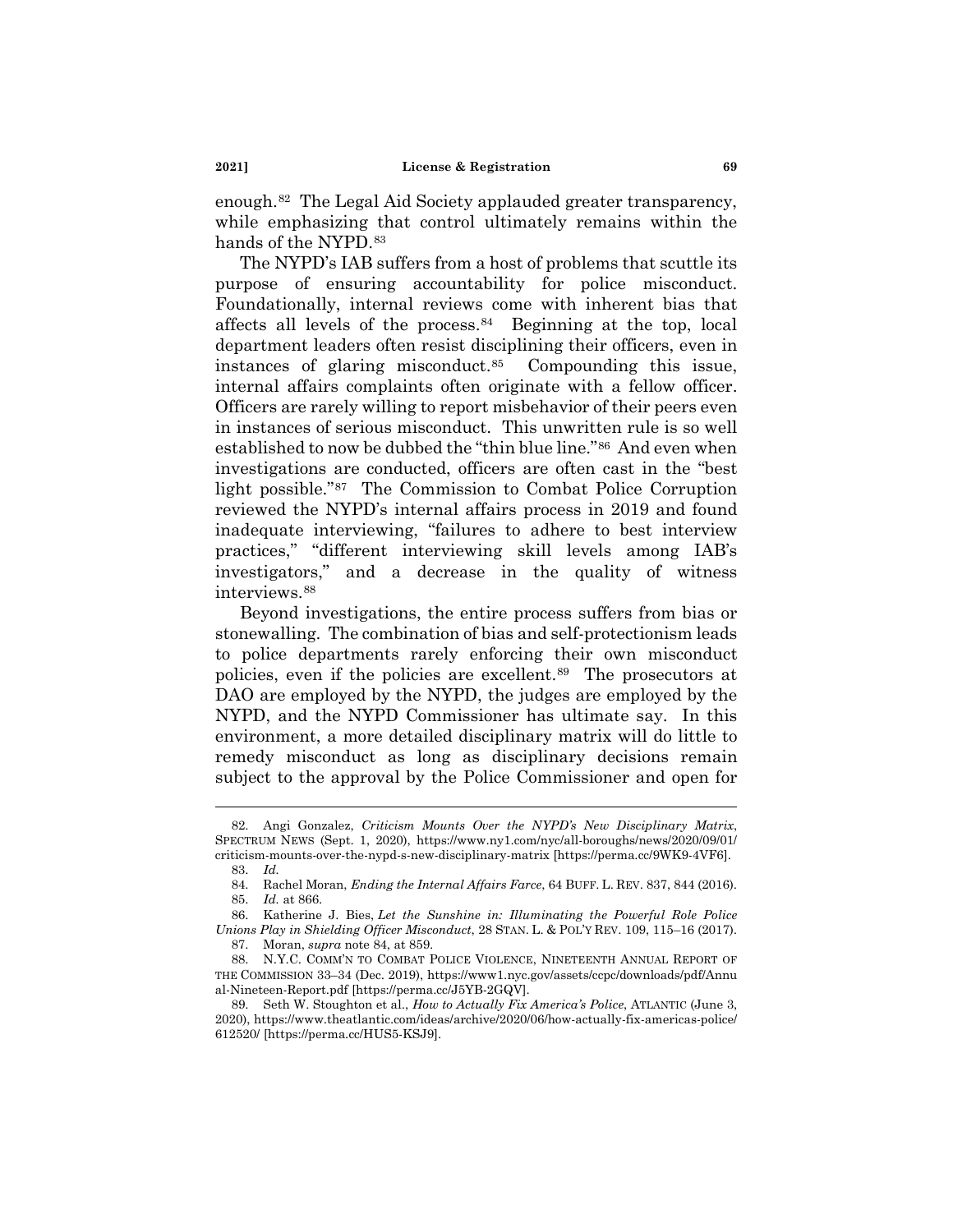settlement agreements.[90](#page-13-0) As one author succinctly stated, "Saying internal affairs units are the best means of protecting citizens from police misconduct is like saying foxes are the best guards for the henhouse."[91](#page-13-1)

Structural limitations also play a role in limiting IAB discipline. For example, union contracts significantly restrict departments' options for discipline.[92](#page-13-2) Simply put, "leaving the decision to hire and fire officers up to local sheriffs and chiefs . . . often leads to situations where unfit officers are able to continue to work for a department that is unable or unwilling to terminate them."[93](#page-13-3) According to data from the New York Civil Liberties Union, for example, the NYPD has only fired twelve officers for misconduct since the mid-1980s.<sup>94</sup> This state of affairs results in officers committing serious abuses while remaining on the force, being promoted, and continuing to receive raises. In this system, effective discipline is wanting, and removing officers for cause is exceedingly rare.

## 2. *Civilian Complaint Review Board*

Despite being the "largest civilian oversight agency in the country," the CCRB also suffers from structural issues that hamper its investigations and subvert its disciplinary recommendations.[95](#page-13-5) New York City established the CCRB to independently investigate complaints by civilians against the NYPD.[96](#page-13-6) The CCRB's charter restricts the specific scope of the board to only cover "FADO" complaints, which are instances of excessive force, abuse of authority, discourtesy, and offensive language.[97](#page-13-7) As with the IAB process, the CCRB's first step is to substantiate complaints. If substantiated, the CCRB recommends either "instruction," "discipline," or "charges."[98](#page-13-8) Recommendations

<sup>90.</sup> NYPD DISCIPLINARY MATRIX, *supra* note 79, at 6.

<sup>91.</sup> Moran, *supra* note 84, at 844.

<span id="page-13-2"></span><span id="page-13-1"></span><span id="page-13-0"></span><sup>92.</sup> Stoughton et al., *supra* note 89 (citing a labyrinth of procedural protections that hinders the process of investigation, discipline, and termination).

<sup>93.</sup> Goldman & Puro, *supra* note 11, at 545.

<span id="page-13-4"></span><span id="page-13-3"></span><sup>94.</sup> Sisak, *supra* note 77 (also noting that the NYPD disputed the figure and stated a higher number have been "dismissed" or "forced to separate" during the same time period). 95. N.Y.C. CIVILIAN COMPLAINT REV. BD., HISTORY, https://www1.nyc.gov/site/ccrb/

<span id="page-13-6"></span><span id="page-13-5"></span>about/history.page [https://perma.cc/V3ZP-DJMJ] (last visited Sept. 8, 2021).

<sup>96.</sup> N.Y.C. CHARTER ch. 18-A § 440 (2021).

<sup>97.</sup> NYPD DISCIPLINARY SYSTEM, *supra* note 65, at 4.

<span id="page-13-8"></span><span id="page-13-7"></span><sup>98.</sup> CIVILIAN COMPLAINT REV. BD., POLICE DISCIPLINE, https://www1.nyc.gov/site/ccrb/ prosecution/police-discipline.page [https://perma.cc/MS9C-XP82] (last visited Sept. 8, 2021).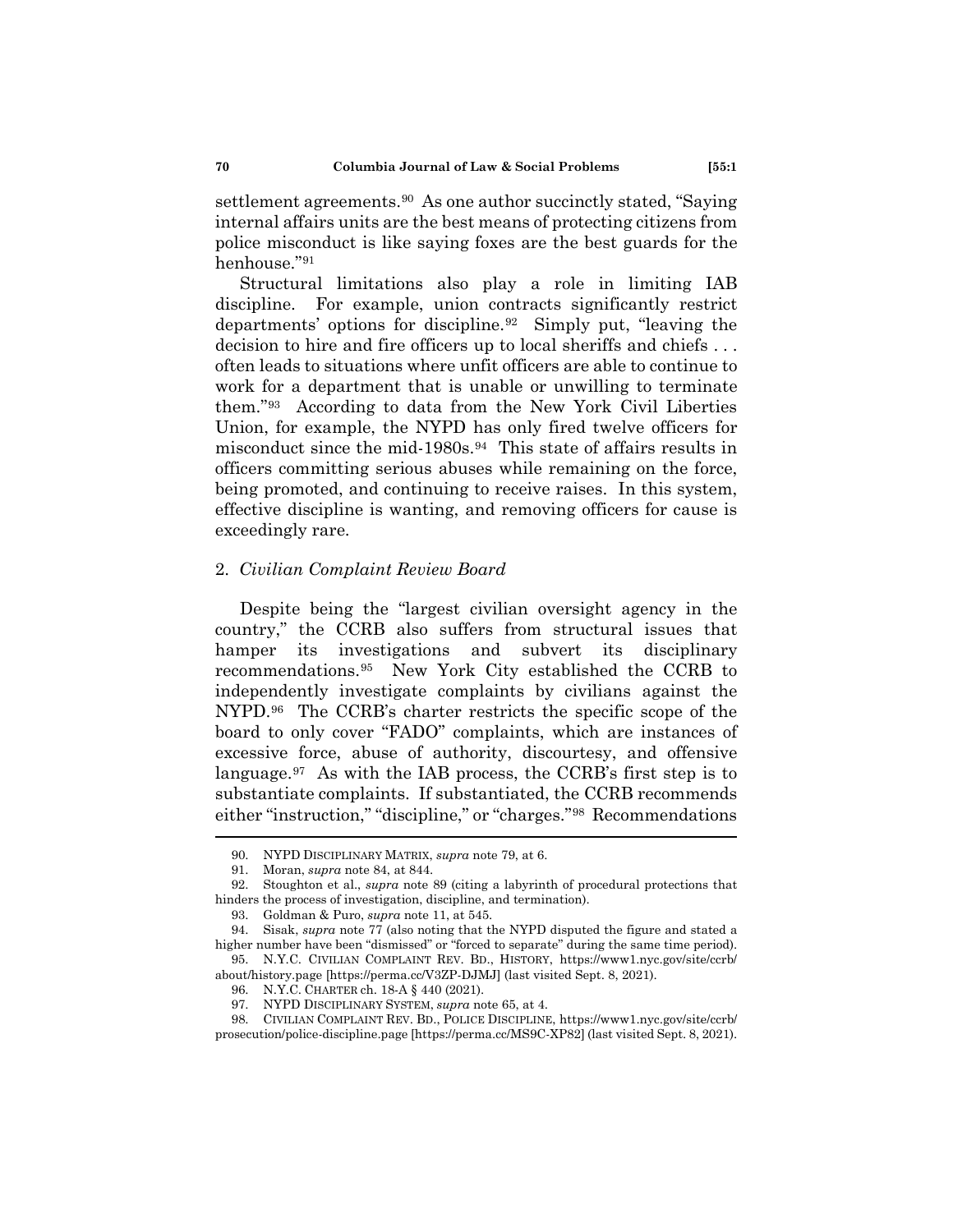for "instruction" or "discipline" go to the DAO at the NYPD, which then determines whether to accept or adjust the penalties. Ultimately, these penalties are also subject to the NYPD Commissioner's discretion. In the most serious instances of misconduct, the CCRB recommends charges against an officer.<sup>[99](#page-14-0)</sup>

Once substantiated, the CCRB's Administrative Prosecution Unit (APU) determines the appropriate charges.<sup>[100](#page-14-1)</sup> The APU, rather than lawyers from DAO, prosecutes the charges against officers directly with the administrative court. Originally, the APU was meant to conduct trials at New York City's Office of Administrative Trials and Hearings (OATH), which is outside of the NYPD[.101](#page-14-2) After a suit by police unions, however, the New York Intermediate Court of Appeals ruled that these trials must take place within the NYPD.[102](#page-14-3) As with trials resulting from IAB investigations, the NYPD Commissioner retains discretion regarding the ultimate penalties resulting from APU prosecutions.[103](#page-14-4) This discretion includes the ability to change the outcomes of both trials and plea agreements.[104](#page-14-5) Finally, the NYPD Commissioner may intervene in any APU action where the process would be "detrimental to the [NYPD] disciplinary process."[105](#page-14-6)

The CCRB was established to provide an outside check on the conduct of the NYPD. As independent investigators, the CCRB avoids the inherent bias of the NYPD investigating its own conduct. Reporting to the CCRB is also less daunting for victims of police abuse than sitting across from a police officer to describe an incident. As outside prosecutors, the APU improves the NYPD disciplinary process by presenting the case against officers that

<sup>99.</sup> *Id.*

<span id="page-14-1"></span><span id="page-14-0"></span><sup>100.</sup> CIVILIAN COMPLAINT REV. BD., MEMORANDUM OF UNDERSTANDING BETWEEN THE CIVILIAN COMPLAINT REVIEW BOARD (CCRB) AND THE POLICE DEPARTMENT (NYPD) OF THE CITY OF NEW YORK CONCERNING THE PROCESSING OF SUBSTANTIATED COMPLAINTS 1 (Apr. 2, 2012), https://www1.nyc.gov/assets/ccrb/downloads/pdf/about\_pdf/apu\_mou.pdf [https://perma.cc/2Q53-BHVG] [hereinafter CCRB MOU]. The CCRB and NYPD established the unit through a memorandum of understanding following the recommendation by Mayor Giuliani in 2001. CIVILIAN COMPLAINT REV. BD., HISTORY OF APU LITIGATION 1, https://www1.nyc.gov/assets/ccrb/downloads/pdf/prosecution\_pdf/apulitigation-history.pdf [https://perma.cc/4HU5-23BX] (last visited Sept. 8, 2021) [hereinafter

CCRB APU HISTORY].

<sup>101.</sup> CCRB APU HISTORY, *supra* note 100, at 1.

<span id="page-14-5"></span><span id="page-14-4"></span><span id="page-14-3"></span><span id="page-14-2"></span><sup>102.</sup> Lynch v. Giuliani, 755 N.Y.S.2d 6, 8 (App. Div. 2003) (finding that N.Y. UNCONSOL. LAW § 891 (McKinney 2021) required a hearing for removal of a police officer be held by the body with power to remove the officer).

<sup>103.</sup> CCRB MOU, *supra* note 100, at 2.

<sup>104.</sup> *Id.*

<span id="page-14-6"></span><sup>105.</sup> *Id.* at 1.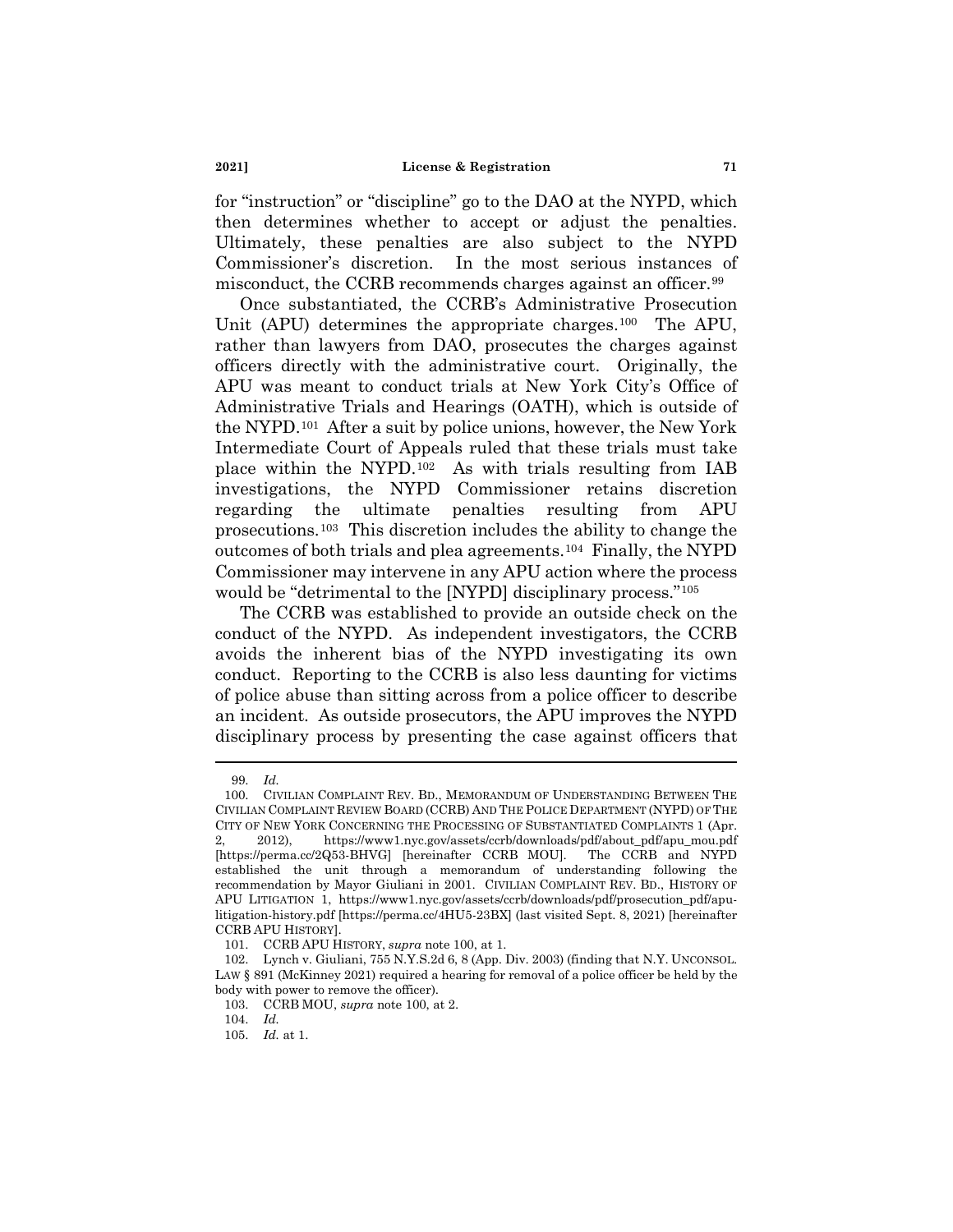committed serious misconduct. In a 2019 report, the CCRB noted that in the 18 months prior to the APU's creation, the NYPD held no department trials for CCRB cases.[106](#page-15-0) Since then, however, the APU prosecuted almost 400 officers, including the prosecution of Officer Daniel Pantaleo for the death of Eric Garner.[107](#page-15-1) Perhaps most significantly, the CCRB frequently reports on the number and types of complaints, and provides much needed transparency on NYPD's own oversight actions. After the repeal of § 50-a, the CCRB's complaint data on specific officers and precincts provided the clearest picture of the unchecked misconduct to-date.

Despite these benefits, the CCRB is hamstrung by its limited scope of authority and its dependence on NYPD for evidence, adjudication, and ultimate determination of police discipline. The CCRB's authority, moreover, is limited to FADO issues. A 2019 report by the NYC Department of Investigations found that of the 2,495 complaints of bias policing, none were substantiated.<sup>108</sup> Accordingly, the report recommended expanding the purview of the CCRB to cover bias policing.[109](#page-15-3) Even when a complaint is within the CCRB's purview, however, the NYPD blocks the CCRB from effectively investigating its more high-profile cases.<sup>[110](#page-15-4)</sup>

CCRB investigators often do not even clear the first hurdle of substantiating allegations.<sup>111</sup> For example, in 2018 the CCRB investigated 3,000 complaints of inappropriate use of force; the Board was only able to substantiate seventy-three of those claims.[112](#page-15-6) Part of the difficulty for the CCRB in substantiating claims is a lack of evidence, and much of this evidence comes from the police officers' own records. Although the NYPD has a legal

<span id="page-15-0"></span><sup>106.</sup> CIVILIAN COMPLAINT REV. BD., SEMI-ANNUAL REPORT 7 (2019), https://www1. nyc.gov/assets/ccrb/downloads/pdf/policy\_pdf/annual\_bi-annual/2019\_semi-annual.pdf [https://perma.cc/PUN4-T23C] [hereinafter CCRB SEMI-ANNUAL].

<sup>107.</sup> *Id.*

<span id="page-15-2"></span><span id="page-15-1"></span><sup>108.</sup> N.Y.C. DEP'T OF INVESTIGATION, OFF. OF THE INSPECTOR GEN. FOR THE NYPD, COMPLAINTS OF BIASED POLICING IN NEW YORK CITY 2 (June 2019), https://www1.nyc.gov/ assets/doi/reports/pdf/2019/Jun/19BiasRpt\_62619.pdf [https://perma.cc/A9QX-A9QQ].

<sup>109.</sup> *Id.* at 56.

<sup>110.</sup> Umansky & Simon, *supra* note 55.

<span id="page-15-5"></span><span id="page-15-4"></span><span id="page-15-3"></span><sup>111.</sup> Civilian Complaint Rev. Bd., Case Outcomes, https://www1.nyc.gov/site/ccrb/ investigations/case-outcomes.page [https://perma.cc/6QFN-R9QZ] (explaining that substantiated "means there is sufficient credible evidence to believe that the subject officer committed the alleged act without legal justification").

<span id="page-15-6"></span><sup>112.</sup> Eric Umansky, *My Family Saw a Police Car Hit a Kid on Halloween. Then I Learned How NYPD Impunity Works*, PROPUBLICA (June 23, 2020), https:// www.propublica.org/article/my-family-saw-a-police-car-hit-a-kid-on-halloween-then-i-learn ed-how-nypd-impunity-works [https://perma.cc/KL2W-QYDZ].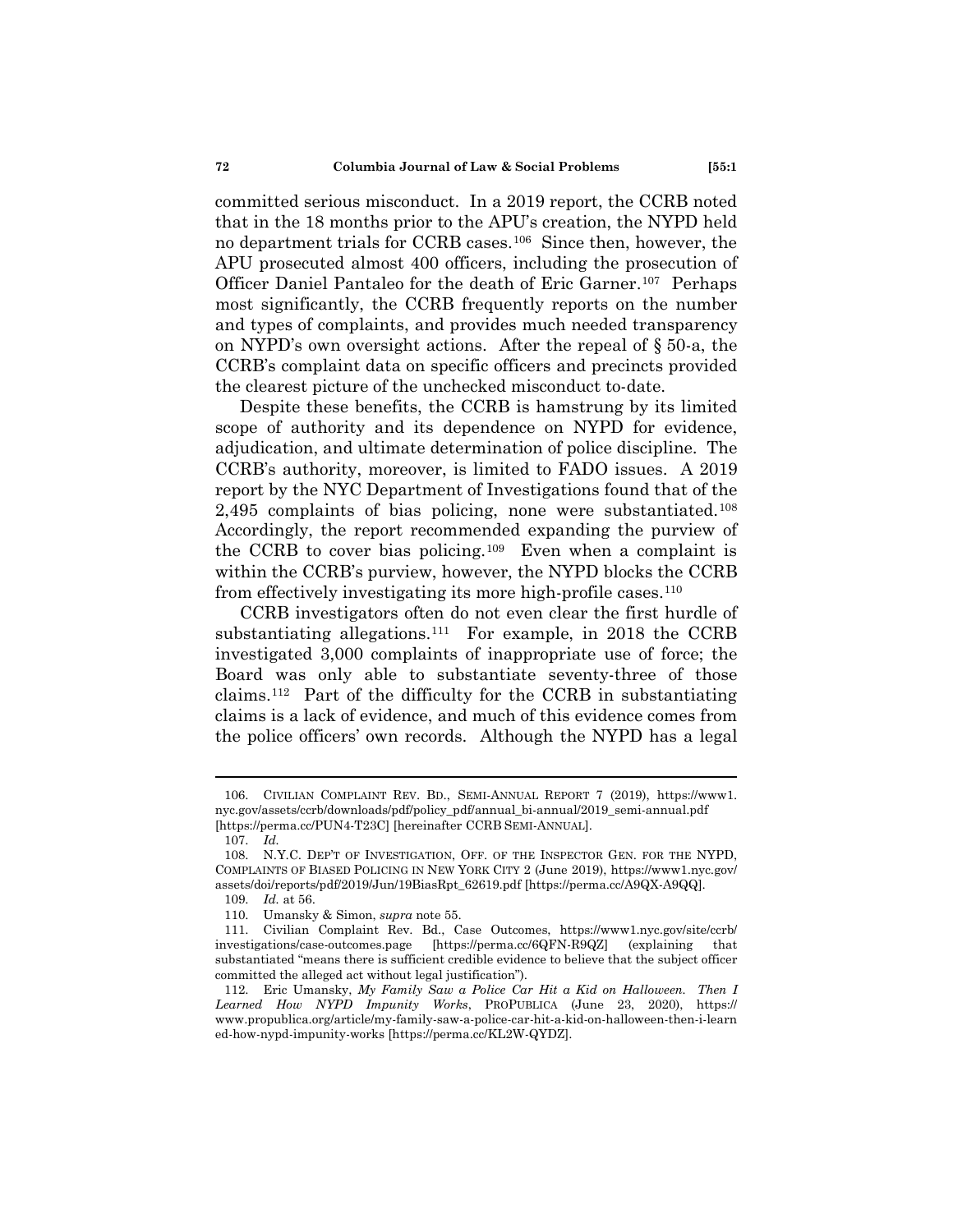obligation to provide information to the CCRB, the Department often stonewalls investigations.[113](#page-16-0) In one instance, the CCRB requested bodycam footage of an incident that left a Brooklyn teenager hospitalized with injuries.[114](#page-16-1) Despite possessing recordings from seven different bodycams, the NYPD only shared one[.115](#page-16-2) The NYPD at times informs the CCRB that a video does not exist, only for the CCRB to later discover from officer interviews that bodycam footage does exist.[116](#page-16-3) In other cases, the NYPD withheld paper records and warrants, redacted witness names, and NYPD officers refused to participate in interviews.<sup>117</sup> The NYPD also frequently delays providing information. At one point, forty percent of requests for bodycam footage were pending at least three months.[118](#page-16-5) This evidence is critical for the CCRB to make determinations about claims. One CCRB report found that bodycam footage allows the board to make clear determinations of fact, either to substantiate claims or clear officers of wrongdoing, in nearly twice as many cases as those without these recordings.[119](#page-16-6)  And although the CCRB possesses subpoena power, this action is rarely taken.<sup>[120](#page-16-7)</sup> Explanations for the infrequency of subpoenas range from lack of mayoral support for the agency to the fact that the CCRB and NYPD share lawyers.[121](#page-16-8) Ultimately, without the necessary information to corroborate complaints, the CCRB's efforts are significantly curtailed.

The NYPD also disregards much of the CCRB's recommendations when punishing its officers. Over the past 5 years, the CCRB found that the NYPD disciplined its officers in

<sup>113.</sup> Umansky & Simon, *supra* note 55.

<sup>114.</sup> *Id.*

<sup>115.</sup> *Id.*

<span id="page-16-3"></span><span id="page-16-2"></span><span id="page-16-1"></span><span id="page-16-0"></span><sup>116.</sup> OLAS CARAYANNIS, CIVILIAN COMPLAINT REV. BD., RE: BWC AND DOCUMENT REQUEST ISSUES WITH THE NYPD 2 (July 5, 2019), https://www1.nyc.gov/assets/ccrb/ downloads/pdf/about\_pdf/board/20190710\_boardmtg\_BWC\_memo.pdf [https://perma.cc/H4 U7-3VF4] (citing eighteen instances in which the NYPD wrongly claimed bodycam footage did not exist).

<sup>117.</sup> Umanksy & Simon, *supra* note 55.

<sup>118.</sup> Umansky, *supra* note 112.

<span id="page-16-6"></span><span id="page-16-5"></span><span id="page-16-4"></span><sup>119.</sup> N.Y.C. CIVILIAN COMPLAINT REV. BD., STRENGTHENING ACCOUNTABILITY: THE IMPACT OF THE NYPD'S BODY-WORN CAMERA PROGRAM ON CCRB INVESTIGATIONS 6 (2020), https://www1.nyc.gov/assets/ccrb/downloads/pdf/policy\_pdf/issue\_based/20200227\_BWC

Report.pdf [https://perma.cc/AU42-V3TZ] (stating that the CCRB closed seventy-six percent of complaints "on the merits" where there was bodycam footage compared to thirty-nine percent where no footage was available).

<sup>120.</sup> Umansky & Simon, *supra* note 55.

<span id="page-16-8"></span><span id="page-16-7"></span><sup>121.</sup> *Id.* (noting that both the CCRB and the NYPD are represented by the New York City Law Department).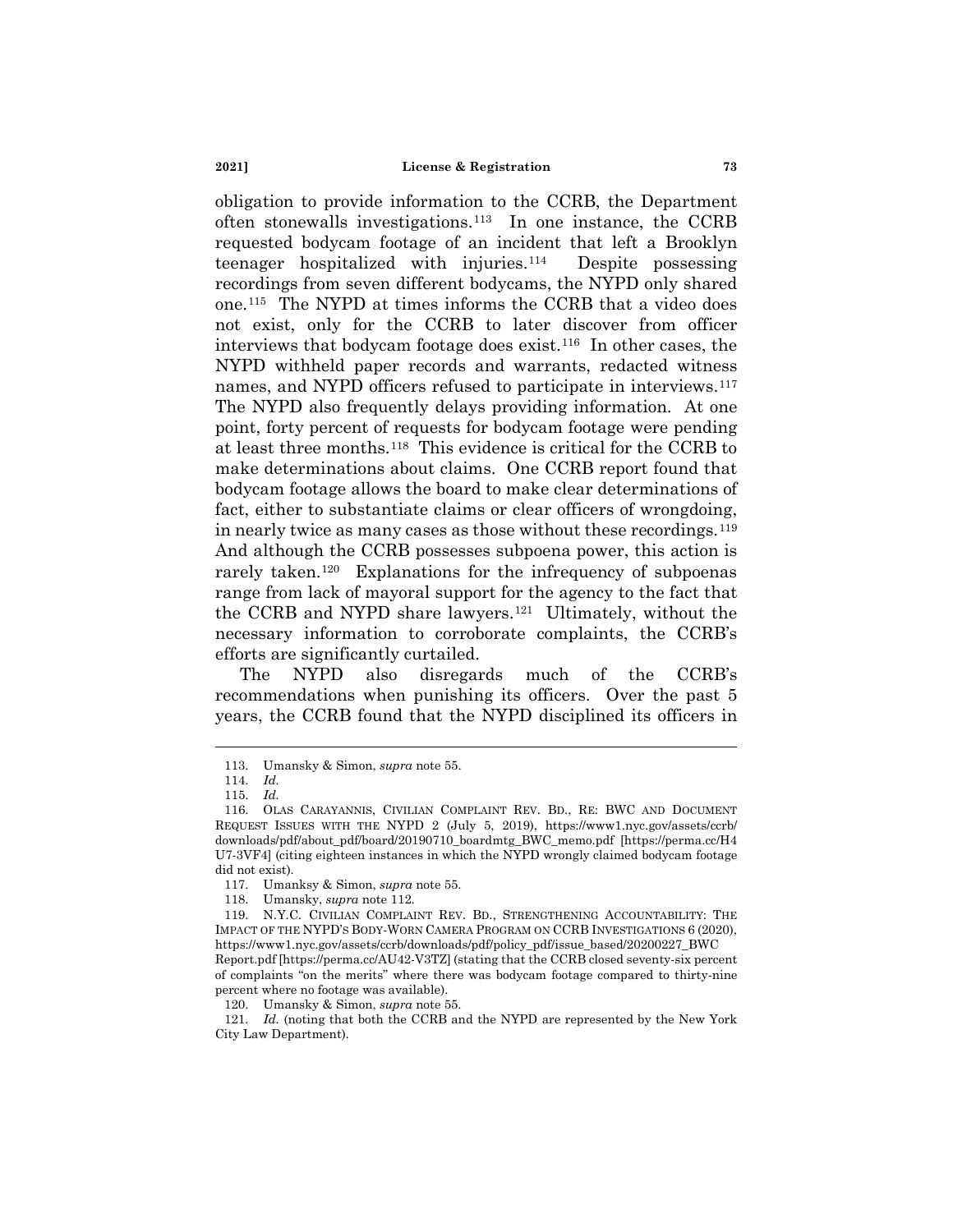alignment with the CCRB's recommendations only 57% of the time for less serious misconduct, and 29% of the time for more serious behavior.[122](#page-17-0) As these reports demonstrate, the NYPD is more likely to disregard the CCRB when the misconduct is serious. For the most significant instances of abuse, the NYPD rejected the CCRB's recommended punishment two-thirds of the time[.123](#page-17-1) The prevalence of disregarding CCRB recommendation incentivizes impunity for officers. Further, as police departments undercut disciplinary recommendations of similar review boards, the literature demonstrates that the boards often begin recommending lower penalties.<sup>[124](#page-17-2)</sup>

At bottom, the NYPD maintains significant authority over the discipline of its officers. Even when an independent agency recommends charges, the hearing process and ultimate punishment is determined by the NYPD Commissioner. The internal affairs process suffers from bias, internal protectionism, and inadequate investigative techniques. The civilian board process suffers from a lack of authority and stonewalling by the NYPD. Accordingly, it is exceedingly rare for officers to be fired even in instances of substantiated misconduct. Thus, even if an officer negotiates to retire or leave the Department, they retain their certification. These issues are emblematic of the lack of effective accountability for police officers across the state.

# C. REMEDIES THROUGH THE COURTS

One of the main remedies available to victims of police misconduct is civil litigation for damages. Unfortunately, these suits pose a host of difficulties for victims, including long delays between violation and trial, high litigation costs, proof problems, and even retaliatory actions by the city against victims.[125](#page-17-3) What's more, juries more frequently find in favor of police, foreclosing damage awards to victims of misconduct.<sup>126</sup>

<span id="page-17-0"></span><sup>122.</sup> CIVILIAN COMPLAINT REV. BD., ANNUAL REPORT 47–48 (2020), https://www1. nyc.gov/assets/ccrb/downloads/pdf/policy\_pdf/annual\_bi-annual/2020\_Annual.pdf [https://perma.cc/K4Y2-SXJ3].

<sup>123.</sup> *See e.g*., *id.* at 48; Umansky, *supra* note 112.

<sup>124.</sup> Moran, *supra* note 84, at 902.

<span id="page-17-4"></span><span id="page-17-3"></span><span id="page-17-2"></span><span id="page-17-1"></span><sup>125.</sup> Roger Goldman & Steven Puro, *Decertification of Police: An Alternative to Traditional Remedies for Police Misconduct*, 15 HASTINGS CONST. L. Q. 45, 56–57 (1987).

<sup>126.</sup> Goldman & Puro, *supra* note 11, at 547.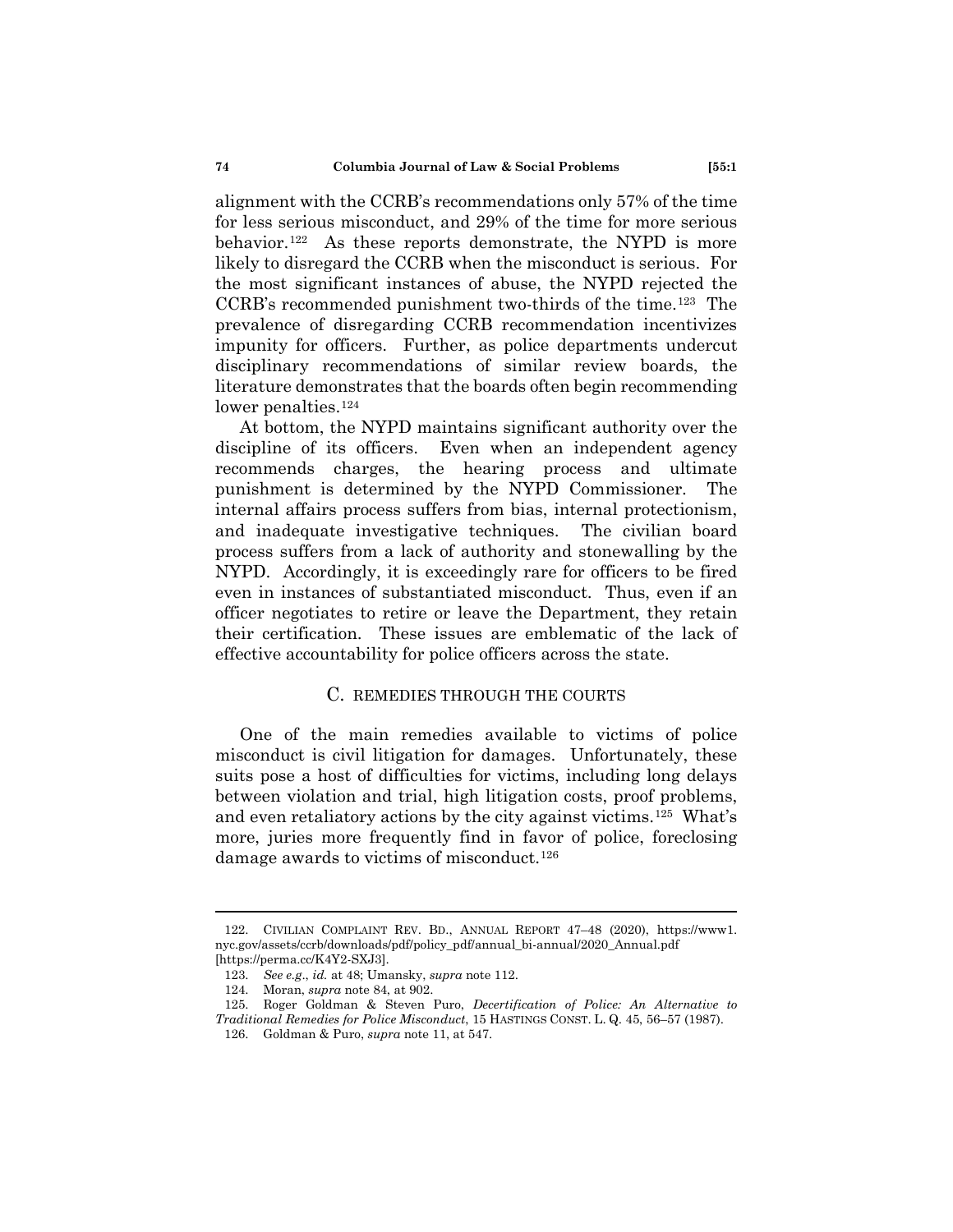A variety of judicial doctrines that "limit the efficaciousness of damages actions" also stack the deck in favor of police and render litigation ineffective in ensuring police accountability.[127](#page-18-0) Notably, the doctrine of qualified immunity immunizes an officer from liability unless the officer violated a "clearly established" statutory or constitutional right.[128](#page-18-1) Courts apply this standard very narrowly, often only finding a clear constitutional violation when a previous court in the jurisdiction also found the same action to be a violation.[129](#page-18-2) Finally, even when damages are imposed against an officer, most are indemnified and the city is ultimately the one who pays.<sup>[130](#page-18-3)</sup>

An officer may be prosecuted in instances where their misconduct is criminal. However, convictions of police officers are rare.[131](#page-18-4) One study found that law enforcement officers are convicted at half the rate of the general public.[132](#page-18-5) First, criminal trials suffer from similar biases to those in civil actions, whereby juries are unlikely to convict officers.<sup>133</sup> In criminal cases, moreover, juries are not the only players. Convicting an officer also requires the buy-in from a prosecutor, and the indictment of a grand jury.[134](#page-18-7) With these factors in play, criminal prosecutions against officers are "largely ineffectual" at remedying misconduct[.135](#page-18-8)

Although the importance of addressing misconduct is clear, current remedies are insufficient. Some remedies focus on providing *ex post* relief, which is difficult to attain and does little in the way of limiting future misconduct. Others are designed to punish bad actors but are limited due to inherent bias or lack of incentives in holding officers accountable. Still others fail due to a

<span id="page-18-0"></span><sup>127.</sup> Friedman & Ponomarenko, *supra* note 6, at 1868.

<sup>128.</sup> *See, e.g.*, Mullenix v. Luna, 577 U.S. 7, 11–12 (2015).

<sup>129.</sup> *Id.*

<sup>130.</sup> Friedman & Ponomarenko, *supra* note 6, at 1869.

<sup>131.</sup> Goldman & Puro, *supra* note 11, at 547.

<span id="page-18-5"></span><span id="page-18-4"></span><span id="page-18-3"></span><span id="page-18-2"></span><span id="page-18-1"></span><sup>132.</sup> German Lopez, *Cops are Almost Never Prosecuted and Convicted for Use of Force*, VOX (Nov. 14, 2018), https://www.vox.com/identities/2016/8/13/17938234/police-shootingskillings-prosecutions-court [https://perma.cc/87BR-BG6X].

<sup>133.</sup> Goldman & Puro, *supra* note 11, at 547.

<span id="page-18-8"></span><span id="page-18-7"></span><span id="page-18-6"></span><sup>134.</sup> Bies, *supra* note 86, at 111; *see also* James C. McKinley Jr. & Al Baker, *Grand Jury System, With Exceptions, Favors the Police in Fatalities*, N.Y. TIMES (Dec. 7, 2014), https://www.nytimes.com/2014/12/08/nyregion/grand-juries-seldom-charge-police-officersin-fatal-actions.html [https://perma.cc/URQ3-AS39] (describing the special grand juries used in police fatalities cases that frequently lead to favorable outcomes for police officers).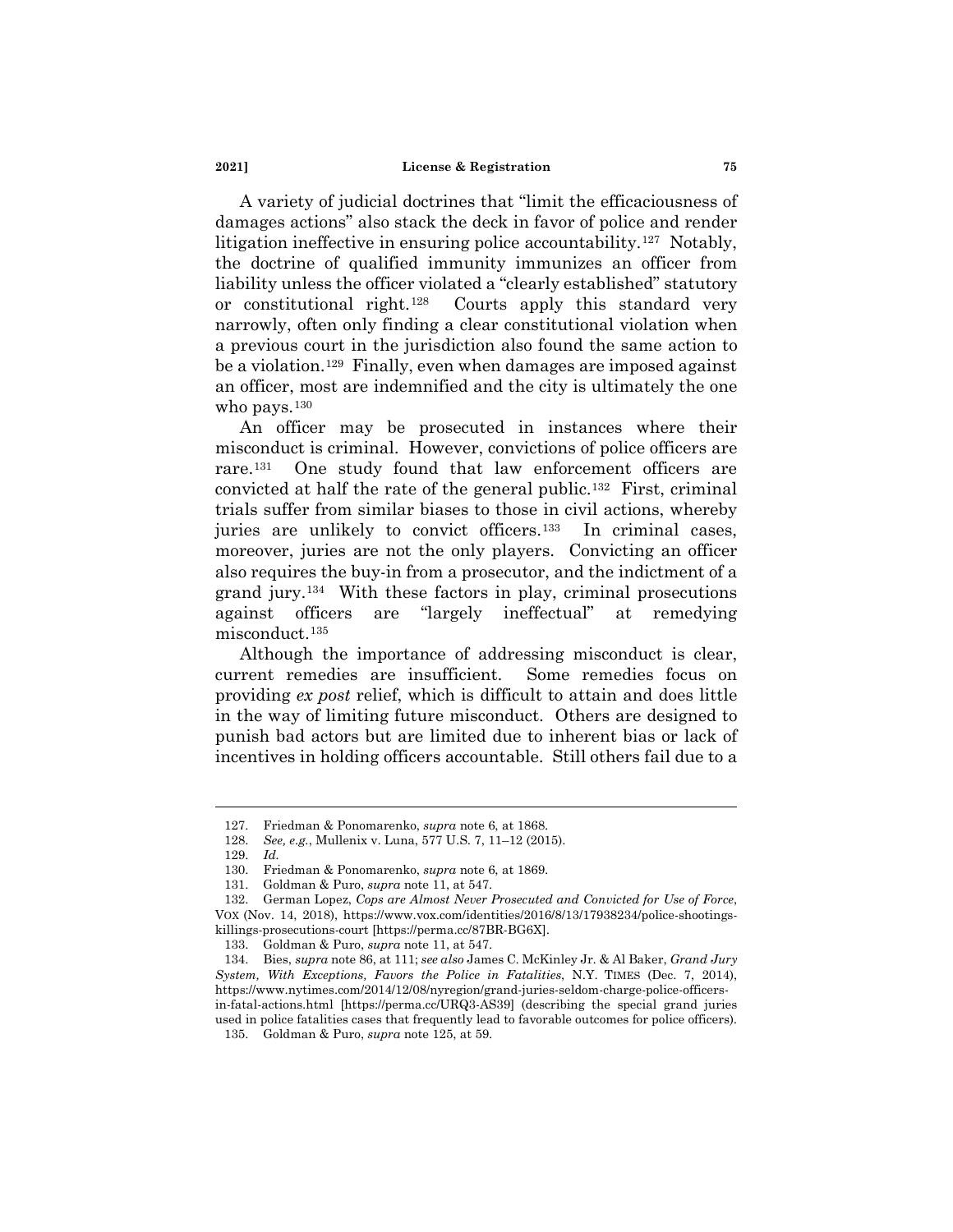lack of authority in carrying out discipline against known transgressors.

Without a process to ensure professional behavior, unchecked police misconduct fosters an "us vs. them" subculture. When officers misbehave, the public rightly reacts critically; in the face of this criticism, the police community becomes increasingly insular and develops a mentality of "Policeman as Other."[136](#page-19-0) This police culture creates a scenario in which "good apples" become complicit in protecting "bad apples."[137](#page-19-1) Police officers act in line with the expectations of their co-workers, as in any work environment.<sup>[138](#page-19-2)</sup> Along with nurturing a "breeding ground for  $\dots$ abuses," unaddressed misconduct also "alienates the very people the police are intended to serve," which only further encourages lawless behavior.<sup>139</sup> In fact, the NYPD Discipline Guide echoes this sentiment, stating that discipline is necessary to "[c]orrect employee misconduct," "[m]aintain the orderly functioning of the department," "[e]nsure compliance to high standards," and "[a]ssure the public that the department will hold employees accountable for misconduct."[140](#page-19-4) Despite the clear necessity of rooting out bad behavior, however, police misconduct continues. A new process is needed that is both independent and retains the authority to carry out appropriate remedies for police misconduct.

## II. THE POLICE LICENSING LANDSCAPE

By establishing a licensing regime, states can determine the specific standards officers must meet to retain licenses, how violations are investigated, and the process for suspending or revoking licenses. A police license is a grant of authority from the state to an individual, one that permits them to work as a law enforcement officer. By licensing officers, the state creates an independent oversight entity with the power to effectively govern the standards and behavior of police.

<sup>136.</sup> Bies, *supra* note 86, at 123.

<span id="page-19-1"></span><span id="page-19-0"></span><sup>137.</sup> William Finnegan, *How Police Unions Fight Reform*, NEW YORKER (July 27, 2020), https://www.newyorker.com/magazine/2020/08/03/how-police-unions-fight-reform [https://perma.cc/8PBM-CJJB].

<sup>138.</sup> Stoughton et al., *supra* note 89.

<sup>139.</sup> Moran, *supra* note 84, at 843–44.

<span id="page-19-4"></span><span id="page-19-3"></span><span id="page-19-2"></span><sup>140.</sup> NYPD, DISCIPLINE IN THE NYPD 1 (2018), https://www1.nyc.gov/assets/nypd/ downloads/pdf/analysis\_and\_planning/discipline/discipline-in-the-nypd-2018.pdf [https://perma.cc/52VA-FNKT].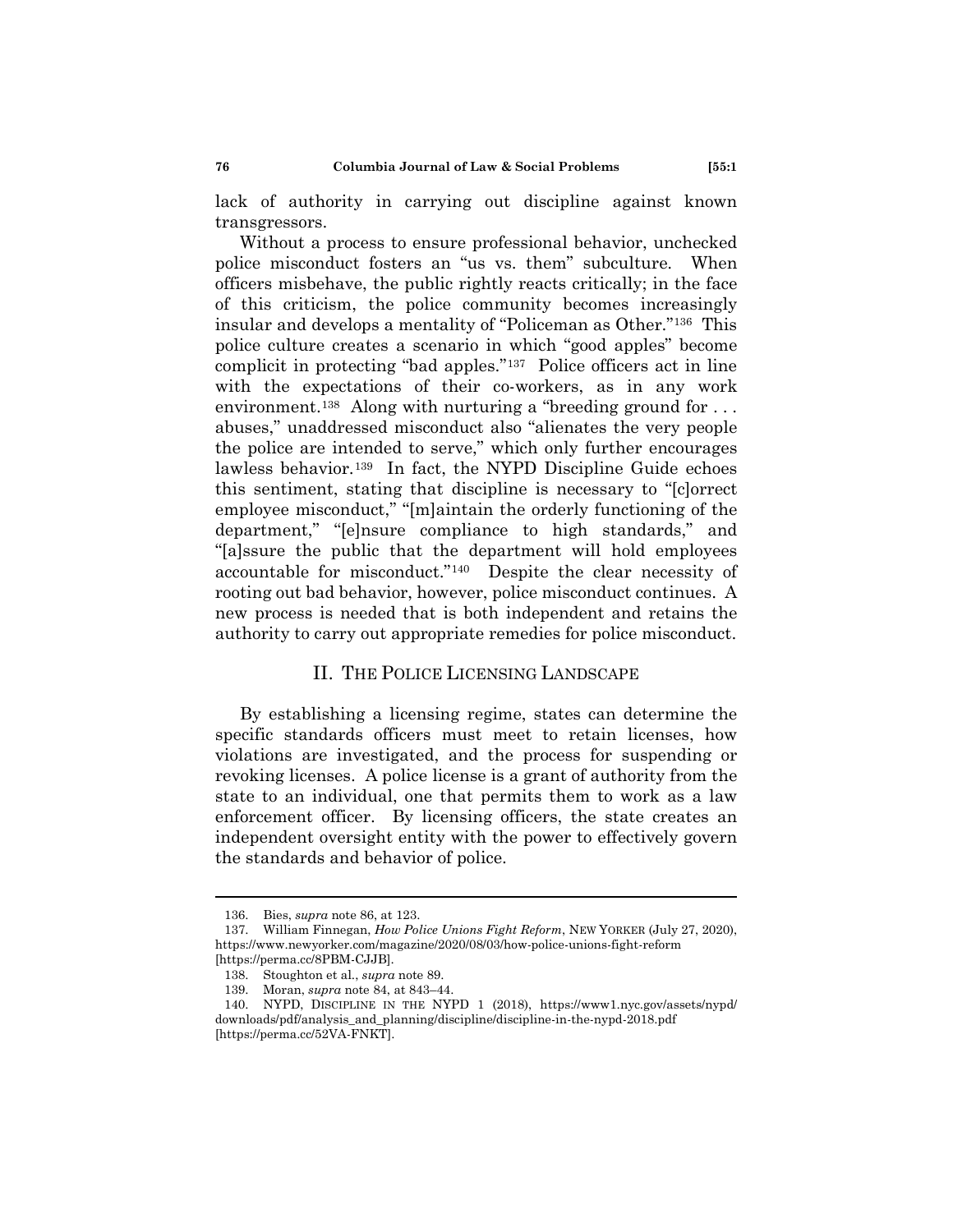States vary in their use of terms to describe these regulations, and there is some debate regarding whether "certification" or "licensing" are different processes, or merely differences in terminology.[141](#page-20-0) For example, Missouri "licenses" their law enforcement, while Florida "certifies."[142](#page-20-1) Both states, however, established a standard of conduct for their law enforcement and provide for independent review and revocation of licenses or certification. In Illinois, the Attorney General pushed for police licensing, despite the state already possessing decertification power.[143](#page-20-2) Similarly, in this Note, the term licensure is used for the proposed regime as it connotes an on-going granting of power to an individual, rather than simply a one-time completion of training.[144](#page-20-3)  When discussing existing state policies, however, the term certification is used, as it is the term used by most states.

A state licensing framework builds off of the existing state regulations that require police certifications. At present, all states "certify" that officer candidates meet certain baseline standards and training requirements required to become a police officer.<sup>145</sup> Typically, state commissions grant police certifications, often referred to as a Police Officer Standards and Training Commission

<sup>141.</sup> Goldman & Puro, *supra* note 11, at 542 n.4.

<span id="page-20-1"></span><span id="page-20-0"></span><sup>142.</sup> *Compare* MO. DEP'T OF PUB. SAFETY, *Peace Officer Standards and Training*, https://dps.mo.gov/dir/programs/post/ [https://perma.cc/BQC8-BQ4C] (last visited Sept. 11, 2021), *with* FLA. DEP'T OF L. ENF'T, *Officer Requirements*, http://www.fdle.state.fl.us/ CJSTC/Officer-Requirements/How-to-Become-an-Officer.aspx [https://perma.cc/399J-LL DC] (last visited Sept. 11, 2021). Part III refers to specific provisions of both Missouri's and Florida's laws in greater detail.

<span id="page-20-2"></span><sup>143.</sup> Fran Spielman, *Illinois Attorney General Makes the Case for Licensing Police Officers*, CHI. SUN TIMES (June 18, 2020), https://chicago.suntimes.com/politics/2020/6/18/ 21296089/illinois-attorney-general-licensing-police-officers-kwame-raoul [https://perma.cc/ 9YXB-K3CY] (seeking greater authority to discipline police misconduct). A decade earlier, Kwame Raoul, then an Illinois State Senator, sponsored a Senate bill explicitly calling for law enforcement licensing to replace certification. S.B. 3294, 96th Gen. Assembly, Reg. Sess. (Ill. 2011) (requiring "police officers to be licensed rather than certified" in its synopsis as introduced).

<sup>144.</sup> *See* Goldman & Puro, *supra* note 11, at 542 n.4.

<span id="page-20-4"></span><span id="page-20-3"></span><sup>145.</sup> *See* Matthew J. Hickman, *POST Agency Certification Practices, 2015* 1 (Apr. 5, 2016) (on file with the *Columbia Journal of Law & Social Problems*) (finding in 2015 that all states except Hawaii had a POST agency to certify). In 2018, Hawaii passed a law establishing a Law Enforcement Standards Board, but the board is yet to establish standards or begin certifying officers. Editorial, *Legislature Must Give the Police Standards Board the Money It Needs to Do Its Job*, CIV. BEAT (Oct. 23, 2020), https://www.civilbeat.org/ 2020/10/legislature-must-give-the-police-standards-board-the-money-it-needs-to-do-its-job/ [https://perma.cc/RLH8-ZWT4] (stating the new board originally aimed to establish standards for police officers by July 2019, but is now unlikely to meet this goal by even the end of 2021 without funding).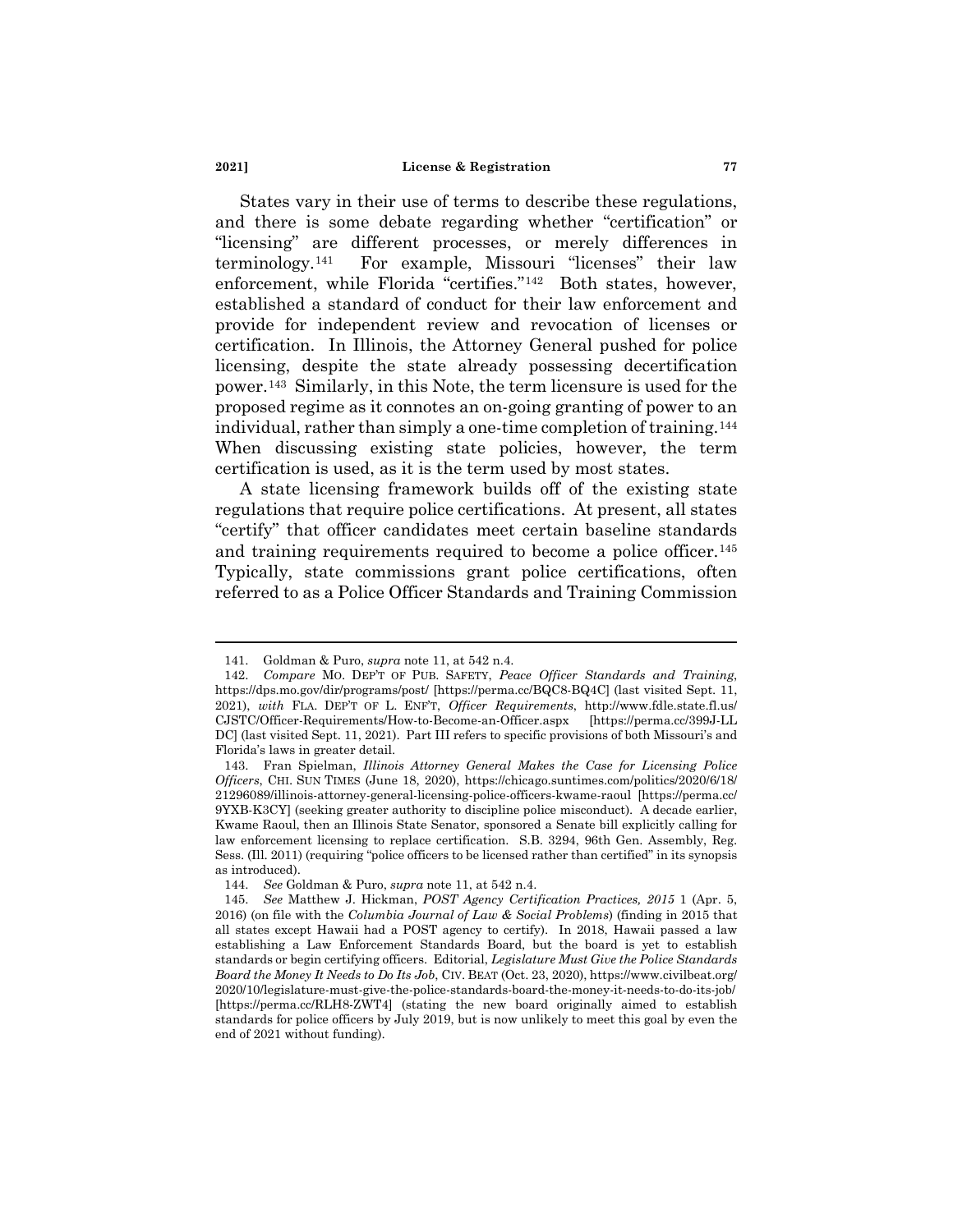(POST).[146](#page-21-0) In addition to certifying, most states also grant the power to remove certifications.[147](#page-21-1) Through revocation, or decertification, the state board removes an officer's certification to practice as a law enforcement officer in the state. Only California, New Jersey, and Rhode Island do not allow for decertification of officers[.148](#page-21-2) In 2020, legislatures in both California and Massachusetts passed bills to allow for police decertification.<sup>149</sup> While Massachusetts passed a decertification law at the end of 2020, California has yet to enact such a statute.[150](#page-21-4) For those states that decertify, their authority and processes varies.[151](#page-21-5) In 2015, 100% of decertifying states revoked certificates for felony convictions, 61% for failure to meet qualification requirements, 57% for specific misconduct, 39% for termination for cause, and 11% for any misdemeanor conviction.[152](#page-21-6)

Reporting requirements also vary by the state and national level. Presently, only 22 states require reporting of conduct that could lead to decertification.[153](#page-21-7) Without this requirement, states may only be alerted to police misconduct through the news or other indirect methods.[154](#page-21-8) The states also do not uniformly report decertifications to a singular national registry. Although there is

152. Hickman, *supra* note 145, at 2.

<span id="page-21-0"></span><sup>146.</sup> Roger L. Goldman, *A Model Decertification Law*, 32 ST. LOUIS U. PUB. L. REV. 147, 147 (2012).

<span id="page-21-1"></span><sup>147.</sup> Alex Ebert & Adrianne Appel, *To Keep Bad Cops Off Streets, States Consider Police Licensing*, *Daily Labor Report*, BLOOMBERG L. (July 7, 2020), https://news.bloomberglaw.com/daily-labor-report/to-keep-bad-cops-off-streets-states-consi der-police-licensing [https://perma.cc/6JTQ-E6NC] (noting that California, Massachusetts, New Jersey, and Rhode Island are the only states that do not permit decertifying law enforcement).

<span id="page-21-2"></span><sup>148.</sup> *See id.* Massachusetts passed a law establishing police decertification in the state at the end of 2020. Nick Sibilla, *New Massachusetts Law Will Decertify Rogue Cops, Revoke Their Immunity*, FORBES (Jan. 9, 2021), https://www.forbes.com/sites/nicksibilla/2021/01/ 09/new-massachusetts-law-will-decertify-rogue-cops-revoke-their-immunity/?sh=f8155e55 297f [https://perma.cc/9588-C2SX].

<span id="page-21-3"></span><sup>149.</sup> *See, e.g.*, Anita Chabria, *Stall Tactics. Distractions. Lobbying. How Police Reform Was Derailed in California*, L.A. TIMES (Sept. 2, 2020), https://www.latimes.com/california/ story/2020-09-02/california-police-reform-bills-derailed (on file with the *Columbia Journal of Law & Social Problems*); Matt Stout & Dasia Moore, *Why Hasn't the Mass. Legislature Sent a Police Accountability Bill to the Governor?*, BOS. GLOBE (Aug. 26, 2020), https://www.bostonglobe.com/2020/08/26/metro/why-hasnt-mass-legislature-sent-policeaccountability-bill-governor/ (on file with the *Columbia Journal of Law & Social Problems*).

<sup>150.</sup> *See* Sibilla, *supra* note 148.

<sup>151.</sup> Goldman & Puro, *supra* note 11, at 551–62.

<sup>153.</sup> *Id.* at 5.

<span id="page-21-8"></span><span id="page-21-7"></span><span id="page-21-6"></span><span id="page-21-5"></span><span id="page-21-4"></span><sup>154.</sup> Loren T. Atherley & Matthew J. Hickman, *Officer Decertification and the National Decertification Index*, POLICE Q. 9 (2013) (on file with the *Columbia Journal of Law & Social Problems*).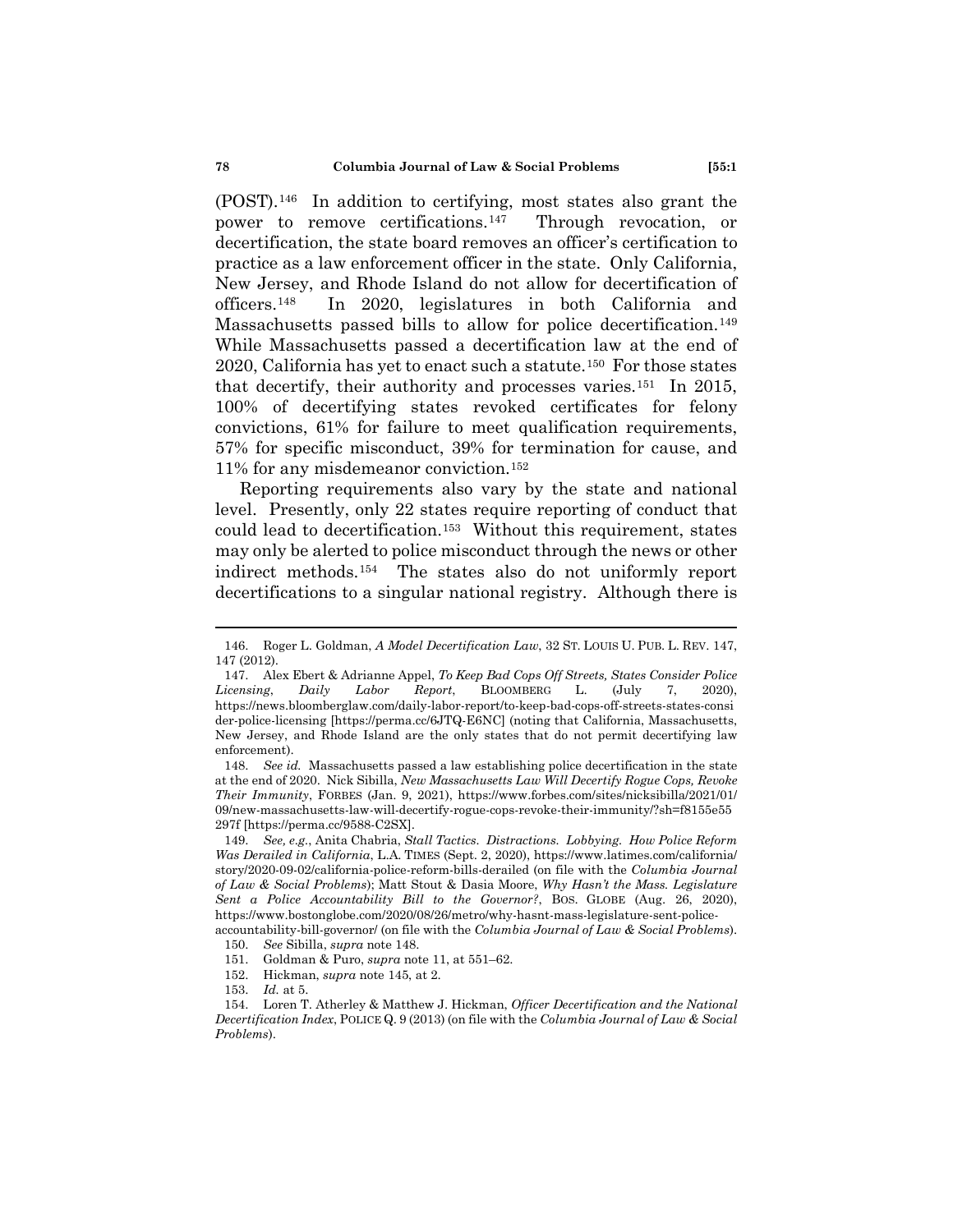no federal registry of police certifications, the International Association of Directors of Law Enforcement Standards and Training (IADLEST) created a National Decertification Index (NDI).[155](#page-22-0) Currently, forty-four states report into the national database[.156](#page-22-1) As of 2015, however, only 28 states reported "always" or "frequently" querying this database regarding past decertification when hiring new officers.[157](#page-22-2) As such, a previously decertified officer could gain reemployment in another state, even if that state reports on decertification to a national registry. Ultimately, the effectiveness of revoking officer certifications as a remedy to misconduct depends greatly on the standards that permit revocation, reporting requirements, and authority granted to the certification board.

The differences between a certification process and a licensing regime exist on a continuum. Some states refer to their program as a "certification" process but operate in practice as a licensing regime. Ultimately, the effectiveness of licensing at remedying police misconduct will depend greatly on the authority granted to the governing board. And while New York State currently decertifies officers, the existing process does little to remedy misconduct, as it requires an officer first be fired for cause. The licensing law proposed in this Note will provide a significantly more robust regulation of officers.

# A. BENEFITS OF LICENSING

As a regulatory structure, police licensing offers a number of benefits compared to other methods.

(1) Licensing can cover all types of law enforcement. Licensing regimes can govern not only the misconduct of police officers, but also the misconduct of sheriffs, state troopers, correctional officers, campus police, and security guards.[158](#page-22-3) This feature is essential, as

<span id="page-22-0"></span><sup>155.</sup> INT'L ASS'N OF DIRS. OF LAW ENF'T STANDARDS AND TRAINING, ABOUT NDI, https://www.iadlest.org/our-services/ndi/about-ndi [https://perma.cc/B2HD-AD4F] (last visited Sept. 11, 2021).

<span id="page-22-2"></span><span id="page-22-1"></span><sup>156.</sup> Amir Vera, *There's A Database Whose Mission Is to Stop Problematic Police Officers from Hopping Between Departments. But Many Agencies Don't Know It Exists*, CNN (May 16, 2021), https://www.cnn.com/2021/05/16/us/police-national-decertification-index-data base/index.html [https://perma.cc/F5ES-JVUG].

<span id="page-22-3"></span><sup>157.</sup> Hickman, *supra* note 145, at 7.

<sup>158.</sup> Goldman, *supra* note 146, at 150.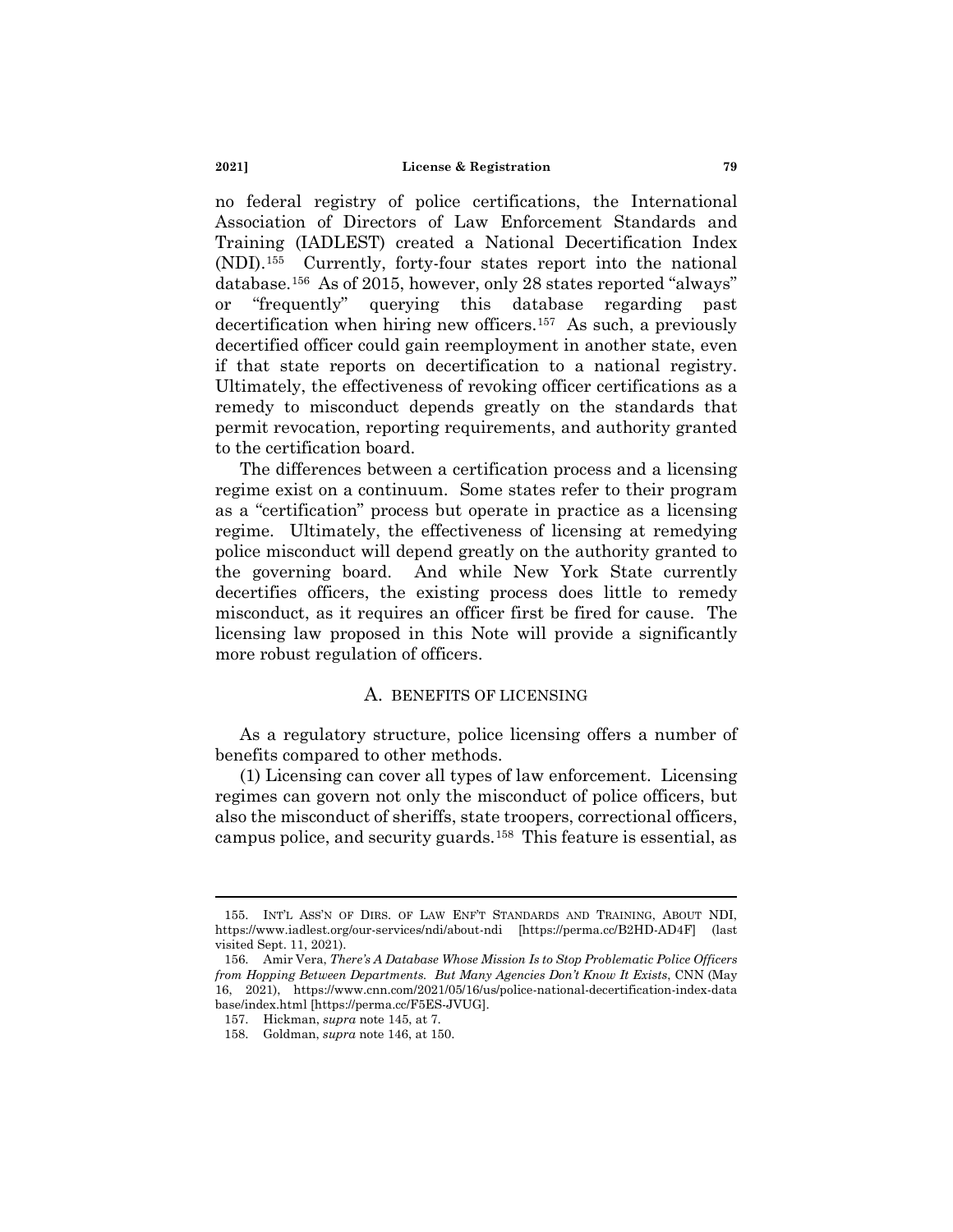officers fired for misconduct may quickly regain employment in a similar line of work absent some control.<sup>[159](#page-23-0)</sup>

(2) Licensing can prevent fired officers from being rehired in the same position elsewhere. Known as "wandering officers," fired police officers often simply move to another department either within the state or in a different state.<sup>[160](#page-23-1)</sup> Unfortunately, cashstrapped departments frequently rehire previously fired officers to save money.<sup>[161](#page-23-2)</sup> The consequences, however, can be devastating as previously fired officers are more likely than others to engage in future misconduct.[162](#page-23-3) Under a licensing regime, removing an officer's license is more powerful than termination as it removes a misbehaving individual from the profession in that state altogether.[163](#page-23-4) Further, nationwide databases of certified officers can be shared between states to prevent rehiring across state lines.<sup>[164](#page-23-5)</sup>

(3) Licensing regimes aid smaller, under-resourced departments in maintaining a professional force. While larger departments, such as the NYPD, can afford to investigate, discipline, and retrain misbehaving officers, smaller agencies are often unable to engage in the same efforts.[165](#page-23-6) Licensing regimes vest investigative and disciplinary power within a state agency, which does not burden smaller departments. Moreover, by requiring a heightened standard of conduct, licensing helps reduce the possibility of municipal liability for damages in civil suits against their officers.[166](#page-23-7)

(4) Licensing enables a more uniform quality of policing across the state. Rather than leaving disciplinary decisions to localities, licensing establishes standards of conduct based on statutorily enumerated requirements.[167](#page-23-8) Accordingly, less discretion is vested in local police chiefs for determining discipline.

<sup>159.</sup> *Id.*

<sup>160.</sup> Grunwald & Rappaport, *supra* note 61, at 1687.

<span id="page-23-2"></span><span id="page-23-1"></span><span id="page-23-0"></span><sup>161.</sup> Goldman, *supra* note 146, at 149–50 (noting that departments may hire former officers with a history of misconduct at a discounted pay rate and avoid costs associated with training new recruits).

<span id="page-23-6"></span><span id="page-23-5"></span><span id="page-23-4"></span><span id="page-23-3"></span><sup>162.</sup> *See* Grunwald & Rappaport, *supra* note 61, at 1749; *see also* Stoughton et al., *supra* note 89.

<sup>163.</sup> Goldman & Puro, *supra* note 11, at 542; Goldman & Puro, *supra* note 125, at 49.

<sup>164.</sup> *See* Goldman & Puro, *supra* note 11, at 577.

<sup>165.</sup> *See* Grunwald & Rappaport, *supra* note 61, at 1748–49.

<span id="page-23-7"></span><sup>166.</sup> *Id.* at 1767–68.

<span id="page-23-8"></span><sup>167.</sup> *See* Goldman & Puro, *supra* note 125, at 55.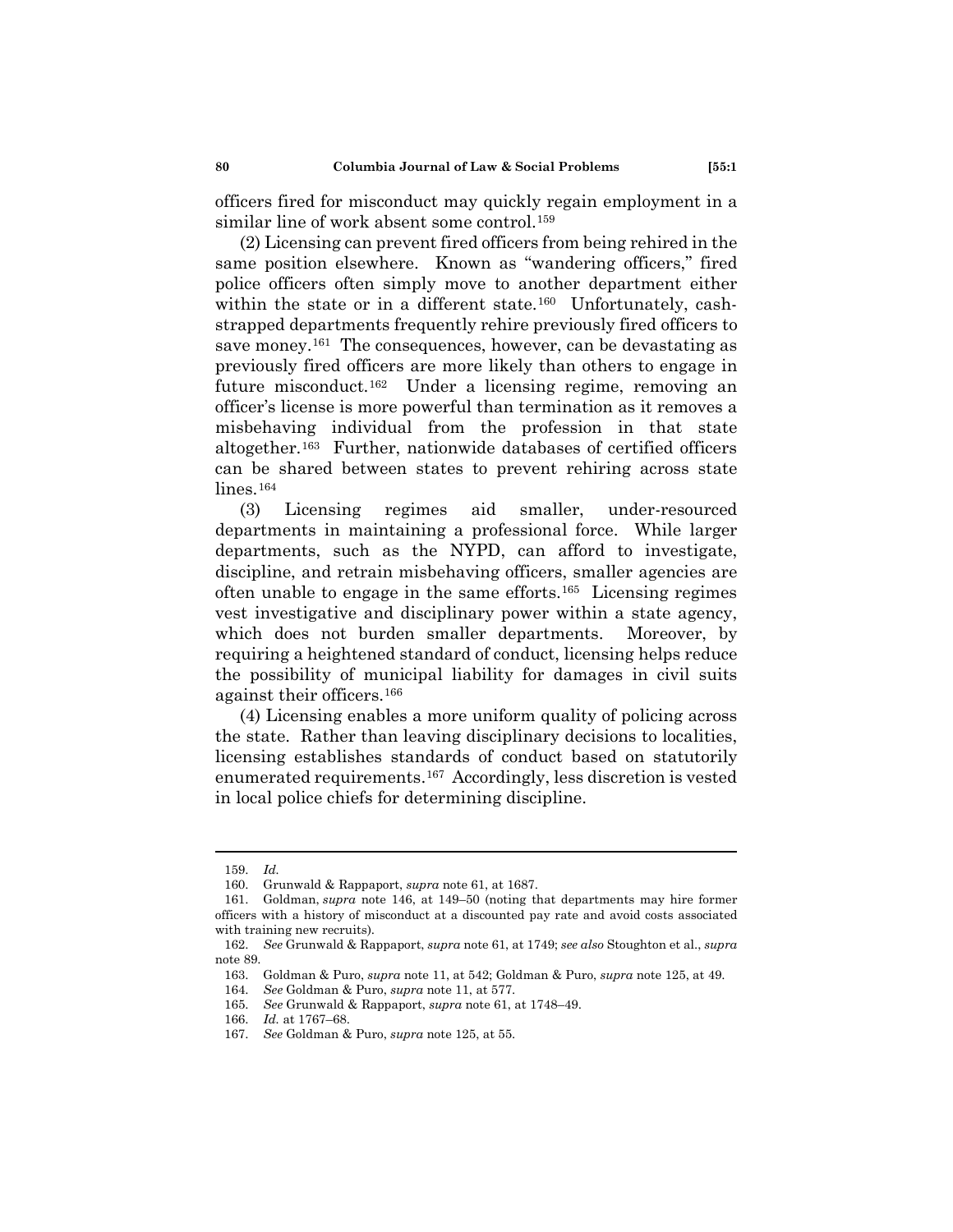(5) Licensing lessens the burden on victims to report misconduct. Under a licensing regime, victims of police misconduct can file complaints with the state commission and trust an investigation and disciplinary proceeding will be conducted. Unlike with civil suits, the complainant does not risk counterclaims against them, does not bear the burden of litigation costs, and does not bear the burden of proving misconduct in court.[168](#page-24-0)

(6) Licensing lowers the burden of proof. Discipline under a licensing regime is an administrative process regarding a professional license. Accordingly, licensing statutes can define the required burden for the commission to find for license revocation.[169](#page-24-1) Often these burdens are much lower than those of criminal prosecutions, which enables stronger policing of misconduct.

(7) By establishing an independent decision maker, licensing processes reduce the bias in determining discipline for misconduct[.170](#page-24-2) Instead of relying on local chiefs to make decisions about their colleagues, an independent board is just that: independent. The independent board is incentivized to minimize misconduct in the state, while local politicians and department leaders are often balancing conflicting incentives regarding staffing their police and appeasing public demands. Accordingly, licensing processes are less prone to partiality in both decisions and investigative processes.[171](#page-24-3)

In short, these benefits establish police licensing as a superior remedy to typical ways of addressing misconduct through local departments or court proceedings. Instead of depending on potentially under-resourced and biased local departments or requiring high-costs and often ineffectual judicial actions, licensing provides a regulatory framework that fulfills "a critical oversight role in . . . a loose conglomeration of authorities, policies, and procedures."[172](#page-24-4)

<sup>168.</sup> *Id.* at 58.

<span id="page-24-2"></span><span id="page-24-1"></span><span id="page-24-0"></span><sup>169.</sup> *Id.* at 60. State decertification proceedings, like a license revocation proceeding, may also proceed under a lower burden of proof, such as a preponderance of the evidence. As the law currently stands in New York, however, a decertification first requires that the officer be fired, which is itself a high hurdle. *See supra* Part I.B.

<span id="page-24-3"></span><sup>170.</sup> *Id.* at 60–63.

<span id="page-24-4"></span><sup>171.</sup> *Id.*

<sup>172.</sup> Atherley & Hickman, *supra* note 154, at 3.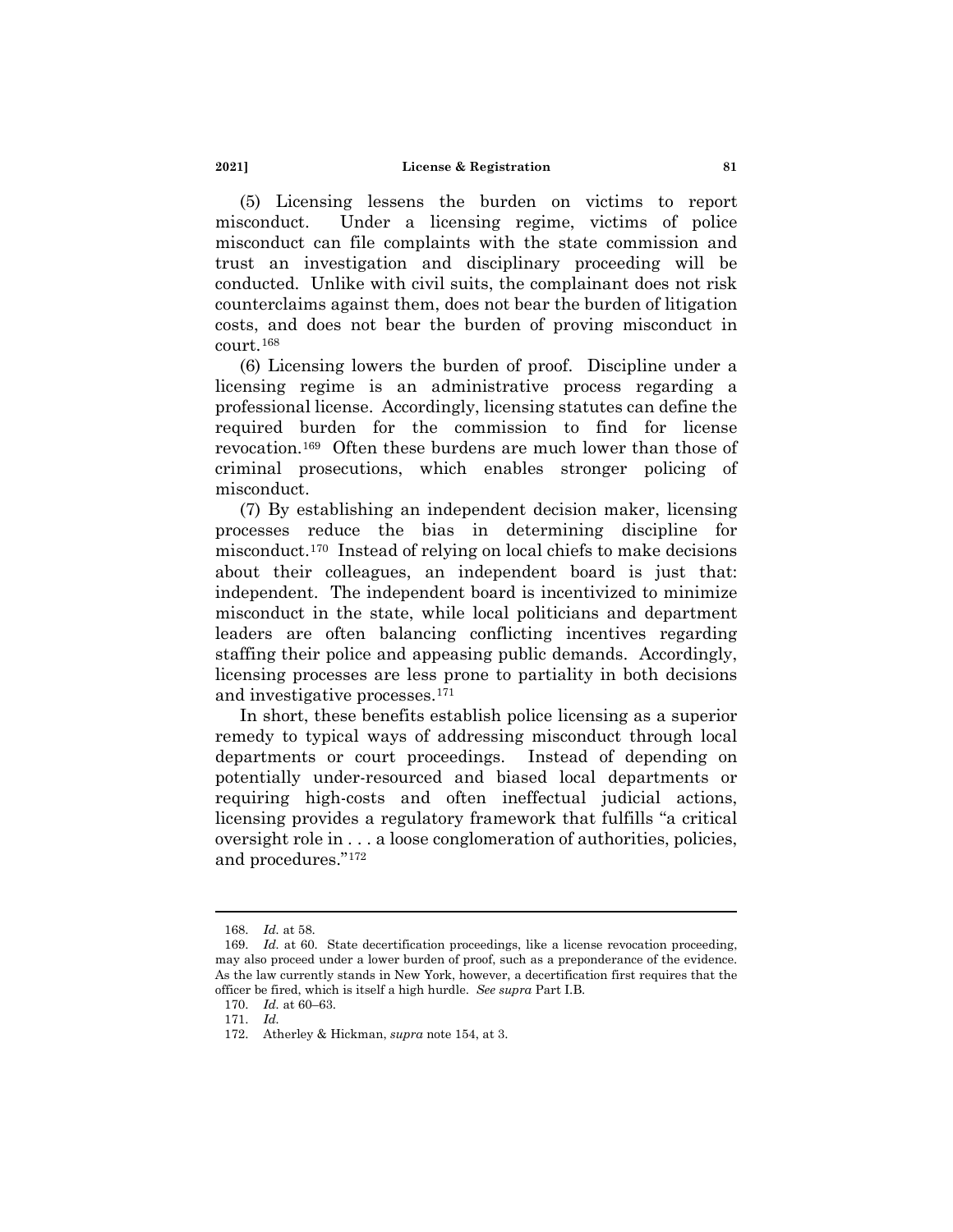### B. ADDRESSING SOME LIMITATIONS OF LICENSING

While licensing presents distinct benefits, limitations remain. First, disciplinary proceedings still require an investigation, hearing, and presentation of evidence. Consequently, existing issues with police department stonewalling, pro-police bias, and proof problems may still persist. The best evidence of misconduct in many cases is police bodycam footage, or a police report. Police departments may withhold these materials for long periods or provide heavily redacted versions.[173](#page-25-0) Although these realities may continue, independent agencies can overcome them through injunctive relief, subpoena power, or civil fines.[174](#page-25-1) And, under a licensing regime, investigatory power also exists with the state commission. This process avoids the delays and bias prevalent in internal affairs investigations.[175](#page-25-2)

Another criticism of licensing boards is that current or former law enforcement personnel may staff the operations.[176](#page-25-3) Unlike local police departments, however, these boards also include members of the public and civilians, which can counterbalance prolaw enforcement bias.[177](#page-25-4) Together, boards can balance the professional expertise of former law enforcement officers with the expertise of academics, and lived experience of individuals in the community who may have experienced police misconduct. And while some bias may remain, a licensing board better addresses these concerns than other disciplinary bodies. Ultimately, a licensing framework is not a perfect solution, but does resolve some of the most serious and longstanding issues preventing police misconduct from being remedied.

<sup>173.</sup> *See* Umansky & Simon, *supra* note 55.

<span id="page-25-0"></span><sup>174.</sup> *See, e.g.*, IDAHO CODE ANN. § 19-5113 (West 2021); MO. ANN. STAT. § 590.110(1) (West 2021); FLA. STAT. ANN. § 943.12(14) (West 2021).

<span id="page-25-2"></span><span id="page-25-1"></span><sup>175.</sup> *See* discussion *supra* Part I.B.1 on inadequacies with internal affairs disciplinary processes.

<span id="page-25-3"></span><sup>176.</sup> Such personnel include sheriffs, chiefs of police, and correctional department leadership in the state certification board. *See, e.g.*, ARIZ. REV. STAT. ANN. § 41-1821 (2021); FLA. STAT. ANN. § 943.11(1)(a) (West 2021); IDAHO CODE ANN. § 19-5102(a) (West 2021); MO. ANN. STAT. § 590.120(1) (West 2021).

<span id="page-25-4"></span><sup>177.</sup> *See, e.g.*, ARIZ. REV. STAT. ANN. § 41-1821(A)(9) (2021) ; FLA. STAT. ANN. § 943.11(1)(a) (West 2021); MO. ANN. STAT. § 590.120(1) (West 2021).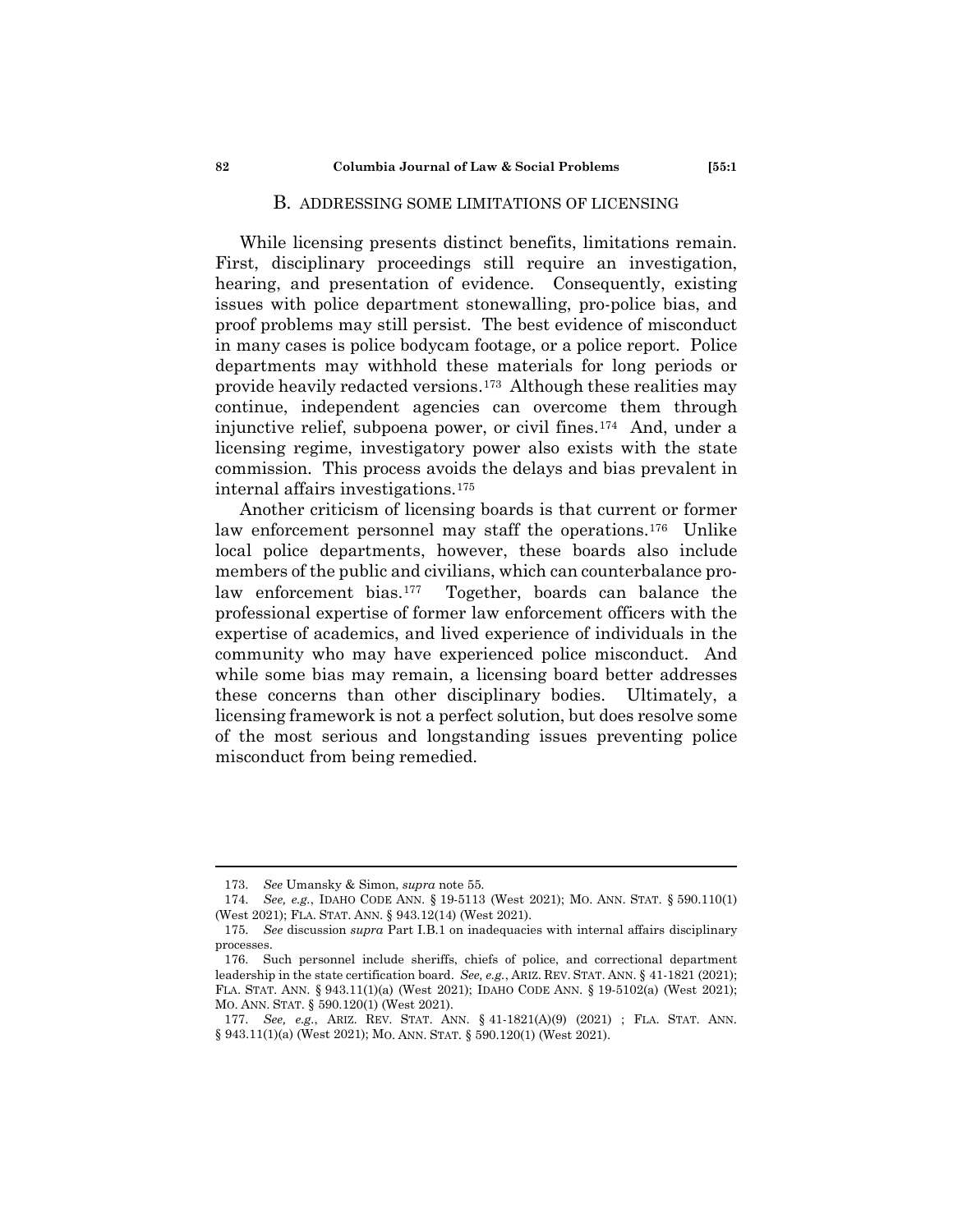# III. RECOMMENDED LICENSING FRAMEWORK

New York state should move from their current certification regime to a statewide licensing regime to effectively remedy police misconduct. This Note proposes that an effective licensing framework requires (A) an independent board appointed by the governor that includes a broad range of representation, (B) statutory authority to enforce reporting of misconduct, conduct investigations, and revoke licenses, (C) a statutorily enumerated standard of conduct, (D) an independent administrative hearing and appeals process, (E) national reporting of licensing and revocations, and (F) public visibility and input into processes and rulemaking of the organization.

Multiple sources inform the foregoing proposal for a licensing framework in New York. First, other states' statutes provide a plethora of methods for modeling a licensing framework in New York[.178](#page-26-0) Along with these statutes, the International Association of Directors of Law Enforcement Standards and Training (IADLEST) created a set of model standards for states, which aids in determining an ideal baseline from the perspective of state POST leaders.[179](#page-26-1) Finally, academic scholarship provides another guide in determining the fundamental features of a police licensing regime.

# A. THE LICENSING BOARD STRUCTURE

The licensing board's structure impacts how effectively police misconduct will be addressed within the state. The board must be independent to avoid being coopted by the department itself.[180](#page-26-2)  The board must also consist of an odd number of individuals to

<span id="page-26-0"></span><sup>178.</sup> This Note refers to specific features of the laws in Arizona, Florida, Idaho, and Missouri. These states were selected based on recommendations from IADLEST, and as they provide a range of methods. Additionally, recent bills from California and Massachusetts are referenced to include elements of more recent discourse and proposals on the topic.

<span id="page-26-2"></span><span id="page-26-1"></span><sup>179.</sup> INT'L ASS'N OF DIRS. OF LAW ENF'T STANDARDS AND TRAINING, MODEL MINIMUM STANDARDS i (revised Feb. 2020), https://www.iadlest.org/Portals/0/ IADLEST\_Model\_Standards.pdf?ver=2020-02-26-124919-253 [https://perma.cc/7APW-NDS4] [hereinafter IADLEST STANDARDS].

<sup>180.</sup> *Id.* at 2; *see also* Ponomarenko, *supra* note 10, at 54.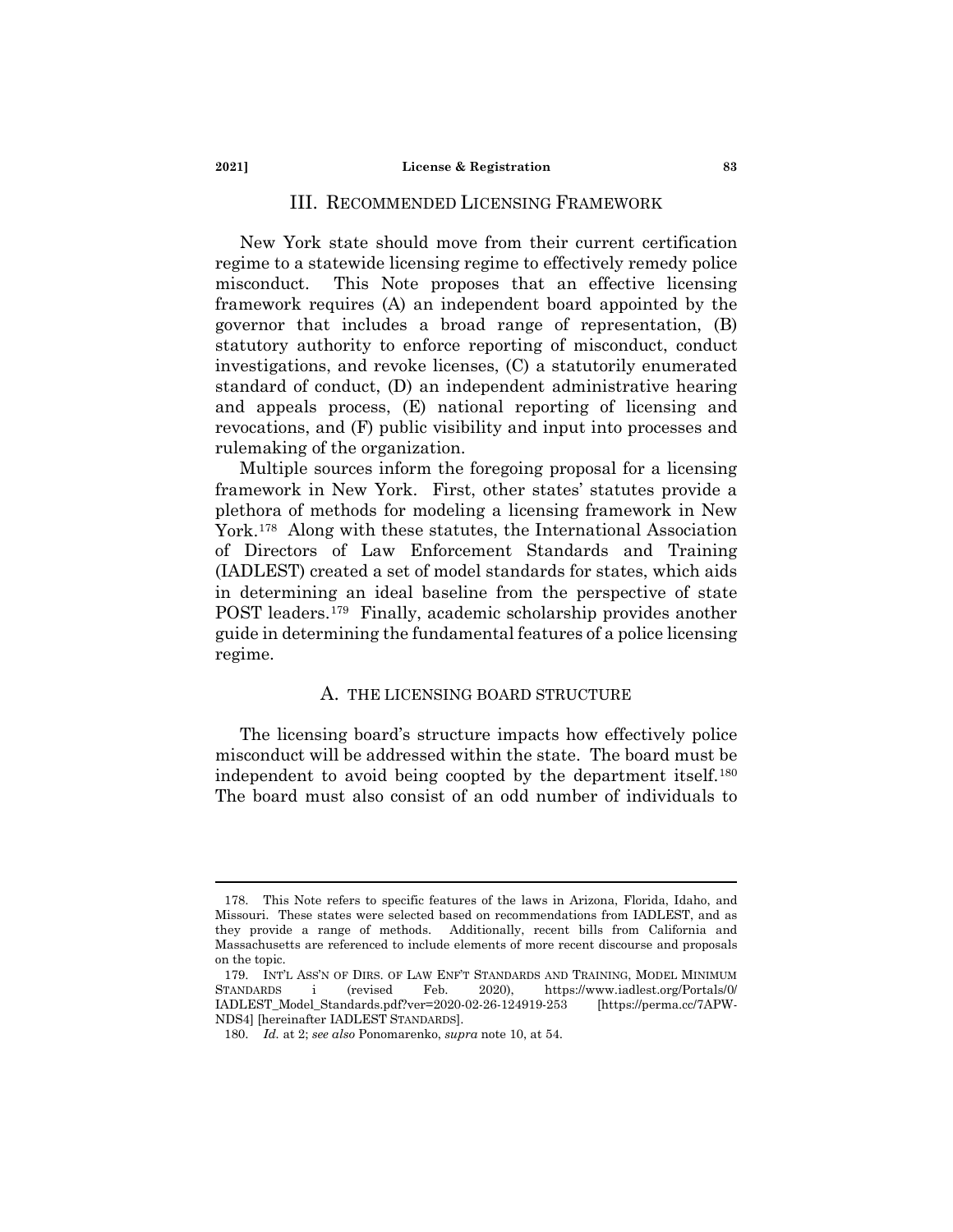avoid gridlock on contentious issues.[181](#page-27-0) Finally, the Governor should appoint the board members.<sup>[182](#page-27-1)</sup>

A critical question when establishing an oversight agency is who determines the leadership. On one extreme, the agency can be a part of the department it is policing (i.e., Internal Affairs), and leaders are simply hired by department heads. On the other, the agency may require that leadership be a fully elected position to an independent agency. The best method is a combination of democratic responsiveness to the community, while implementing guardrails to ensure the agency is not captured either by the department or interest groups. Appointment by the Governor balances the democratic responsiveness with avoiding capture of the agency. Although not as direct, a governor that selects candidates who do not operate in the public's interest can be held accountable. Conversely, while elections may be more responsive to the public, there are drawbacks. These low-profile positions may attract under-qualified candidates using the position as a stepping stone, and due to low turnout for down-ballot elections, union reach can often garner support to put a loyalist into the position.[183](#page-27-2)

Additionally, the board must be made up of a variety of representatives as defined by statute. POST agencies often consist heavily, if not primarily, of law enforcement leaders.<sup>184</sup> The IADLEST also recommends that a majority of the representatives be law enforcement officials.[185](#page-27-4) As this Note demonstrates, trusting the law enforcement community to oversee itself is

<span id="page-27-0"></span><sup>181.</sup> *See, e.g.*, ARIZ. REV. STAT. ANN. § 41-1821 (2021) (requiring a board with thirteen members); FLA. STAT. ANN.  $\S 943.11(1)(a)$  (West 2021) (requiring a board with nineteen members); IDAHO CODE ANN. § 19-5102 (West 2021) (requiring a board with thirteen members); MO. ANN. STAT. § 590.120(1) (West 2021) (requiring a board with eleven members).

<span id="page-27-1"></span><sup>182.</sup> *See, e.g.*, ARIZ. REV. STAT. ANN. § 41-1821(A) (2021); FLA. STAT. ANN. § 943.11(1)(a) (West 2021); IDAHO CODE ANN. § 19-5102 (West 2021); MO. ANN. STAT. § 590.120(1) (West 2021).

<sup>183.</sup> Ponomarenko, *supra* note 10, at 55–56.

<span id="page-27-3"></span><span id="page-27-2"></span><sup>184.</sup> Including sheriffs, police chiefs, prosecutors, correctional officers, law enforcement officers, and FBI agents. *See, e.g.*, N.Y. EXEC. LAW § 839(1) (McKinney 2021) (designating seven of the ten council positions to law enforcement representatives); ARIZ. REV. STAT. ANN. § 41-1821 (2021) (designating eight of the thirteen board positions to law enforcement representatives); FLA. STAT. ANN. § 943.11(1)(a) (West 2021) (designating eighteen of the nineteen commission positions to law enforcement representatives); IDAHO CODE ANN. § 19- 5102 (West 2021) (designating twelve of the thirteen council positions to law enforcement representatives); MO. ANN. STAT. § 590.120(1) (West 2021) (designating ten of the eleven commission positions to law enforcement representatives).

<span id="page-27-4"></span><sup>185.</sup> IADLEST STANDARDS, *supra* note 179, at 2.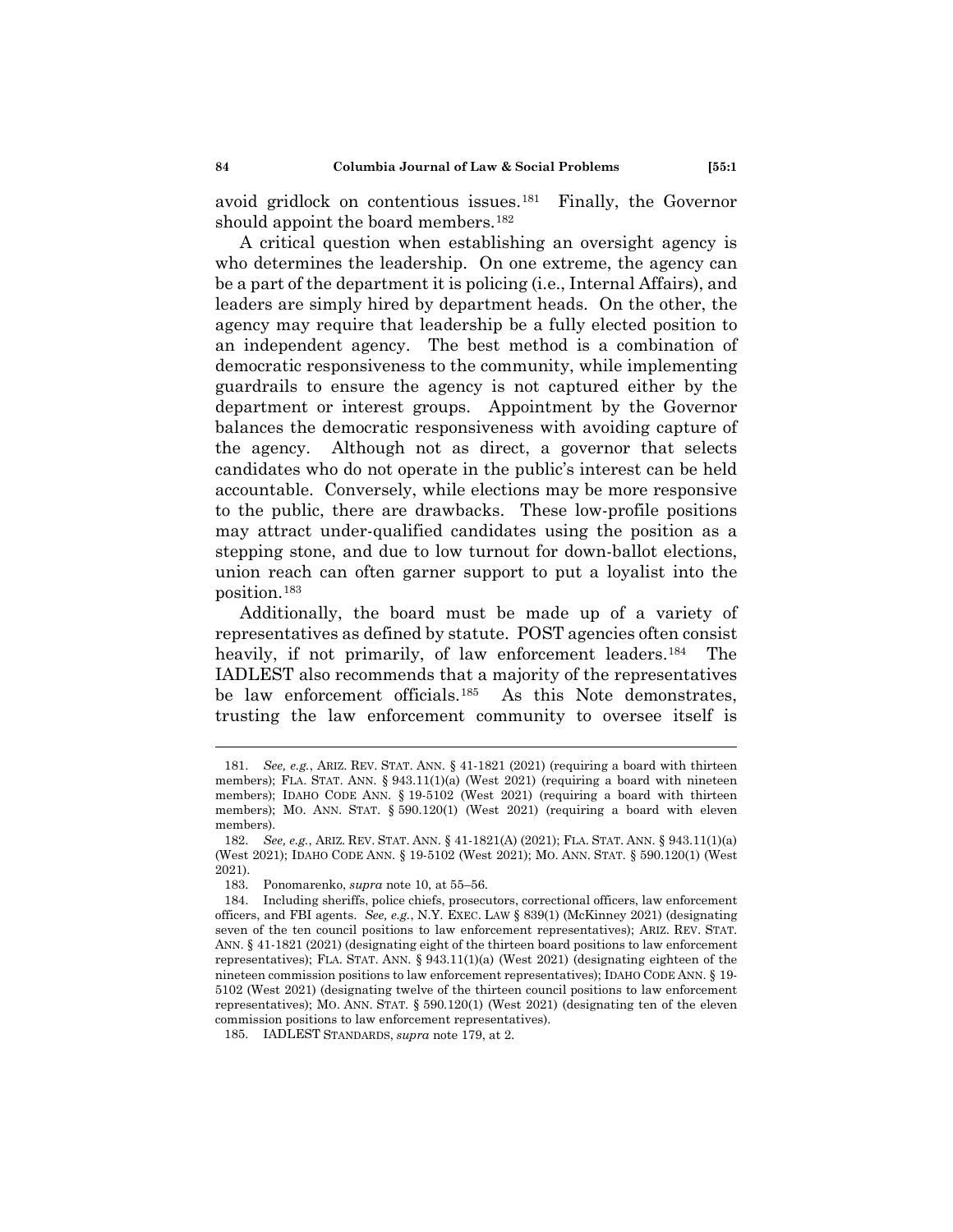fraught with conflicts of interest and is often ineffective.[186](#page-28-0) Rather, an effective licensing board must designate specific seats for individuals outside of law enforcement, even those who were victimized by police abuse.[187](#page-28-1) While states typically include at least one civilian on their boards, the civilian is often in the minority.[188](#page-28-2) More recently, the newly-enacted Massachusetts law included specific seats for women and people of color, nominations from the civil rights and social justice section council of the Massachusetts Bar Association, and nominations from the Massachusetts Commission Against Discrimination.[189](#page-28-3) Rather than only allowing voices of those in law enforcement, an effective board will contain voices from the community being policed, including broad representation of race, gender, and leaders from critical community groups. This representation adds the perspective of those actually impacted by police misconduct, garners greater buy-in from the community in the success of the police force, and increases the legitimacy of reform efforts.[190](#page-28-4) By forcing the police and community to work together, this structure also helps overcome the "us versus them" mentality that is prevalent in the police community.[191](#page-28-5) Civil rights leaders and academics can, moreover, add expertise on the impacts of policing and recommend improvements in practices.

Finally, the licensing board should be created within the existing Department of Criminal Justice Services (DCJS). Rather than create an entirely new office, the DCJS can retool existing efforts that align with many of the same functions of a licensing framework. Similar to how the Municipal Police Training Committee (MTPC) operates within DCJS to oversee the training and certification of police candidates, so too a licensing board can

<sup>186.</sup> *See* Moran, *supra* note 84, at 884; *see also* discussion *supra* Part I.B.

<span id="page-28-1"></span><span id="page-28-0"></span><sup>187.</sup> *See* N.Y. EXEC. LAW § 839(1) (McKinney 2021) (requiring a "representative of victims of crime" on the Municipal Police Training Council); *see also* Moran, *supra* note 84, at 885; S. 2820, 191st Sess. 15 l.293–94 (Mass. 2020) (as filed July 14, 2020), https://malegislature.gov/Bills/191/S2820 [https://perma.cc/785H-WDCG] (including an individual personally involved or impacted by the criminal justice system); S.B. 731, 2019– 2020 Leg. Sess. 26 l.32–37 (Cal. 2020) (as amended Aug. 25, 2020), https://leginfo. legislature.ca.gov/faces/billTextClient.xhtml?bill\_id=201920200SB731 [https://perma.cc/8V EV-FPZ4] (including an individual who was subject to or is related to someone who was subject to wrongful use of force by police).

<span id="page-28-5"></span><span id="page-28-4"></span><span id="page-28-3"></span><span id="page-28-2"></span><sup>188.</sup> *See, e.g.*, ARIZ. REV. STAT. ANN. § 41-1821(9) (2021); FLA. STAT. ANN. § 943.11(1)(a) (West 2021); MO. ANN. STAT. § 590.120(1) (West 2021).

<sup>189.</sup> MASS. GEN. LAWS ANN. ch. 6E § 2(a)–(b) (West 2021).

<sup>190.</sup> *See* Moran, *supra* note 84, at 885.

<sup>191.</sup> *Id.* at 890.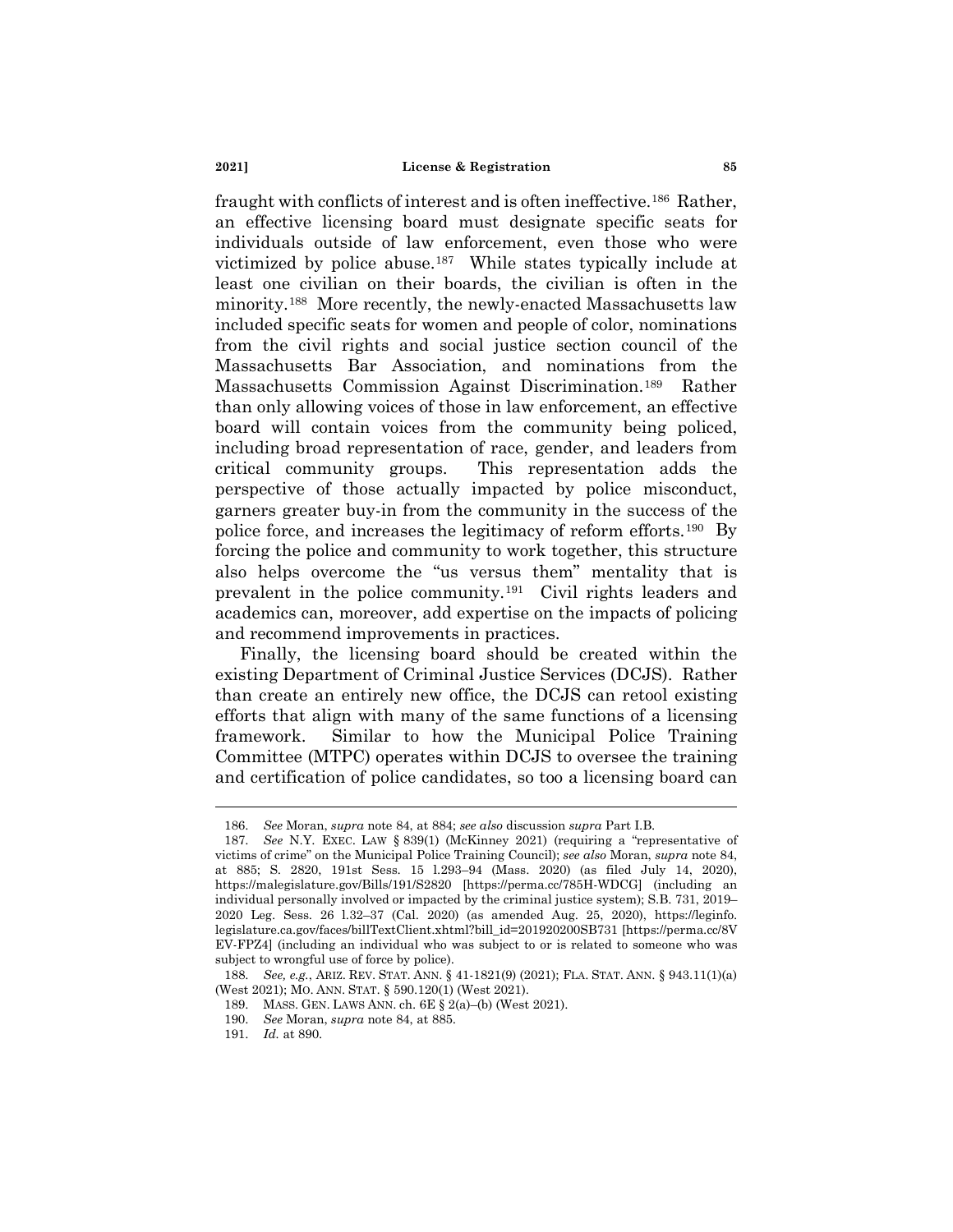operate within DCJS to oversee the licensing standards, hearings, and revocation processes. Within DCJS, the board can build from the resources that exist for training, accreditation, and reporting to carry out the new functions of the licensing regime.

## B. THE LICENSING BOARD POWERS

Oversight agencies require independent authority to be effective. For a licensing board, effectiveness requires the power to enforce reporting of misconduct by departments, investigate instances of wrongdoing, and revoke licenses.

## 1. *Reporting Enforcement*

A majority of POST agencies rely on reporting from local departments regarding officer misconduct.[192](#page-29-0) Many departments, however, are either not required to report misconduct to state POSTs, or neglect to do so in the face of legal obligations.[193](#page-29-1) As such, the licensing regime must include both incentives for local departments to report, and enforcement mechanisms for the licensing board ensure reporting. To incentivize disclosure of misconduct the law should allow for "good faith reporting," which grants qualified immunity to departments.[194](#page-29-2) Qualified immunity for reporting would eliminate the department's potential exposure to civil liability in a defamation suit by an officer. At the same time, the board must also possess the power to investigate whether local departments are following reporting requirements, and the power to enforce compliance by seeking injunctive relief or imposing civil fines.[195](#page-29-3) Additionally, departments will be more likely to report knowing that the board can enforce compliance. This approach keeps the onus on departments while ensuring that reporting will occur.

<sup>192.</sup> *See* Goldman, *supra* note 146, at 153.

<sup>193.</sup> *See* Grunwald & Rappaport, *supra* note 61, at 1695.

<span id="page-29-2"></span><span id="page-29-1"></span><span id="page-29-0"></span><sup>194.</sup> *See* IADLEST STANDARDS, *supra* note 179, at 20; *see also* Goldman, *supra* note 146, at 153–54.

<span id="page-29-3"></span><sup>195.</sup> Arizona grants the state POST power to investigate whether agencies are following standards. ARIZ. REV. STAT. ANN.  $\S$  41-1822(A)(6) (2021). Florida law provides the power to enforce provisions. FLA. STAT. ANN. § 943.12(14) (West 2021). Florida is also one of the most active state in decertifying officers in the nation. *See* Grunwald & Rappaport, *supra* note 61, at 1694.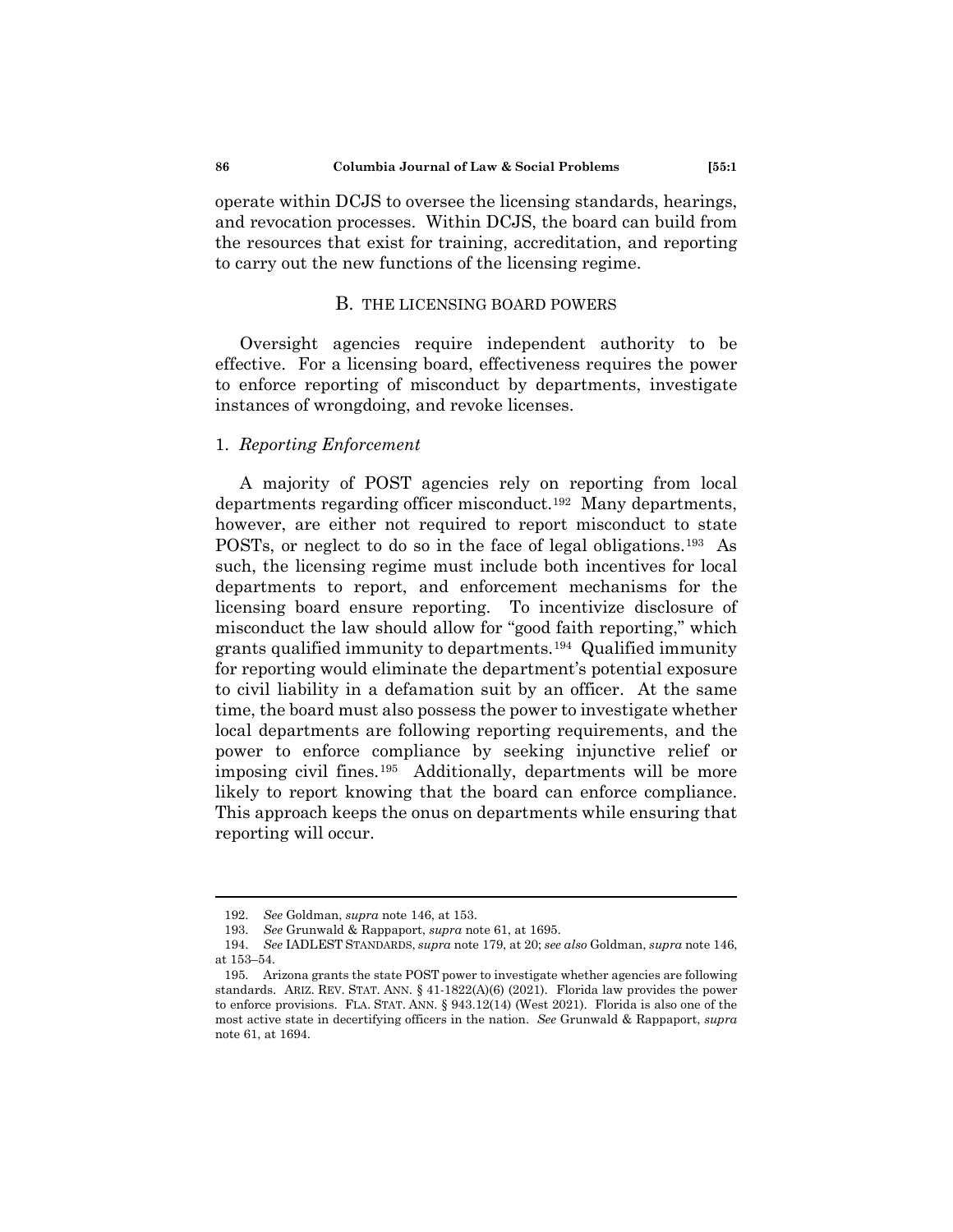## 2. *Investigative Power*

The board must possess power to both request that local departments investigate officer misconduct and to independently investigate misconduct. In Arizona, for example, the POST may request that the department investigate,[196](#page-30-0) can receive complaints about any issues regarding the department's investigation,<sup>[197](#page-30-1)</sup> and can choose to simply investigate complaints itself.[198](#page-30-2) An ideal licensing regime should include a similar set of options. Using its discretion, the board may determine times when leveraging findings of a department's investigation is most appropriate. Additionally, resources may not allow the state board to conduct every investigation into every instance of misconduct, and as such, the board will need to rely on departments at times. The board should also possess subpoena power to ensure they receive information from departments, even if they are conducting their own investigations.[199](#page-30-3) Through subpoenas, the board can avoid the stonewalling currently prevalent between the NYPD and CCRB. With these options, the board can ensure effective investigations occur, whether through their own process or by relying on the local departments.

Staffing a new office to investigate police licensing violations may overlap at times with another recently created investigative arm in New York called the Law Enforcement Misconduct Investigative Office (LEMIO). The LEMIO was established to "handle misconduct complaints statewide about any local law enforcement agencies."[200](#page-30-4) Created in June 2020, the office became effective in April 2021.[201](#page-30-5) A deputy attorney general will lead the office, and will receive complaints from "any source, or upon his or her own initiative" and can investigate any "allegations of corruption, fraud, use of excessive force, criminal activity, conflicts

<sup>196.</sup> ARIZ. REV. STAT. ANN. § 41-1822(C)(1) (2021).

<sup>197.</sup> ARIZ. REV. STAT. ANN. § 41-1822(C)(2) (2021).

<sup>198.</sup> ARIZ. REV. STAT. ANN. § 41-1822(C)(1) (2021).

<span id="page-30-3"></span><span id="page-30-2"></span><span id="page-30-1"></span><span id="page-30-0"></span><sup>199.</sup> *See, e.g.*, IDAHO CODE ANN. § 19-5113 (West 2021); MO. ANN. STAT. § 590.110(1) (West 2021).

<span id="page-30-4"></span><sup>200.</sup> Press Release, Gov. Andrew M. Cuomo, Governor, State of New York, Governor Cuomo Signs Legislation Requiring New York State Police Officers to Wear Body Cameras and Creating the Law Enforcement Misconduct Investigative Office (June 16, 2020), https://www.governor.ny.gov/news/governor-cuomo-signs-legislation-requiring-new-yorkstate-police-officers-wear-body-cameras-and [https://perma.cc/LP2G-33J4?type=image]

<span id="page-30-5"></span><sup>(</sup>last available Aug. 10, 2021).

<sup>201.</sup> *See* N.Y. EXEC. LAW § 75 (McKinney 2021).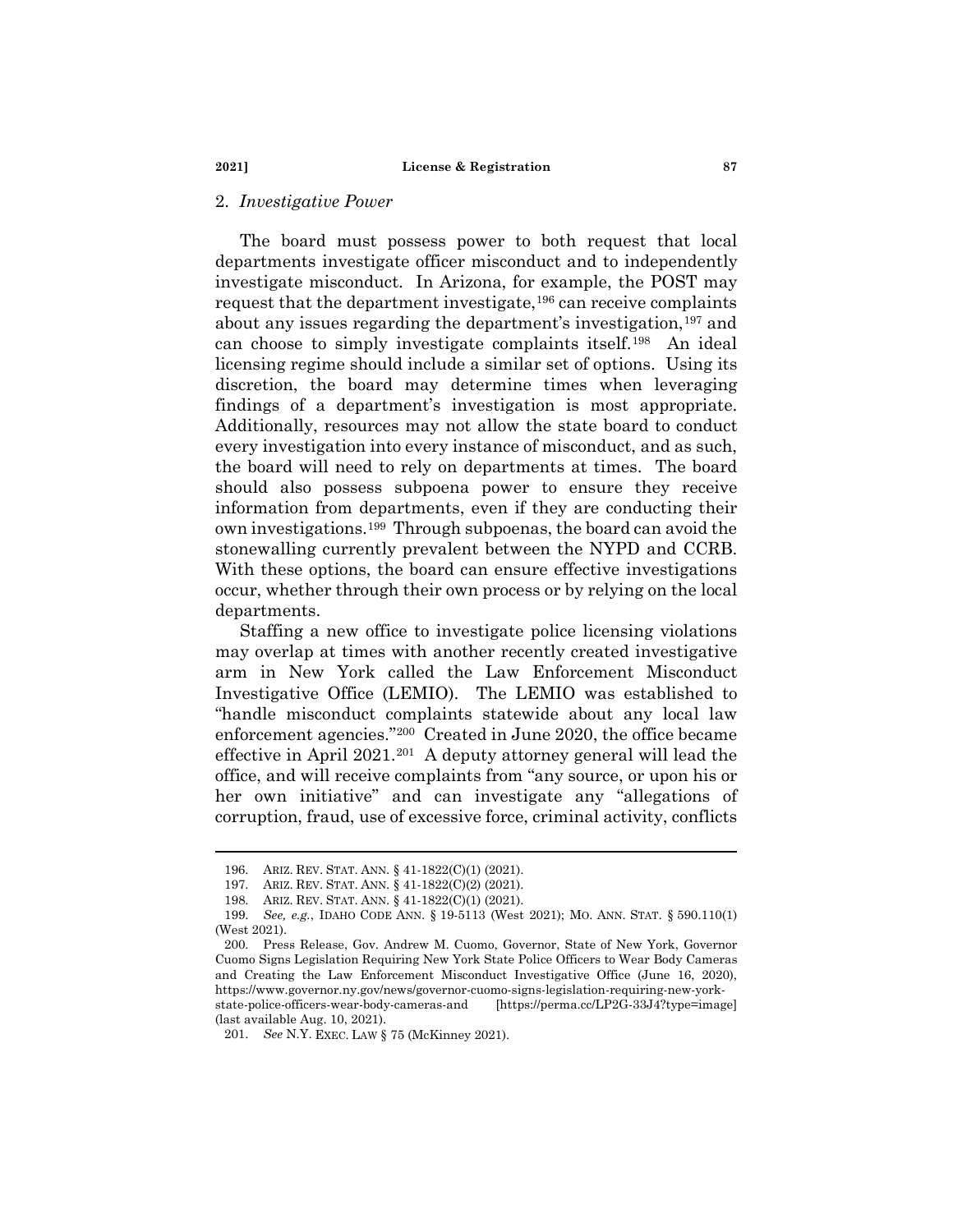of interest or abuse.["202](#page-31-0) At the completion of an investigation, the office will determine whether an allegation warrants any discipline, prosecutions, or further investigations.<sup>[203](#page-31-1)</sup> The law also grants the office subpoena power, the authority to monitor the implementation of recommendations, and ability to release public reports of investigations.[204](#page-31-2) Although it is unclear how active this new office will be, its creation is an important step. Operating at a state level, and staffed by prosecutors, the office is positioned for greater success in obtaining evidence than the CCRB. This office could serve as an indispensable partner to a state licensing board in substantiating misconduct claims that might lead to license revocation or suspension. That said, the investigations of this office may overlap with investigations done in reviewing police licensing. Coordination between these offices will be necessary to avoid replication of efforts. Rather than operating in conflict, the combined authorities of these offices can complement each other to address individual instances of police misconduct. The LEMIO remains in its infancy, and it is yet unclear the focus of the office. While the licensing board's sole focus will be on misconduct of individual officers, the LEMIO may often focus more on systemic issues or department-wide behavior.<sup>[205](#page-31-3)</sup>

## 3. *Revocation Power*

An effective licensing regime must provide, by statute, for the revocation or suspension of licenses. The IADLEST recommends that any board should possess the ability to revoke licenses or decertify, and a majority of states have that power.<sup>[206](#page-31-4)</sup> Although courts have generally upheld the implicit authority of a certification board to revoke, the better course is to specifically grant power by statute.<sup>207</sup> The primary reason to grant revocation

<sup>202.</sup> N.Y. EXEC. LAW § 75(3)(a) (McKinney 2021).

<sup>203.</sup> *See* N.Y. EXEC. LAW § 75(3)(c) (McKinney 2021).

<sup>204.</sup> *See* N.Y. EXEC. LAW § 75(3)–(4) (McKinney 2021).

<span id="page-31-3"></span><span id="page-31-2"></span><span id="page-31-1"></span><span id="page-31-0"></span><sup>205.</sup> N.Y. EXEC. LAW § 75(2)(d) (McKinney 2021) ("The mission of the [LEMIO] shall be to review, study, audit and make recommendations relating to the operations, policies, programs and practices . . . of state and local law enforcement agencies.").

<span id="page-31-5"></span><span id="page-31-4"></span><sup>206.</sup> IADLEST STANDARDS, *supra* note 179, at 2. For reference of statutory language, *see, e.g.*, ARIZ. REV. STAT. ANN. § 41-1822(D)(1) (2021); FLA. STAT. ANN. § 943.1395(7) (West 2021); FLA. STAT. ANN. § 943.12(3) (West 2021); IDAHO CODE ANN. § 19-5109(3) (West 2021); MO. ANN. STAT. § 590.080(3) (West 2021).

<sup>207.</sup> *See* Goldman & Puro, *supra* note 11, at 551.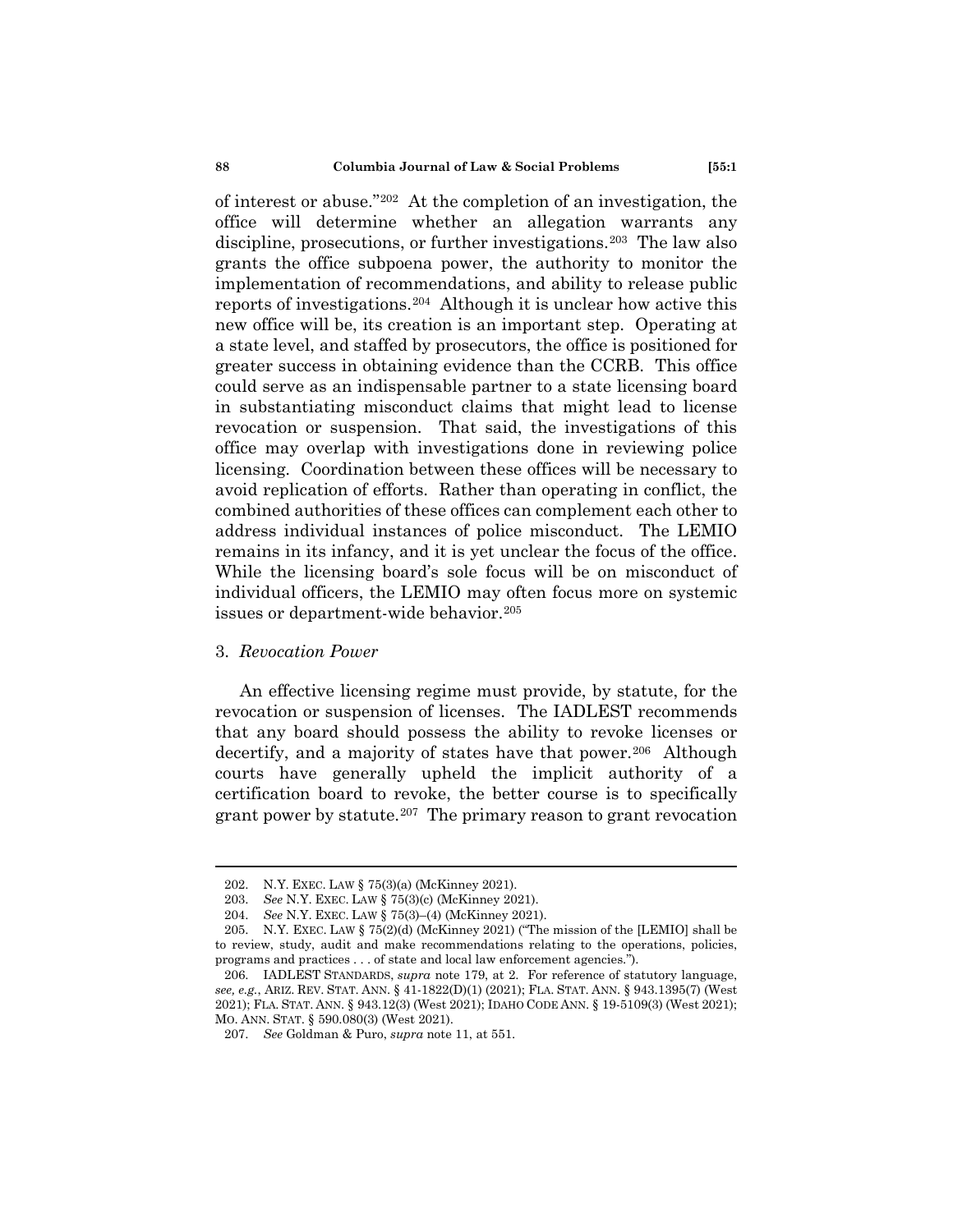authority by statute, rather than regulation or implicit power, is to ensure more lasting and stable oversight.

In the enacting statute, the legislature should clearly define a few key features as it relates to revocation authority to ensure the licensing board can effectively address police misconduct. First, the enacting statute of the licensing regime must clearly vest final authority regarding who receives and maintains licenses with the licensing board.[208](#page-32-0) Revocation by the licensing board must not be subject to approval by a police chief or be required to be arbitrated.[209](#page-32-1) The legislature's clear intent to vest revocation power in the licensing board can protect the board from challenges based on collective bargaining rights. Under New York law, public employees are granted broad rights to collectively bargain over all conditions of their employment[.210](#page-32-2) The New York Court of Appeals, however, held that police discipline is not subject to such collective bargaining where "the Legislature has expressly committed disciplinary authority over a police department to local officials.["211](#page-32-3) New York courts have not yet decided on collective bargaining related to decertification, as the regulation only provides for decertification when an officer is removed for cause. To avoid conflict, the law should explicitly grant sole authority over these determinations to the board and define an exception to collective bargaining for licensing standards.

Second, officers should be permitted to voluntarily give up their licenses as part of a bargaining process to resolve misconduct reviews.[212](#page-32-4) This would incentivize greater bargaining between the state and law enforcement officers. In states that allow for these types of settlements, the voluntary surrender of officer licenses is most often permanent.<sup>213</sup> Although misbehaving officers may receive concessions, such as lowered criminal penalties, the offending officer can be removed from the force. By allowing this type of bargaining, the state board can streamline the resolution

<span id="page-32-0"></span><sup>208.</sup> For reference, the Arizona board is the final arbiter of revocation of certifications. ARIZ. ADMIN. CODE R13-4-109(F) (2021) ("Effect of agency action. Action by an agency or a decision resulting from an appeal of that action does not preclude action by the Board to deny, cancel, suspend, or revoke the certified status of a peace officer.").

<sup>209.</sup> *See* Moran, *supra* note 84, at 901.

<sup>210.</sup> *See* N.Y. CIV. SERV. LAW § 204(2) (McKinney 2021).

<span id="page-32-5"></span><span id="page-32-4"></span><span id="page-32-3"></span><span id="page-32-2"></span><span id="page-32-1"></span><sup>211.</sup> Patrolmen's Benevolent Ass'n of the City of New York, Inc. v. New York State Pub. Emp. Rels. Bd., 848 N.E.2d 448, 449 (N.Y. 2006).

<sup>212.</sup> *See* Goldman & Puro, *supra* note 11, at 557.

<sup>213.</sup> *Id.*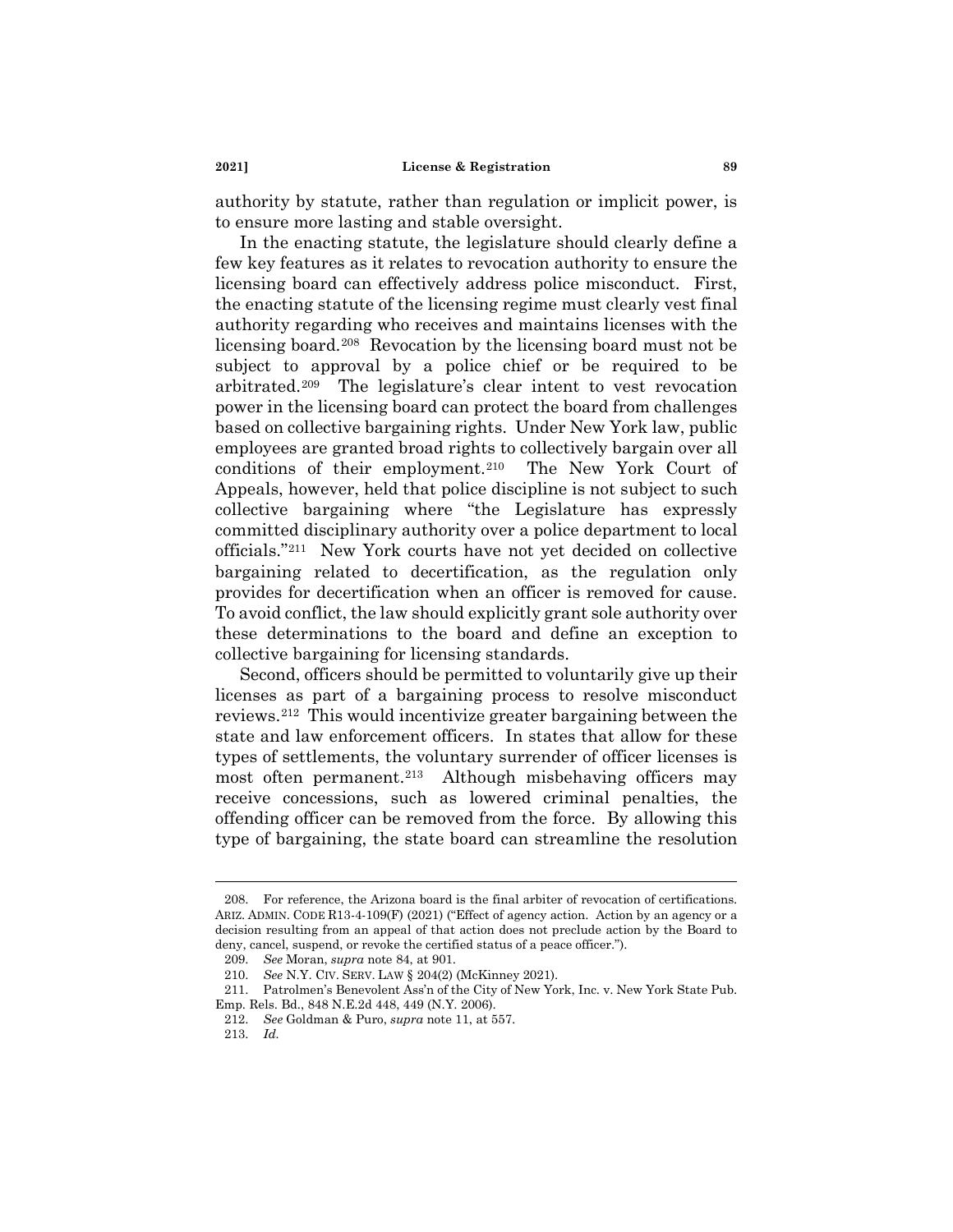of misconduct investigations and avoid the possibility that a misbehaving officer regains their license on appeal.

Finally, the state must explicitly bar departments from hiring officers without valid licenses. Even when misbehaving officers are fired, many simply regain employment at other departments.[214](#page-33-0) Without specifically preventing the rehire of former officers with revoked or suspended licenses, the state may be shuffling misbehaving officers around rather than improving the quality of conduct.

# C. DETAILED CODE OF CONDUCT

The most powerful feature of a licensing regime is the professional code of conduct for law enforcement. Rather than operating as an ex ante checklist, licensing statutes establish ongoing behavioral requirements for law enforcement officers to maintain their licenses. Officers that fail to meet defined standards risk losing their license, which prevents them from remaining employed as a law enforcement officer. This feature is exactly the opposite of current New York law, which only provides for revocation if an officer loses her job. Accordingly, certification is a one-time stamp of approval for hiring, rather than an ongoing professional standard.

When considering specific conduct requirements, the leading scholar on police licensing, Roger Goldman, explains that the largest variation among states is between general versus specific language.<sup>215</sup> There is a tradeoff between these approaches. Specific language provides clearer notice to officers, while more general language covers abuses that do not clearly fit into exacting language.[216](#page-33-2) Another variation is between statutorily-specified misconduct and misconduct detailed in regulations.[217](#page-33-3)  Considering these approaches, an ideal licensing framework will include both general statutory language and specific regulatory language on required law enforcement conduct. As Goldman

<sup>214.</sup> *See* Grunwald & Rappaport, *supra* note 61, at 1680–84.

<sup>215.</sup> Goldman, *supra* note 146, at 151.

<sup>216.</sup> *Id.* at 152.

<span id="page-33-3"></span><span id="page-33-2"></span><span id="page-33-1"></span><span id="page-33-0"></span><sup>217.</sup> For example, Florida statutes require an officer maintain "moral character" to retain certification. FLA. STAT. ANN. § 943.1395(7) (West 2021). State regulations then enumerate the meaning of "moral character" to prohibit actions such as excessive use of force, sexual misconduct, felony convictions, and false statements. FLA. ADMIN. CODE ANN. r. 11B-27.0011 (West 2021).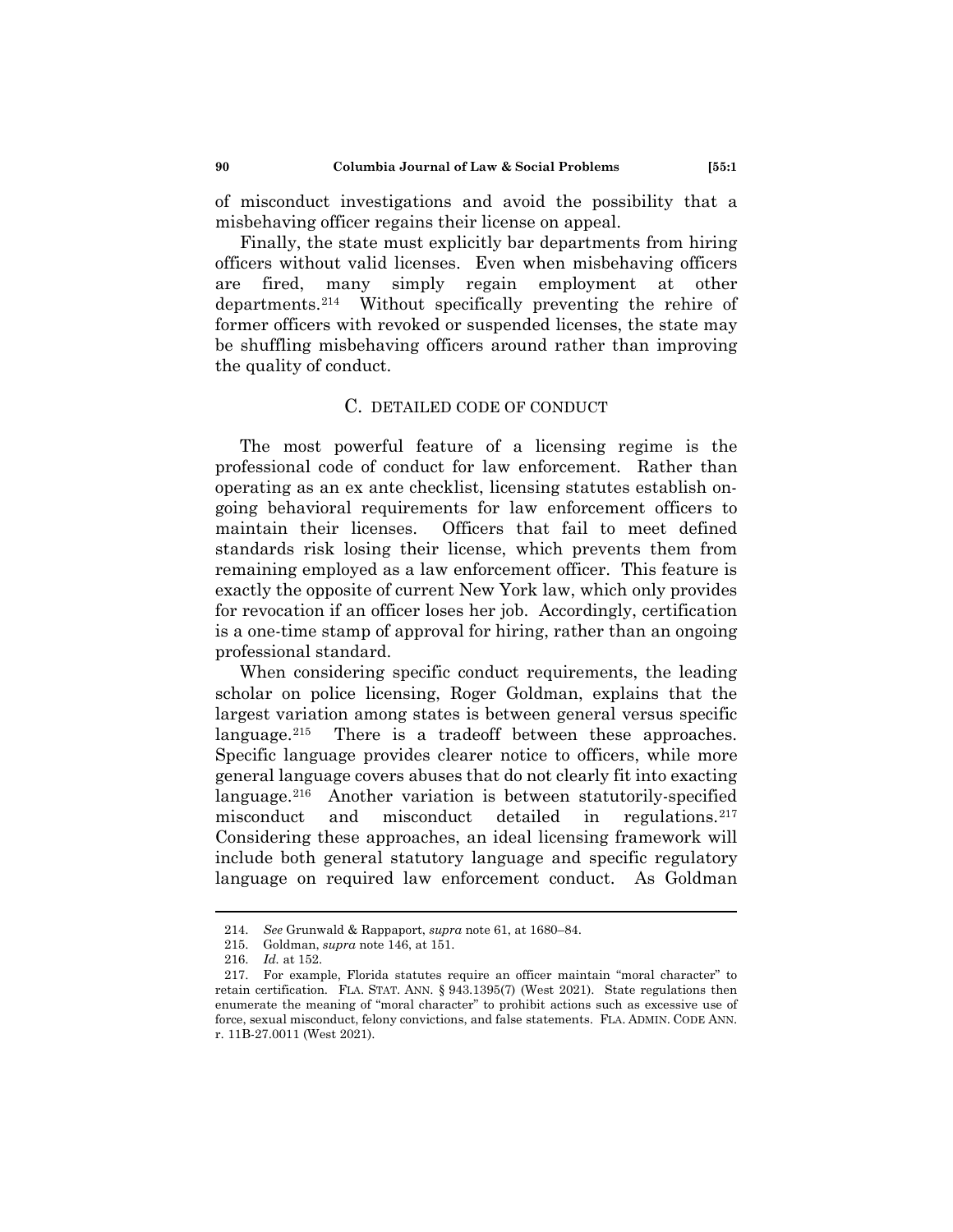notes, a hybrid model including both specific and general language is the best approach.[218](#page-34-0) Including broader categories of conduct within the statute provides the board with expansive authority to engage in effective oversight, and rulemaking authority to articulate specific regulations provides clearer expectations for police officers.

Most state statutes include two sections for required conduct: baseline qualifications and revocable misconduct. Baseline qualifications for initial attainment of a license generally include requirements regarding citizenship, age, education, health, criminal background, drug use, and prior decertification or license revocation.[219](#page-34-1) State statutes typically require officers to maintain compliance with the baseline requirements to retain certifications or licenses.[220](#page-34-2) In addition to these requirements, states specify a range of potential causes for suspension or revocation of licenses. These causes range in specificity, but generally cover a number of offenses: physical or mental disabilities,<sup>[221](#page-34-3)</sup> illegal drug possession,[222](#page-34-4) on-duty alcohol consumption,[223](#page-34-5) felony convictions,  $224$  misdemeanors,  $225$  excessive use of force,  $226$  sexual misconduct,  $227$  discrimination,  $228$  false or misleading statements,<sup>229</sup> failure to provide information to the board in a

<sup>218.</sup> Goldman, *supra* note 146, at 152.

<span id="page-34-1"></span><span id="page-34-0"></span><sup>219.</sup> *See, e.g.*, ARIZ. REV. STAT. ANN. § 41-1822(A)(3) (2021); ARIZ. ADMIN. CODE R13-4- 105(A) (2021); FLA. STAT. ANN. § 943.13 (West 2021); IDAHO ADMIN. CODE r. 11.11.01.055 (2021); MO. CODE REGS. ANN. tit. 11, § 75-13.020 (2021).

<span id="page-34-3"></span><span id="page-34-2"></span><sup>220.</sup> *See, e.g.*, ARIZ. REV. STAT. ANN. § 41-1822(A)(3) (2021); FLA. STAT. ANN. § 943.1395(6) (West 2021); Mo. ANN. STAT. § 590.080(1)(6) (West 2021).

<span id="page-34-4"></span><sup>221.</sup> *See, e.g.*, ARIZ. ADMIN. CODE R13-4-109(A)(3) (2021); MO. ANN. STAT. § 590.080(1)(1) (West 2021).

<span id="page-34-5"></span><sup>222.</sup> *See, e.g.*, ARIZ. ADMIN. CODE R13-4-109(A)(5) (2021); FLA. ADMIN. CODE ANN. r. 11B-27.0011(2) (2021); MO. CODE REGS. ANN. tit. 11, § 75-13.090(2)(B) (2021).

<sup>223.</sup> *See, e.g.*, ARIZ. ADMIN. CODE R13-4-109(A)(6) (2021); IDAHO ADMIN. CODE r. 11.11.01.110(02)(d) (2021).

<span id="page-34-6"></span><sup>224.</sup> *See, e.g.*, ARIZ. ADMIN. CODE R13-4-109(A)(7) (2021); FLA. ADMIN. CODE ANN. r. 11B-27.0011(4)(a) (2021); MO. ANN. STAT. § 590.080(1)(2) (West 2021); MO. CODE REGS. ANN. tit. 11, § 75-13.090(2)(A) (2021).

<span id="page-34-8"></span><span id="page-34-7"></span><sup>225.</sup> *See, e.g.*, ARIZ. ADMIN. CODE R13-4-109(A)(7) (2021); FLA. ADMIN. CODE ANN. r. 11B-27.0011(4)(b) (2021); IDAHO CODE ANN. § 19-5109(4)(a) (West 2021); MO. ANN. STAT. § 590.080(1)(2) (West 2021); Mo. CODE REGS. ANN. tit. 11, § 75-13.090(2)(A) (2021).

<sup>226.</sup> *See* FLA. ADMIN. CODE ANN. r. 11B-27.0011(4)(c)(1) (2021).

<span id="page-34-10"></span><span id="page-34-9"></span><sup>227.</sup> *See, e.g.*, FLA. ADMIN. CODE ANN. R. 11B-27.0011(4)(c)(3)–(5) (2021); IDAHO ADMIN. CODE r. 11.11.01.110(02)(g) (2021); MO. CODE REGS. ANN. tit. 11, § 75-13.090(2)(B) (2021). 228. FLA. ADMIN. CODE ANN. r. 11B-27.0011(4)(c)(15) (2021).

<span id="page-34-11"></span><sup>229.</sup> *See, e.g.*, ARIZ. ADMIN. CODE R13-4-109(A)(10) (2021); FLA. ADMIN. CODE ANN. r. 11B-27.0011(4)(c)(6) (2021); IDAHO ADMIN. CODE r. 11.11.01.110(02)(f) (2021); MO. ANN. STAT. § 590.080(1)(4) (West 2021).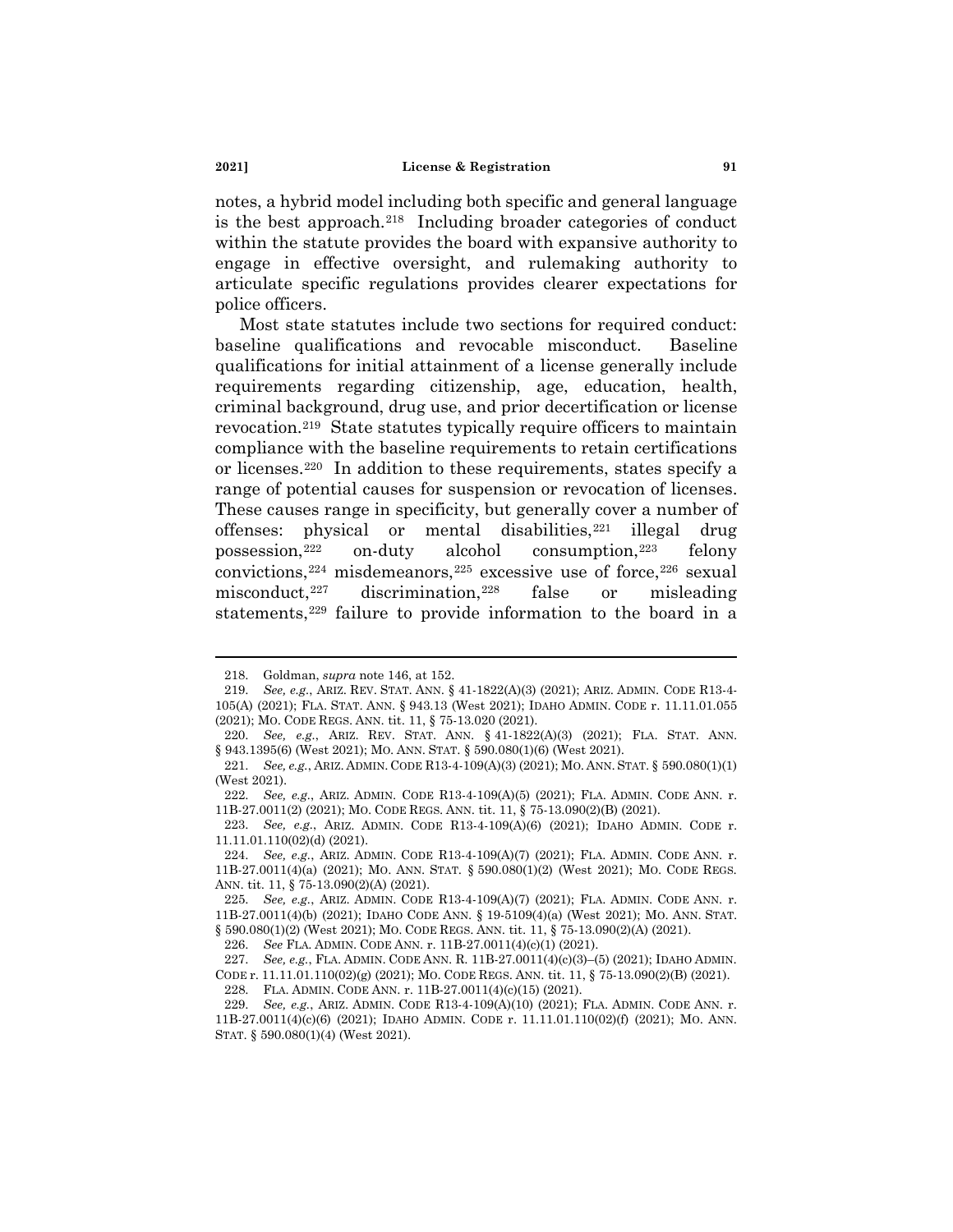timely manner,<sup>[230](#page-35-0)</sup> general malfeasance,<sup>[231](#page-35-1)</sup> lack of good moral character,<sup>[232](#page-35-2)</sup> conduct that jeopardizes public trust in law enforcement,<sup>[233](#page-35-3)</sup> and failure to follow a code of ethics.<sup>234</sup> These categories provide a strong basis for a new licensing regime. In addition, the licensing board may pull from sources such as the NYPD's disciplinary matrix to consider additional standards for a statewide code of conduct.<sup>[235](#page-35-5)</sup>

#### D. INDEPENDENT ADMINISTRATIVE HEARING PROCESS

Any license revocation or suspension must allow for a hearing before an administrative judge prior to final enactment. This administrative process should provide officers with a notification of proceedings, the opportunity to be heard by a judge, and a process to appeal decisions.[236](#page-35-6) States differ regarding whether hearings are automatic or only available upon request.<sup>[237](#page-35-7)</sup> In either instance, however, the officer is provided an opportunity to be heard. Similarly, overseers of the hearing also vary by state. In Florida, POST commissioners oversee hearings, while in Missouri hearings are conducted by the administrative hearing commission.[238](#page-35-8) Independent administrative judges are the ideal arbiters. License revocation is a significant action for any police officer, and an independent judge provides the best opportunity for an unbiased process. Additionally, appeals for a rehearing must be available to both the licensing board and the officer. Arizona regulations generally permit rehearings for officers in six

<sup>230.</sup> ARIZ. ADMIN. CODE R13-4-109(A)(11) (2021).

<span id="page-35-1"></span><span id="page-35-0"></span><sup>231.</sup> *See, e.g.*, ARIZ. ADMIN. CODE R13-4-109(A)(8) (2021); MO. CODE REGS. ANN. tit. 11, § 75-13.090(2)(C) (2021).

<span id="page-35-2"></span><sup>232.</sup> *See, e.g.*, FLA. STAT. ANN. § 943.1395(7) (West 2021); MO. ANN. STAT. § 590.080(1)(3) (West 2021); MO. CODE REGS. ANN. tit. 11, § 75-13.090(2)(B) (2021).

<span id="page-35-3"></span><sup>233.</sup> *See, e.g.*, ARIZ. ADMIN. CODE R13-4-109(A)(12) (2021); MO. CODE REGS. ANN. tit. 11, § 75-13.090(2)(C) (2021).

<span id="page-35-4"></span><sup>234.</sup> *See, e.g.*, ARIZ. ADMIN. CODE R13-4-105 (E) (2021); IDAHO CODE ANN. § 19-5109(4)(c) (West 2021); IDAHO ADMIN. CODE r. 11.11.01.110(02)(b) (2021). Examples of codes of ethics are included in Appendix A.

<sup>235.</sup> NYPD DISCIPLINARY MATRIX, *supra* note 79.

<sup>236.</sup> *See* IADLEST STANDARDS, *supra* note 179, at 21.

<span id="page-35-7"></span><span id="page-35-6"></span><span id="page-35-5"></span><sup>237.</sup> *Compare* FLA. STAT. ANN. § 943.1395(8)(c) (West 2021), *and* FLA. ADMIN. CODE ANN. R. 11B-27.004 (2021), *and* MO. ANN. STAT. § 590.080(2) (West 2021), *and* MO. ANN. STAT. § 590.501 (West 2021), *with* ARIZ. ADMIN. CODE R13-4-109(E) (2021), *and* IDAHO ADMIN. CODE r. 11.11.01.112(2) (2021).

<span id="page-35-8"></span><sup>238.</sup> *See, e.g.*, FLA. STAT. ANN. § 943.1395(8)(c) (West 2021); FLA. ADMIN. CODE ANN. r. 11B-27.004 (2021); MO. ANN. STAT. § 590.080(2) (West 2021); MO. ANN. STAT. § 590.501 (West 2021).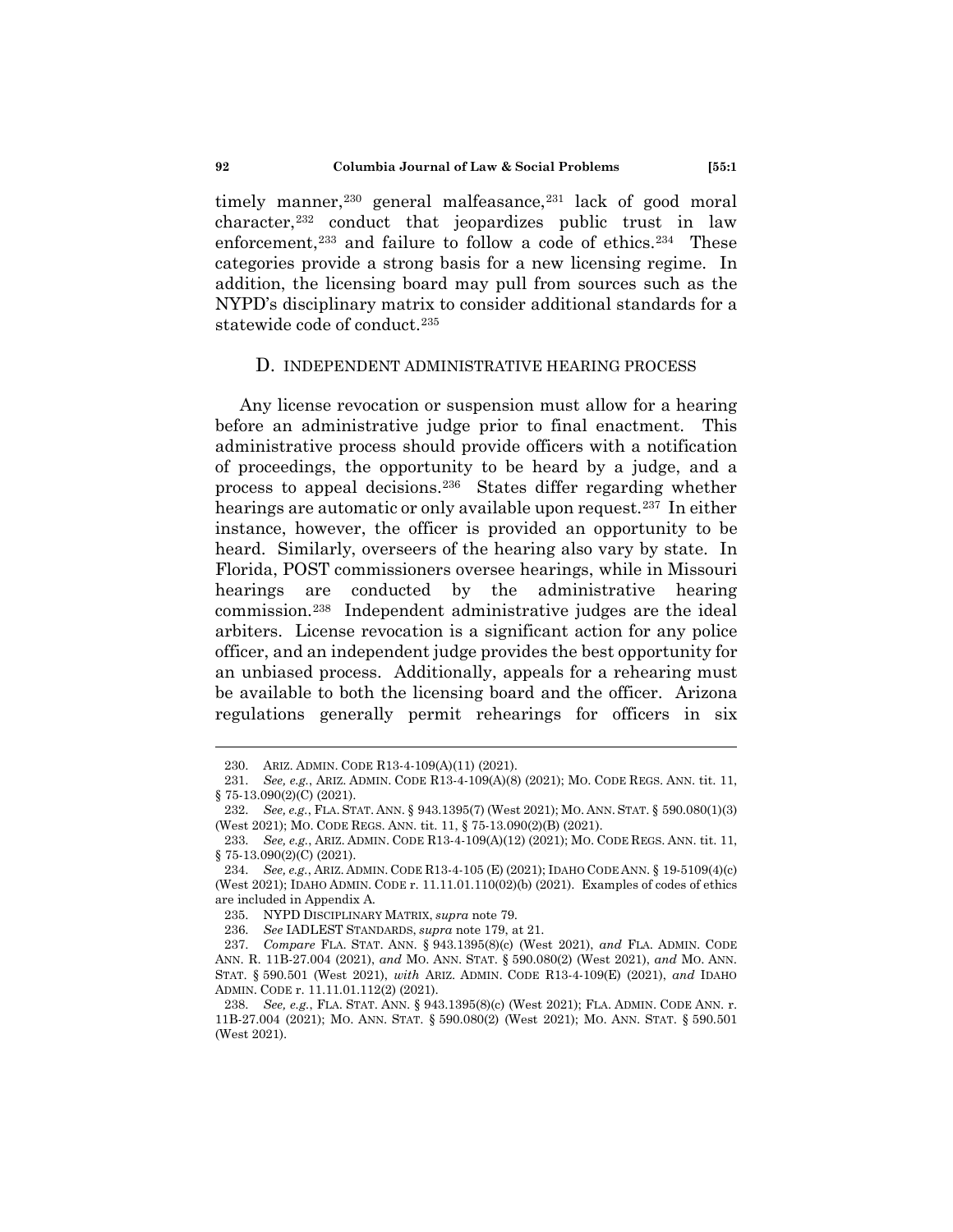instances, which are when irregularities exist in the proceedings, a judge abused their discretion, misconduct occurred by a party, a mistake occurred, new evidence exists, or an error occurred in application of the law.[239](#page-36-0)

Under New York law, agencies with disciplinary power must oversee the disciplinary hearings.<sup>[240](#page-36-1)</sup> By contrast, as state administrative actions—rather than as disciplinary actions licensing hearings avoid restrictions that require police disciplinary hearings occur within the local department.<sup>241</sup> With a licensing standard, the licensing board is the decision maker regarding standards of conduct and revocation. The framework differs from current police disciplinary decisions thtat vest power in the local police chiefs to conduct discipline.<sup>[242](#page-36-3)</sup>

For administrative hearings, the licensing board should bear the burden of proof by a preponderance of the evidence standard. Law enforcement professionals are granted enormous power in our society, and in line with this authority, holding officers to a professional code of conduct should be expected. This standard makes sense for three main reasons. First, this standard is recommended by IADLEST,<sup>[243](#page-36-4)</sup> and is also the standard for other professional licenses, including attorneys.[244](#page-36-5) A preponderance of the evidence standard is also used in other police decertification laws.[245](#page-36-6) Finally, this standard is no more burdensome than for other administrative hearings within the state, as New York administrative law places the burden of proof on the party bringing the action.[246](#page-36-7)

<sup>239.</sup> *See* ARIZ. ADMIN. CODE R13-4-118(G).

<sup>240.</sup> *See* N.Y. UNCONSOL. LAW § 891 (McKinney 2021).

<span id="page-36-2"></span><span id="page-36-1"></span><span id="page-36-0"></span><sup>241.</sup> Lynch v. Giuliani, 755 N.Y.S.2d 6, 12 (App. Div. 2003) (finding that a memorandum of understanding between the NYPD and CCRB violated state law by holding disciplinary hearings in front of administrative judges outside of the NYPD).

<span id="page-36-3"></span><sup>242.</sup> For example, NYC law vests power to discipline NYPD officers in the Commissioner. N.Y.C. ADMIN. CODE § 14-115(a) (2020).

<sup>243.</sup> IADLEST STANDARDS, *supra* note 179, at 21.

<span id="page-36-5"></span><span id="page-36-4"></span><sup>244.</sup> *See* Matter of Friedman, 609 N.Y.S.2d 578, 586 (App. Div. 1994) ("That Court has conclusively determined that the standard of proof in attorney disciplinary proceedings is a fair preponderance of the evidence.").

<span id="page-36-6"></span><sup>245.</sup> *Compare* ARIZ. ADMIN. CODE R2-19-119(A) (2021), *with* Fla. Dep't of Children & Families v. Davis Family Day Care Home, 160 So.3d 854, 856 (Fla. 2015) (citing a "clear and convincing" standard of evidence for decertification in Florida). A Massachusetts Senate bill also proposes a clear and convincing evidence standard. S. 2820, 191st Sess. 24 l.500–01 (Mass. 2020) (as filed July 14, 2020).

<span id="page-36-7"></span><sup>246.</sup> N.Y. A.P.A. § 306 (McKinney) ("[T]he burden of proof shall be on the party who initiated the proceeding.").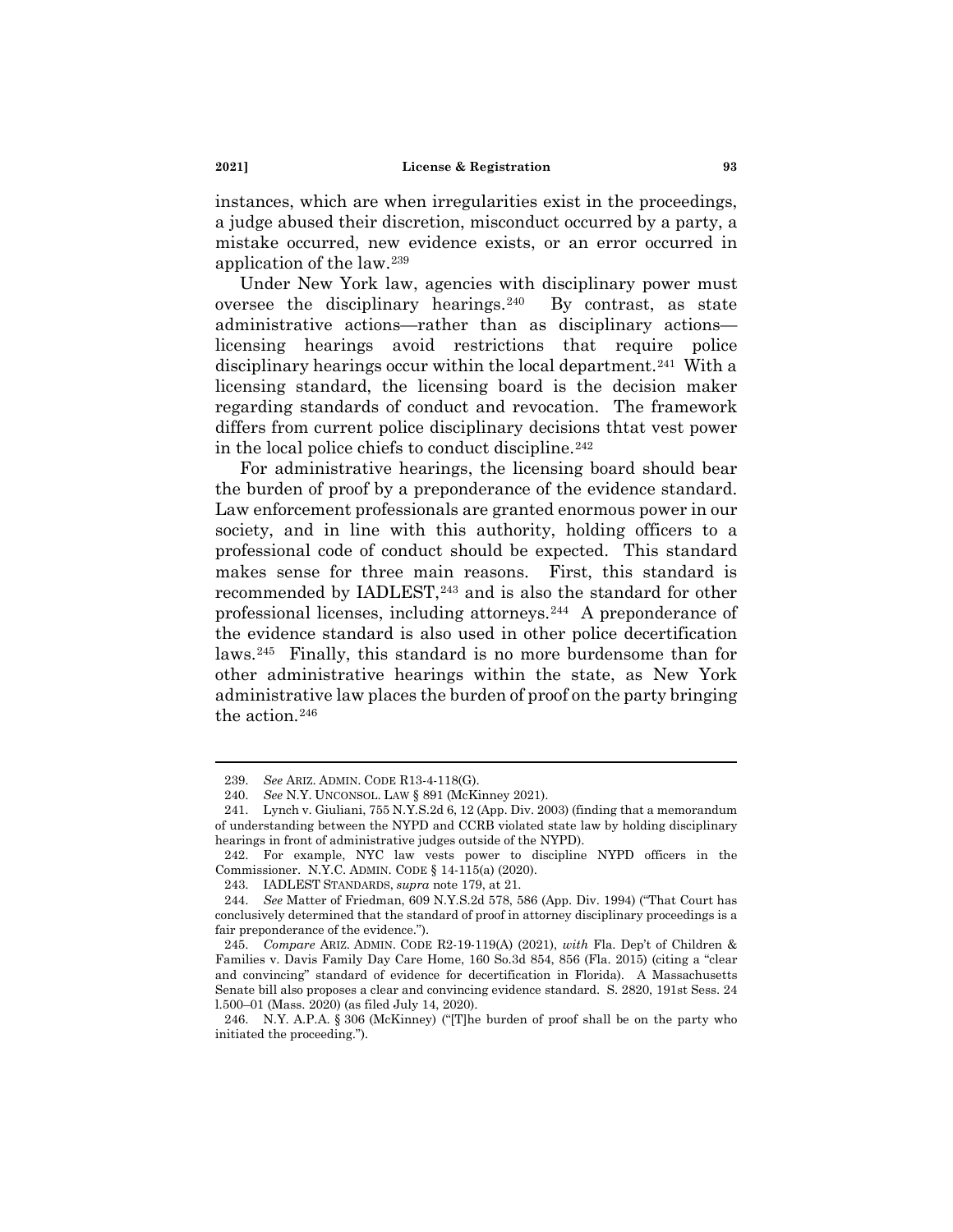## E. NATIONWIDE DATABASE

For maximum effectiveness, licensing statutes should mandate reporting to a national database regarding police licensure, suspensions, and revocations. Without national sharing of information, a decertified officer may simply move across state lines to regain employment. $247$  Currently, the NDI, hosted by IADLEST, is the most well-known database of law enforcement certification information in the country. Although reporting and querying this database is voluntary, sharing information aids any states intent on curbing police misconduct. Unfortunately, absent a federal mandate, local departments in other states may continue to hire decertified officers to preserve their resources.<sup>248</sup> In New York, any licensing statute should prevent law enforcement agencies from hiring officers with revoked licenses either within New York or other states.

# F. DEMOCRATIC PROCESSES

In addition to receiving public complaints, a licensing board should follow notice-and-comment rulemaking proceedings and transparency measures in line with the state's Administrative Procedure Act.[249](#page-37-2) Public trust is critical to effective law enforcement. A state licensing board should engage the public in each step of its oversight process.[250](#page-37-3) First, the licensing board should make submitting complaints regarding police misconduct easy to the public, including intake through online forms, mail, email, in-person, or by phone.<sup>[251](#page-37-4)</sup> Additionally, the board should welcome public input in the rulemaking process.<sup>[252](#page-37-5)</sup> Rather than determining police conduct standards behind closed doors, prospective regulation should open to the public for comments and input. Finally, the board should report regularly on complaints

<sup>247.</sup> Grunwald & Rappaport, *supra* note 61, at 1696.

<span id="page-37-1"></span><span id="page-37-0"></span><sup>248.</sup> *Id.* at 1689. Failed attempts at a federal register include a failed 1996 bill and two early 2000's initiatives by the Department of Justice. Atherley & Hickman, *supra* note 154, at 16. The 2015 President's Task Force on 21st Century Policing also recommended establishing a nationwide register. Grunwald & Rappaport, *supra* note 61, at 1688. To date, no federal register exists.

<sup>249.</sup> *See* N.Y. A.P.A. § 202 (McKinney 2021).

<span id="page-37-5"></span><span id="page-37-4"></span><span id="page-37-3"></span><span id="page-37-2"></span><sup>250.</sup> Ponomarenko, *supra* note 10, at 56 (noting the importance of a regulatory body to hear from stakeholders on a regular basis).

<sup>251.</sup> Moran, *supra* note 84, at 893–94.

<sup>252.</sup> Friedman & Ponomarenko, *supra* note 6, at 1879–80.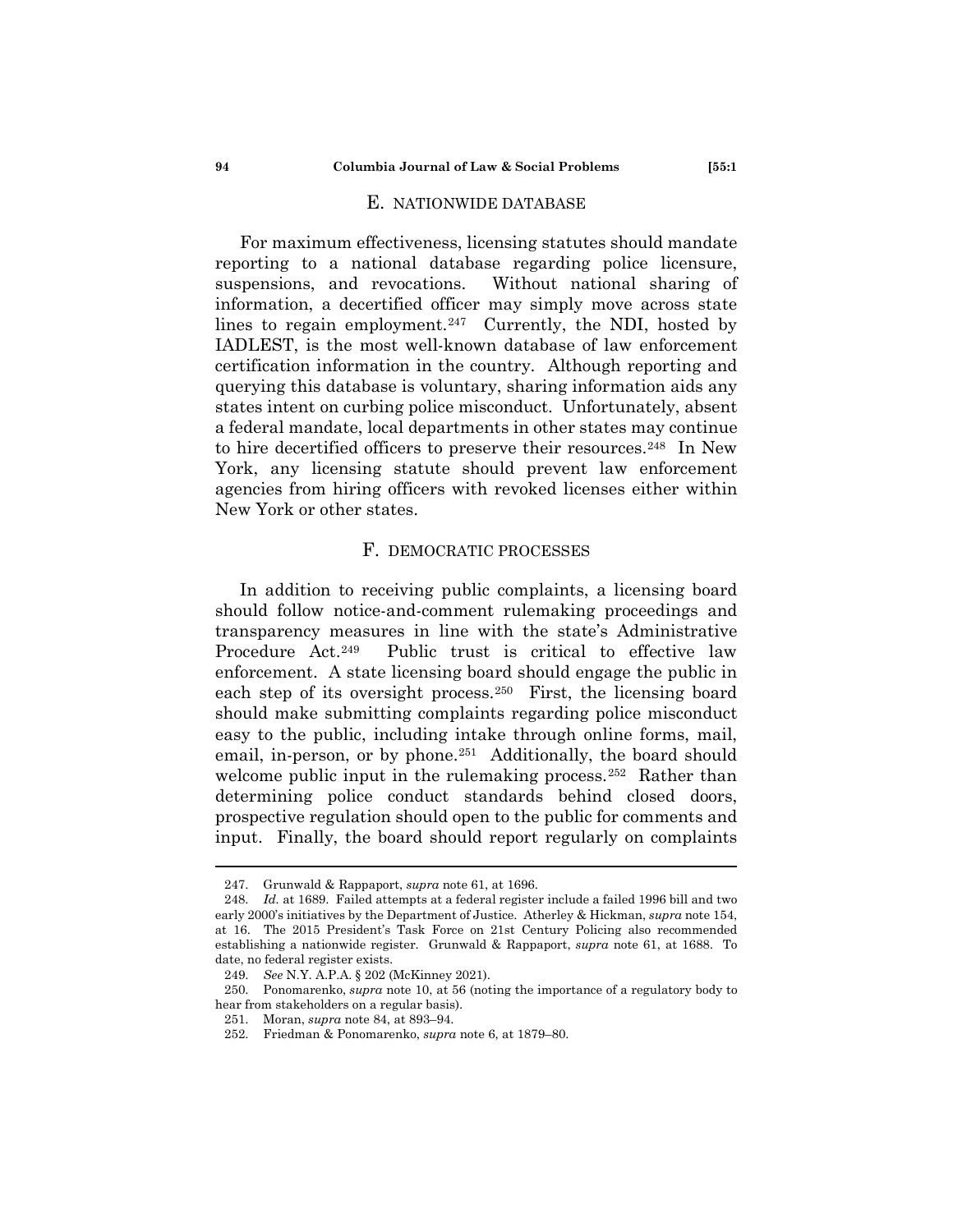and disciplinary actions.[253](#page-38-0) By engaging the public throughout the process, the board can maintain greater legitimacy for their police oversight and breath new trust into law enforcement at a time when it is desperately needed.

In sum, successful police licensing requires an independent board with wide-ranging representation, enforcement mechanisms for reporting of misconduct, the power to conduct investigations, revocation authority, a clearly articulated standard of conduct, an independent administrative hearing process, reporting of licensed officers to a national database, and public input and transparency into the administration of the program. With these features, licensing can provide a powerful check on law enforcement misconduct throughout the state.

# IV. ENACTING POLICE LICENSING IN NEW YORK

On February 16, 2021, Assembly member Daniel O'Donnell introduced the "Police and Peace Officer Licensing Act" to the New York State Assembly.[254](#page-38-1) The first of its kind in New York, the bill would establish a statewide licensing program for police and peace officers[.255](#page-38-2) As part of the licensing program, the bill also creates an "[i]ndependent police and peace officer licensing review board" within the Department of Criminal Justice Services.<sup>[256](#page-38-3)</sup> The proposed board is composed of seven members, with three members appointed by the Governor, one by the temporary president of the Senate, one by the Speaker of the Assembly, and two by the Attorney General.

The bill also grants the licensing board the power to create rules and regulations defining "professional misconduct," which must include excessive force and abuse of power. The board, moreover, can issue "licensing penalties" for professional misconduct, revoke or suspend licenses, issue fines, or require an officer receive retraining or treatment.[257](#page-38-4) Finally, the board has the power to conduct investigations, including subpoena power.

<sup>253.</sup> Moran, *supra* note 84, at 896.

<span id="page-38-3"></span><span id="page-38-2"></span><span id="page-38-1"></span><span id="page-38-0"></span><sup>254.</sup> Assemb. B. A5417A, 2021–2022 Leg. Sess. (N.Y. 2021), https://www.nysenate.gov/ legislation/bills/2021/a5417/amendment/a [https://perma.cc/3K3T-9WJT] (last visited Sept. 11, 2021).

<sup>255.</sup> *Id.* at 1.

<sup>256.</sup> *Id.* at 2.

<span id="page-38-4"></span><sup>257.</sup> *Id.*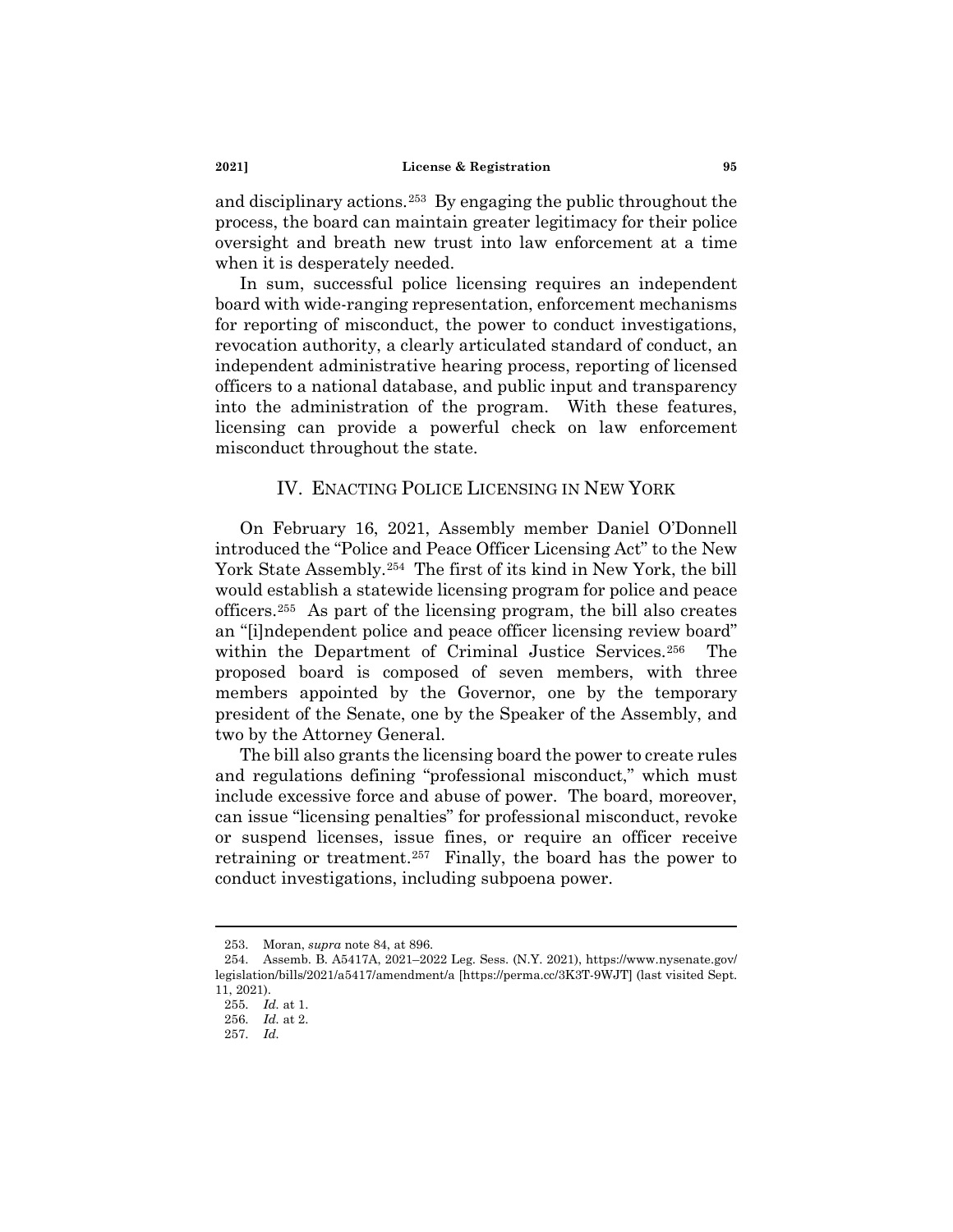Passage of the Licensing Act would significantly improve the state's oversight capabilities over police misconduct. The bill's most important features are the revocation authority and the investigative powers. By granting an independent state board power to revoke officer licenses, the state wrests power away from local departments, which have demonstrated an inability to effectively correct police misconduct. By establishing independent investigative power, the bill also ensures the board is not beholden to local departments for fact finding.

Despite the clear benefits, however, the bill still lacks some crucial features. First, the bill should require specific representation to ensure oversight includes similar demographics to the population being policed. Second, the bill should enumerate specific instances of police misconduct to ensure a consistent code of conduct that cannot be too easily adjusted through regulation amendments. Third, the bill should create a hearing process by which disciplinary licensing decisions can be afforded adequate due process. Finally, democratic processes should be built into the licensing program, through features such as notice-and-comment rulemaking. Ultimately, passage of the Licensing Act would provide significant improvements; however, critical features are missing that would ensure maximal effectiveness at remedying misconduct while also providing police officers due process. The bill is cosponsored in the Senate by James Sanders Jr. and is currently pending in committee.[258](#page-39-0) The 2021 legislative session ended in June, however, and the future prospects of the bill remain unclear.[259](#page-39-1)

Police unions represent the highest hurdle for enacting the Licensing Act, or similar legislation, in New York. Union opposition can be expected, as licensing laws would strengthen accountability for police misconduct through independent oversight.[260](#page-39-2) These types of measures are typically opposed by

[https://perma.cc/97DW-DWG5] (noting unions' claims that the current bill went too far and

<span id="page-39-0"></span><sup>258.</sup> S. B. S6219A, 2021–2022 Leg. Sess. (N.Y. 2021), https://www.nysenate.gov/ legislation/bills/2021/S6219 [https://perma.cc/3CKH-RTQB] (last visited Sept. 11, 2021).

<span id="page-39-1"></span><sup>259.</sup> Luis Ferré-Sadurní, *With Cuomo Weakened, New York Lawmakers End Session with Flex of Power*, N.Y. TIMES (June 14, 2021), https://www.nytimes.com/2021/06/14/ nyregion/-legislature-albany.html [https://perma.cc/APD2-R8GN].

<span id="page-39-2"></span><sup>260.</sup> In the past year, legislatures in both California and Massachusetts proposed bills to decertify officers for misconduct, and the unions vigorously opposed the legislation. *See, e.g.*, Theresa Waldrop, *California Failed to Pass a Major Police Reform Bill. Here's What Experts Say That Could Mean for the Rest of the Nation*, CNN (Sept. 11, 2020), https://www.cnn.com/2020/09/11/us/police-reform-legislation-national-california/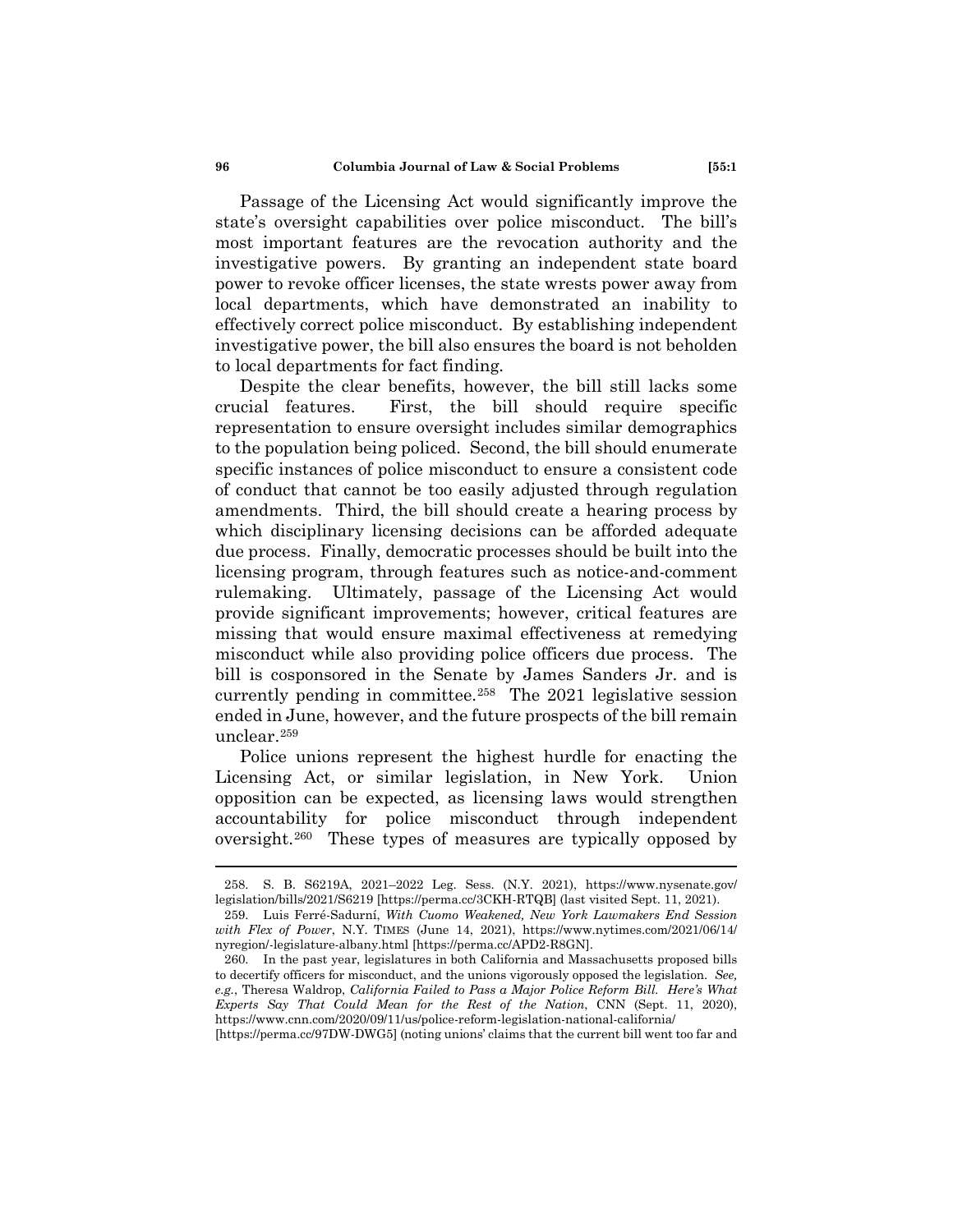unions.[261](#page-40-0) In New York, police unions have fought to limit the CCRB<sup>[262](#page-40-1)</sup> and also fought the repeal of  $\S$  50-a.<sup>[263](#page-40-2)</sup>

Compared with other labor groups, police unions exercise unique power over reform efforts. By framing opposition to their demands as endangering public safety, police unions place legislatures in difficult political positions.[264](#page-40-3) And by threating strikes, which leave communities unprotected, unions leverage public fear to further pressure political leaders.[265](#page-40-4) Beyond political messaging, police unions also are incredibly well-financed and wield political power over all branches of government.<sup>[266](#page-40-5)</sup> This clout is exercised through a range of efforts, including litigation, media attacks, and threats to withhold funding or endorsements to politicians in future campaigns.[267](#page-40-6) As one professor of criminology and veteran police officer put it, "The number one impediment to reforming policing in the United States are police unions."[268](#page-40-7)

Although a significant force, police union opposition is not impossible to overcome. On a fundamental level, some scholars recommend a complete abolition of police unions.[269](#page-40-8) Others recommend more tempered structural changes, including limiting collective bargaining on disciplinary matters or creating multiple unions to increase diversity of opinions.[270](#page-40-9) By diversifying the union representation, new unions may support reform efforts and be a positive force, rather than opposition.<sup>[271](#page-40-10)</sup> Union reforms are outside the scope of this Note, but other strategies are available that are designed to leverage greater public support for reform. First, legislatures should engage with a broad coalition of

had potential to penalize good officers); Milton J. Valencia, *As Police Overhaul Bill Lingers, Unions Flex Their Political Muscles*, BOS. GLOBE (Aug. 19, 2020), https://www.bostonglobe.com/2020/08/19/metro/police-overhaul-bill-lingers-unions-flextheir-political-muscles/ (on file with the *Columbia Journal of Law & Social Problems*) (citing unions hosting rallies and engaging in campaigns to undercut the legislation).

<span id="page-40-0"></span><sup>261.</sup> *See* Bies, *supra* note 86, at 109.

<sup>262.</sup> *See* Umansky & Simon, *supra* note 55.

<sup>263.</sup> *See* Ferré-Sadurní & McKinley, *supra* note 17.

<sup>264.</sup> *See* Bies, *supra* note 86, at 141.

<span id="page-40-4"></span><span id="page-40-3"></span><span id="page-40-2"></span><span id="page-40-1"></span><sup>265.</sup> *See* Benjamin Levin, *What's Wrong with Police Unions?*, 120 COLUM. L. REV. 1333, 1358 (2020).

<sup>266.</sup> *See* Bies, *supra* note 86, at 140.

<span id="page-40-8"></span><span id="page-40-7"></span><span id="page-40-6"></span><span id="page-40-5"></span><sup>267.</sup> Catherine L. Fisk & L. Song Richardson, *Police Unions*, 85 GEO. WASH. L. REV. 712, 744 (2017) (quoting Tom Nolan, a veteran of the Boston Police Department and professor of criminology).

<sup>268.</sup> *Id.* at 748.

<span id="page-40-9"></span><sup>269.</sup> *See* Finnegan, *supra* note 137.

<sup>270.</sup> *See id.*

<span id="page-40-10"></span><sup>271.</sup> Fisk & Richardson, *supra* note 267, at 797–98.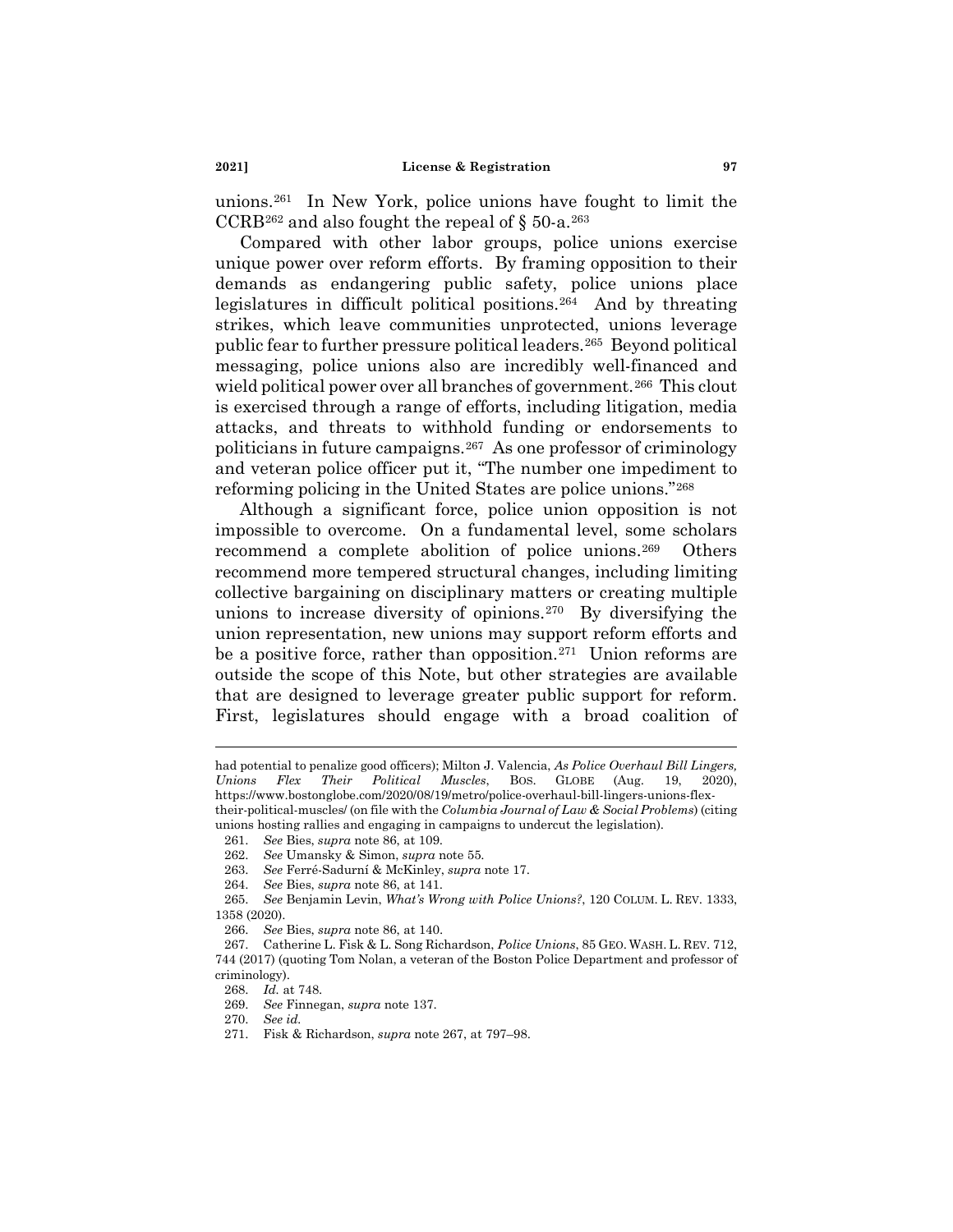interested parties from communities most affected by police abuse. From national and local police reform organizations to religious and community groups, broad coalitions exist that often lack clear paths to voice their support in the same way as police unions.[272](#page-41-0)  Unfortunately, these voices are often too diffuse to create strong political pressure.[273](#page-41-1) After the swell of support seen in the summer of 2020, now is a perfect opportunity to consolidate these groups for a reform push.

Another source of support may be found within the rank-andfile members of police departments themselves. Officers themselves are best positioned to articulate the need for greater professionalization in law enforcement.[274](#page-41-2) One method to mobilizing this support is through the creation of police groups outside of the department or unions.[275](#page-41-3) These groups may appeal to the bond officers share, while also encouraging efforts overlooked by unions. Finally, use of ballot initiatives is a way to avoid union pressure on legislators' decisions.[276](#page-41-4) Ballot initiatives allow for the public to decide the issue, rather than just the politicians who are dependent on police union support in campaigning. These initiatives, however, will require a large public campaign to raise awareness of the issue and gather support. Ultimately, police unions are a serious force to contend with for in any reform legislation. That said, union opposition can be defeated, as is seen in the recent repeal of § 50-a. Following the successful reforms of 2020, the Licensing Act may face fairer waters on its path to passage than other efforts. As observed in other states, however, any police licensing law will see opposition. And despite representing a significant step forward, the Licensing Act in its current form misses crucial features for effectively remedying police misconduct in New York.

<sup>272.</sup> *See* Friedman & Ponomarenko, *supra* note 6, at 1879–80.

<sup>273.</sup> *See id.* at 1863.

<sup>274.</sup> *See* Goldman & Puro, *supra* note 11, at 578.

<span id="page-41-4"></span><span id="page-41-3"></span><span id="page-41-2"></span><span id="page-41-1"></span><span id="page-41-0"></span><sup>275.</sup> Bies, *supra* note 86, at 146 (referencing a group of officers in San Francisco focused on increasing diversity in police departments).

<sup>276.</sup> *See id.* at 109.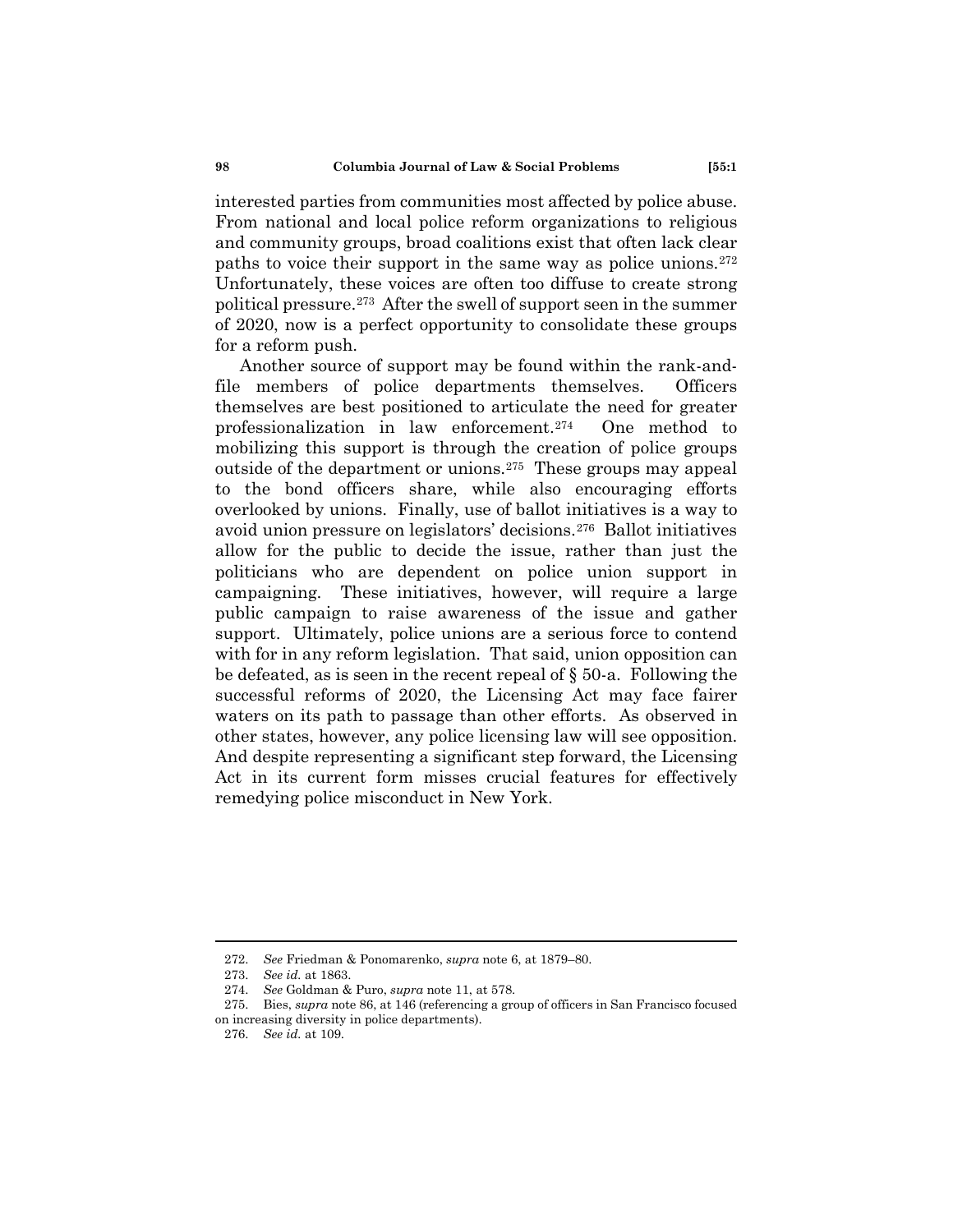## **CONCLUSION**

Police officers are "given maximum power, [but bear] minimum responsibility."[277](#page-42-0) Law enforcement is entrusted with using a range of authority and discretion, including use of force, to protect the public. Yet, existing solutions are inadequate. Misbehaving officers often avoid responsibility, and remain employed, receiving promotions and pay raises. A new solution is needed to hold police officers to a standard commensurate to the critical role they serve. A statewide licensing requirement for law enforcement provides an answer. By establishing a clear code of conduct and holding officers to that standard through an independent review and disciplinary process, the public may begin to regain trust again.

<span id="page-42-0"></span><sup>277.</sup> Moran, *supra* note 84, at 853 (quoting TA-NEHISI COATES, BETWEEN THE WORLD AND ME 80 (2015)).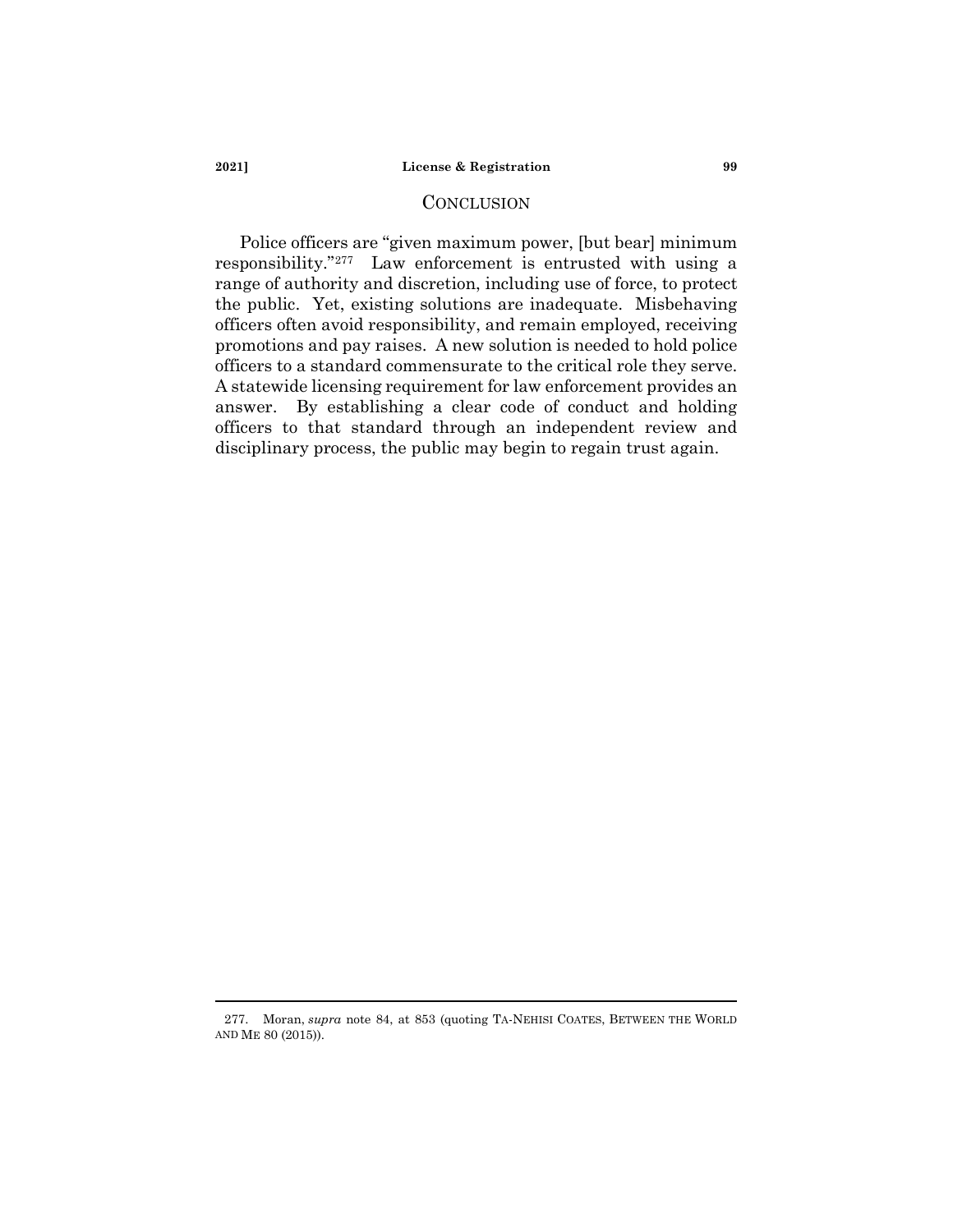## APPENDIX A

# *Arizona Code of Ethics*. ARIZ. ADMIN. CODE R13-4-105 (E) (2021).

Code of Ethics. Because the people of the state of Arizona confer upon all peace officers the authority and responsibility to safeguard lives and property within constitutional parameters, a peace officer shall commit to the following Code of Ethics and shall affirm the peace officer's commitment by signing the Code.

"I will exercise self-restraint and be constantly mindful of the welfare of others. I will be exemplary in obeying the laws of the land and loyal to the state of Arizona and my agency and its objectives and regulations. Whatever I see or hear of a confidential nature or that is confided to me in my official capacity will be kept secure unless revelation is necessary in the performance of my duty.

I will never take selfish advantage of my position and will not allow my personal feelings, animosities, or friendships to influence my actions or decisions. I will exercise the authority of my office to the best of my ability, with courtesy and vigilance, and without favor, malice, ill will, or compromise. I am a servant of the people and I recognize my position as a symbol of public faith. I accept it as a public trust to be held so long as I am true to the law and serve the people of Arizona.

# *Idaho Code of Ethics.* IDAHO ADMIN. CODE r. 11.11.01.057 (2021).

07. Code of Ethics/Standards of Conduct. Each applicant shall attest that he will abide by the following Law Enforcement Code of Ethics, and that he understands violations thereof constitute grounds for decertification:

As a member of the law enforcement profession, my fundamental duty is to serve the community; to safeguard lives and property; to protect the innocent against deception, the weak against oppression or intimidation, and the